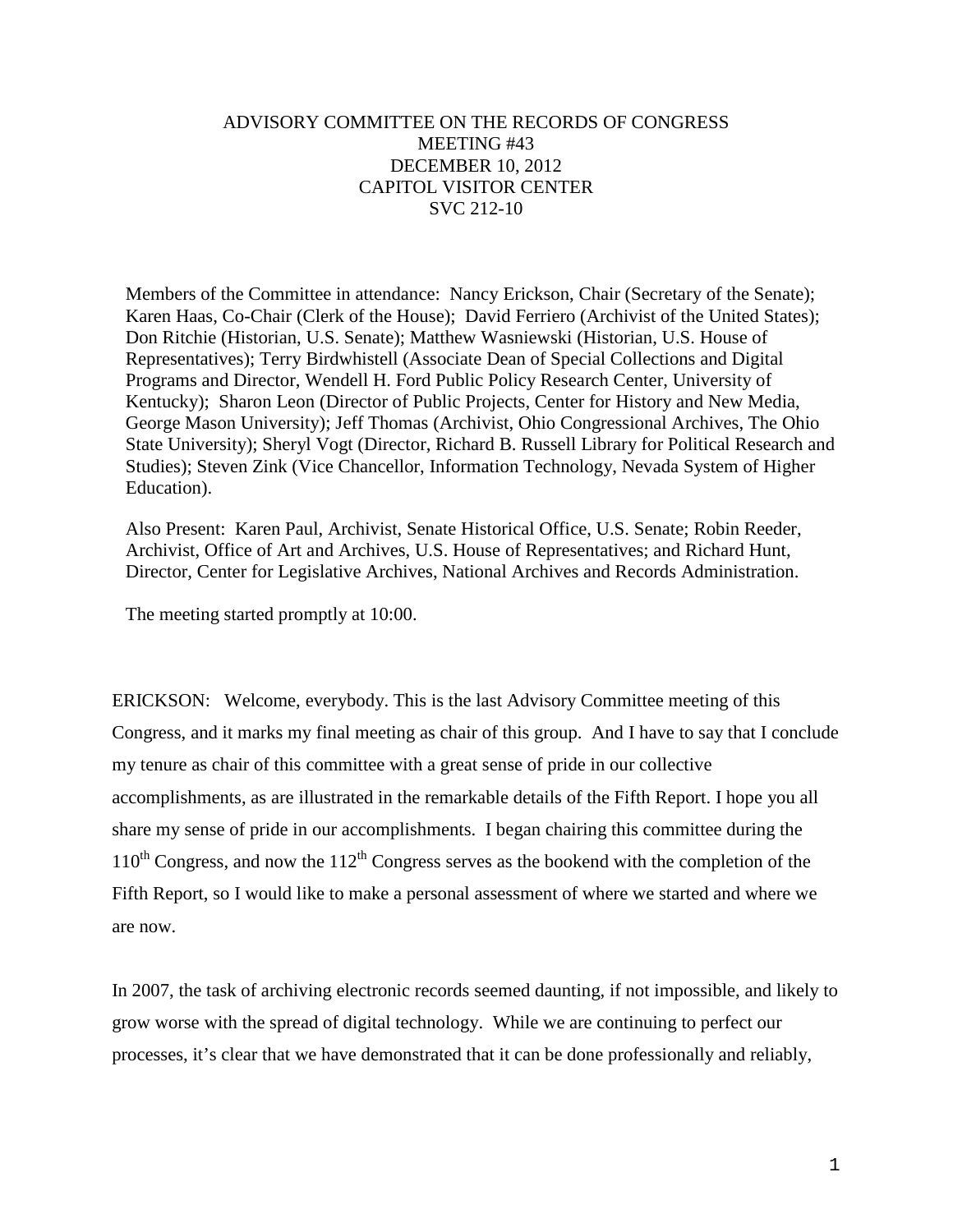with assurance that these electronic records will be preserved for the future, just like the 200 years worth of paper records created by the House and Senate.

Another item on the 2007 to-do list was an updated, online finding aid for House and Senate records. That has now become a fully staffed effort by the Center for Legislative Archives with a projected completion date of five to six years. Passage of H.Con.Res.307 in 2008 marked the first time that Congress expressed its opinion in favor of Members preserving their collections, a remarkable feat. And this progress could not have been accomplished without the strong collaboration and support of my colleagues, former House Clerk Lorraine Miller, and my current co-chair, Clerk of the House Karen Haas, and the work of our remarkable staff.

We have also been fortunate to work with a gifted leader at the National Archives, who contributes both intellectually and substantively to our joint mission. From providing the Congress with small things like a dedicated delivery truck, to large things like creating a \$10,000 research fellowship, to creating a new office named Legislative Archives, Presidential Libraries, and Museum Services, the Archivist of the United States has enabled the Center for Legislative Archives to grow in stature and effectiveness.

Recognition is also due to Richard Hunt and all the staff of the Center for Legislative Archives. They have promptly responded to many requests, solved many problems we have posed, particularly dealing with electronic records, and closely cooperated with archivists of the Senate and the House to receive and maintain an ever-growing collection of congressional materials, as the charts and statistics in the fifth report attest. I'd also like to add that they are incredibly gracious hosts when we bring our Senate guests to the Legislative Treasure Vault, and their enthusiasm is contagious.

I thank my colleagues, as well as all of the archivists and historians here in the Senate and the House, and in congressional centers across the country, who have contributed in so many ways, large and small, to preserving the history of Congress, and making it available to the public for education and enlightenment.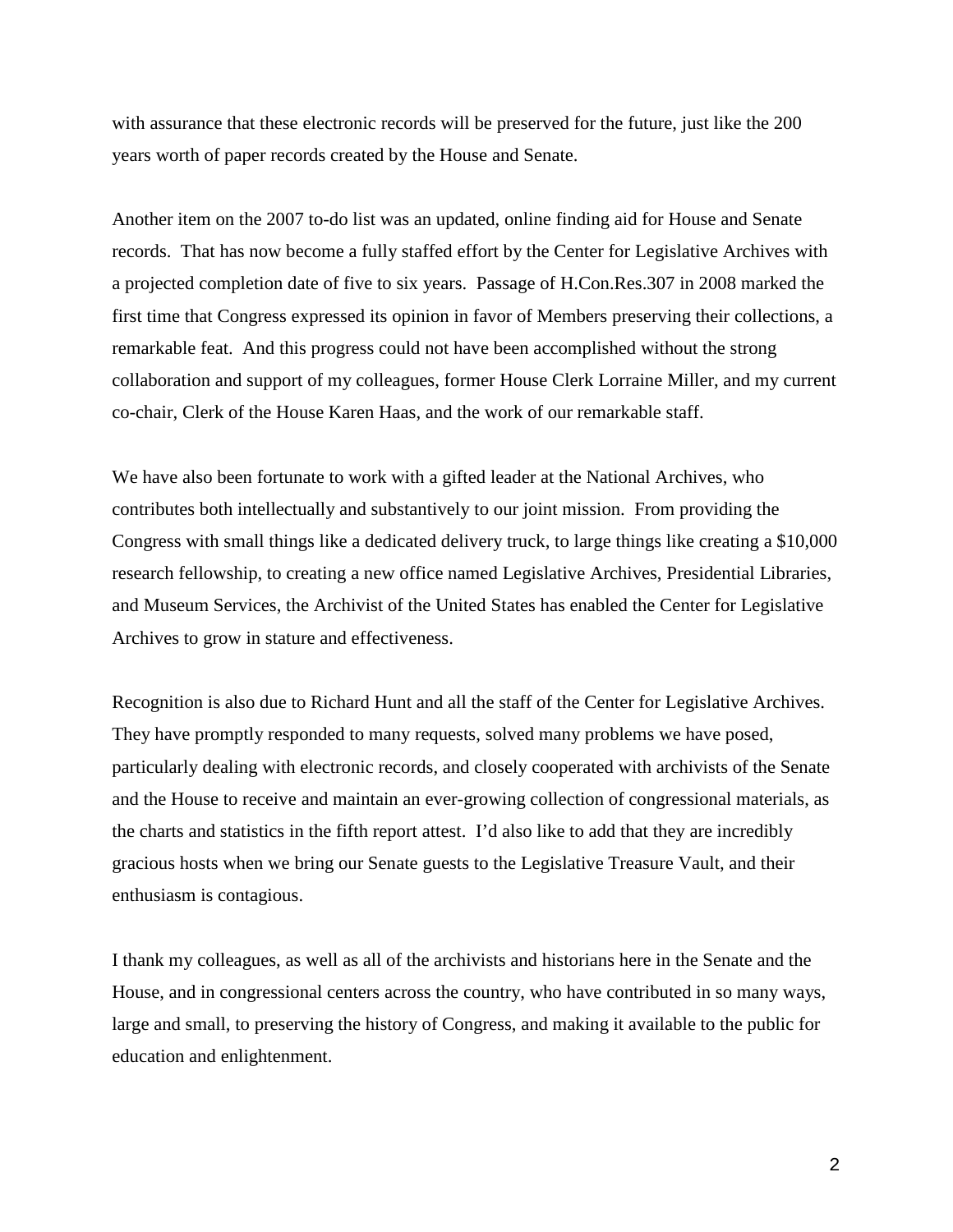This concludes my report. Now I'd like to recognize Karen.

HAAS: Good morning. It's wonderful to see all of you here today. I'd like to join the Secretary both in her welcoming comments, as well as just saying how impressive the accomplishments are of this group over the last several years. So again, thank you to all of you for the work, and for all of your efforts.

I'd like to give you a quick update on what's been going on in the House since we met in June. We've been very busy. We've been preparing for the ending of the  $112<sup>th</sup>$  Congress. Robin Reeder has been leading the way working with all of the committees in transferring their records. She's also been meeting with a lot of our departing Members. In the House, we currently have 90 Members that will be leaving this Congress. So there's been a lot of work already completed, but still a lot more to do.

We've also continued to collaborate with the Center for Legislative Archives and with the Senate Historical Office on the Next-Generation Finding Project, and I know we'll be hearing more about that later in the meeting.

We are continuing to support the Historian's Office. There are two big projects that are ongoing. The Office of Arts and Archives is working to provide photo research for the upcoming book *Hispanic Americans in Congress*; and the other big project that you're going to see at the end of the meeting today is a new website that will be launched later this month. We're very excited about that. The website is entitled "History, Art and Archives of the House of Representatives." It will provide a one-stop shop for researchers who will not only be able to find information about House history, but also images of our objects, as well as finding aids describing our House records. We're really excited about the website and House Historian Matt Wasniewski will be walking us through that later today.

Last, I just want to say what a pleasure it's been working with Nancy and her leadership over the last two years. She's been a wonderful chair. I appreciate you organizing the meeting here today. And also, thank all of you for the work you've done on this Fifth Report of the Advisory Committee.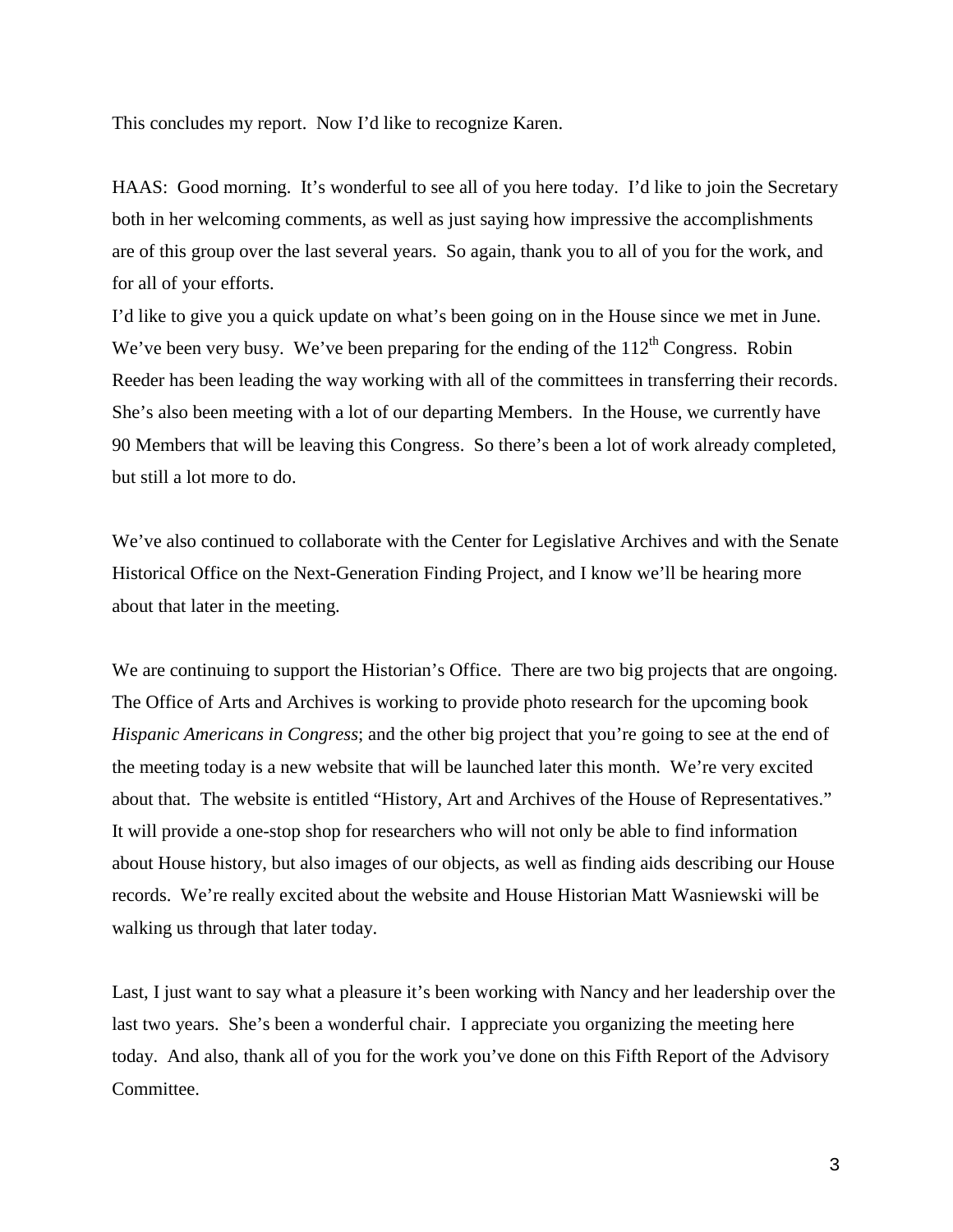#### ERICKSON: Thank you, Karen. David?

FERRIERO: Let me start with the book that you have in front of you. If you'll turn to the cover, I just want to acknowledge the artwork (laughter) here. This is done by a staff member, an unnamed staff member in the Center for Legislative Archives at a drunken birthday party. (laughter) And here is the product of that birthday party. I was kidding about the "drunken" part. (laughter) Sharon Fitzpatrick just happened to paint this picture and I think it was a cleverly used to spice up the cover.

So a couple of things that are going on that the Archivist of the U.S is responsible for that you might not realize, and something they didn't tell me when I was being interviewed, is that the Archivist signs off on the certification of the Electoral College. We are now receiving the certificates. We have 11 in-house at the moment and they have until December 26 to turn them all in. The first receipt was from Florida. And you might be curious to learn that coming in fourth was the Peace and Freedom Party of Florida, with Roseanne Barr as the candidate.

In November of 2011, the President issued his memorandum on records management. It is the first time since the Truman administration that the White House has gotten involved in the records of the country. In August, the director of OMB and I issued a directive to executive branch agencies outlining what we're going to do to support them, and what they need to do to get ready to transfer electronic records.

One of the first things that they had to do was to assign a senior agency official at the assistant secretary level who will have responsibility for the records. I convened the first meeting of that group on November  $28<sup>th</sup>$ . It was a good meeting with 125 people attending from the agencies. It was the first conversation around what it means to be responsible for records. So I'm very pleased that we're making progress there.

One of the items in the directive gives me the authority to work with OPM to actually create the job category of Records Manager. There's no such thing in our occupational series. So this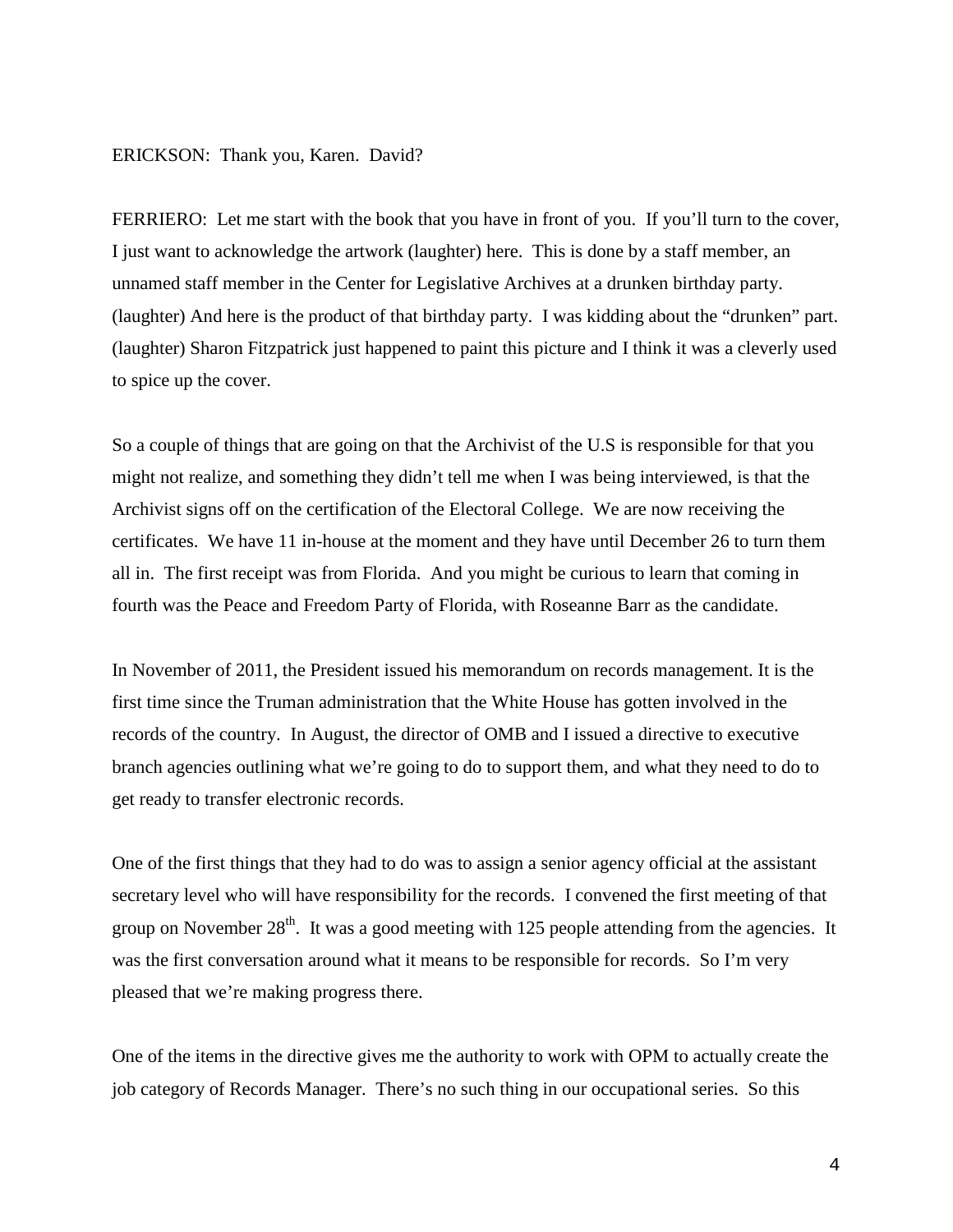raises the credibility and competency skills of the whole records management community. And I'm very pleased about that.

Last week, our Public Interest Declassification Board, which is part of our Information Security Oversight Office, issued their report to the President and Congress, *Transforming the Security Classification System* with 14 recommendations. You may not realize this, but there are more than 2,500 different classification guides in operation in our government today. That's down from 9,700 about seven years ago. So this is timely in terms of reducing the number of different classification systems and attacking the lack of standardization in our government. But you'll be pleased to hear recommendation number nine: "Historically significant records should be identified and set aside as early as possible after their creation to ensure their preservation, longterm access, and availability to agency policymakers and historians. Each agency should strive to have an in-house history staff to assist agency records officers and declassifiers in the prioritization of records." I'm pleased that language is in there as one of the recommendations.

And finally, another thing I should have been aware of, but they didn't talk about during the interview, was that every four years, the Archives goes through a "what if" exercise, about the transfer of records, in case there's a change in administration at the White House. So, as you might expect for the last six months, we have been working diligently on the "what if," because the way the system works, during the inaugural ceremony, my staff, aided by a bevy of military folks, are in the White House, actually grabbing the records. That's when the transition of records actually occurs, during the inaugural ceremony. So every four years, we go through this drill to make sure that we're ready to do that. And I can say, regardless of party, the Archives really prefers two-term presidents. (laughter)

I would like to add my thanks to Nancy, who was responsible for my orientation to this group and for making me feel welcome and part of the family here. And thanks for your leadership.

ERICKSON: You're welcome. I'm honored. All right, next on the agenda is approval of the minutes of the last meeting. Can I entertain a motion?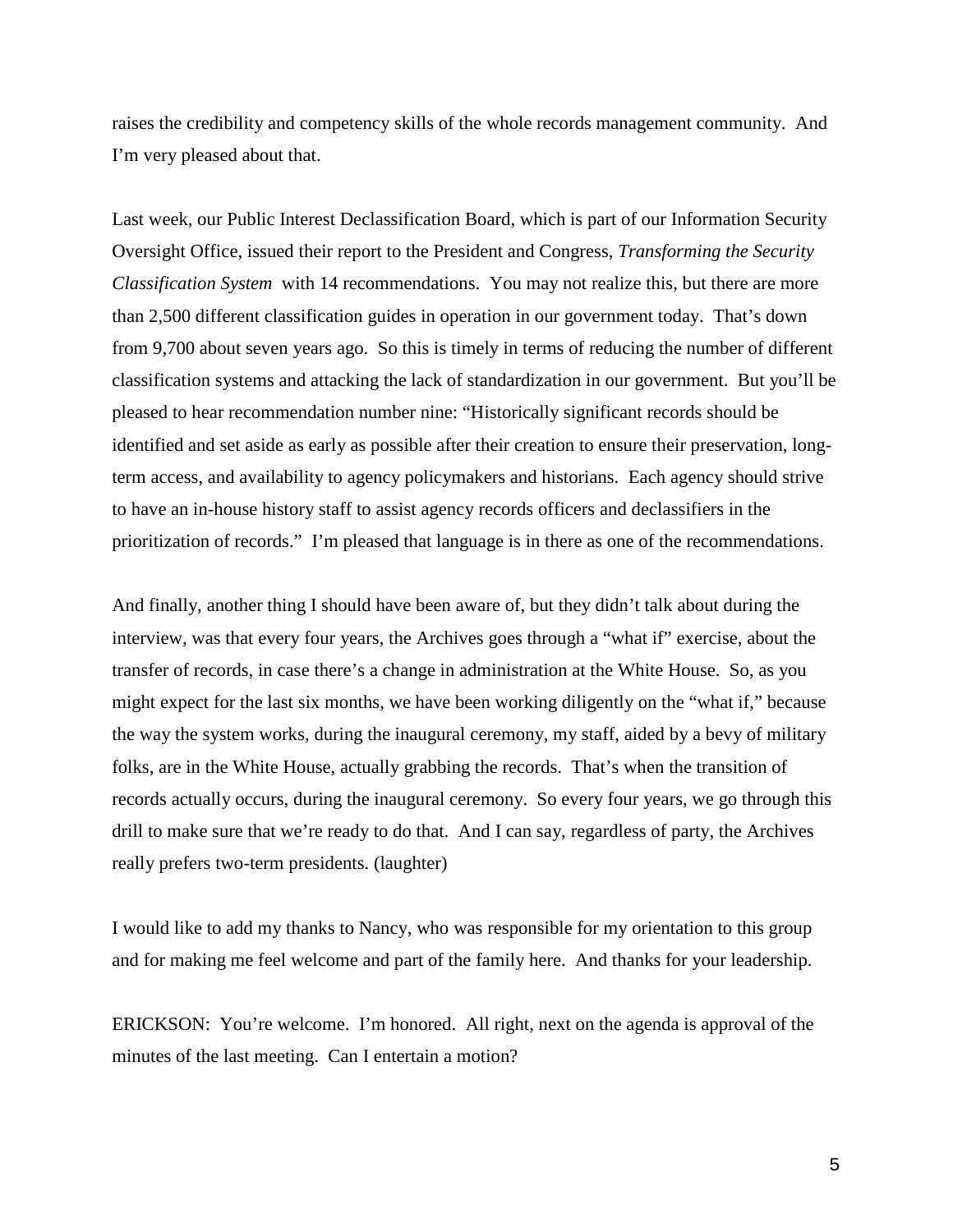Vogt: So moved.

ERICKSON: Second?

M: Second.

ERICKSON: All right. All those in favor, say aye.

GROUP: Aye.

ERICKSON: Anyone opposed? Nay? Sounds like the "ayes" have it. The minutes from the June  $25<sup>th</sup>$  meeting are approved.

Next, I'd like to turn to Don Ritchie, Senate Historian, to give the introduction to our discussion of the fifth report.

RITCHIE: Surely. Well, as the report itself says, in the digital era, six years is a very long time. (laughter)

That, in fact, you can't not move, because if you stand still, the world will change around you, and we have been trying very hard to keep up with the large amount of digital records that are coming in the future.

This report, I think, demonstrates how much has changed, and how much has been accomplished since the last report. Some really remarkable strides have been taken by the Senate, the House, and the Center for Legislative Archives that have resulted in the preservation of the Electronic Records of Congress, which are growing in gigabytes and terabytes.

In particular, we can measure the Legislative Branch against the Executive Branch. David mentioned the President's charge to the rest of the federal government in terms of managing their records. The Secretary of the Senate, in her testimony to the Legislative Appropriations Committee, said, "We're already there. We're ahead, essentially, of what the Executive Branch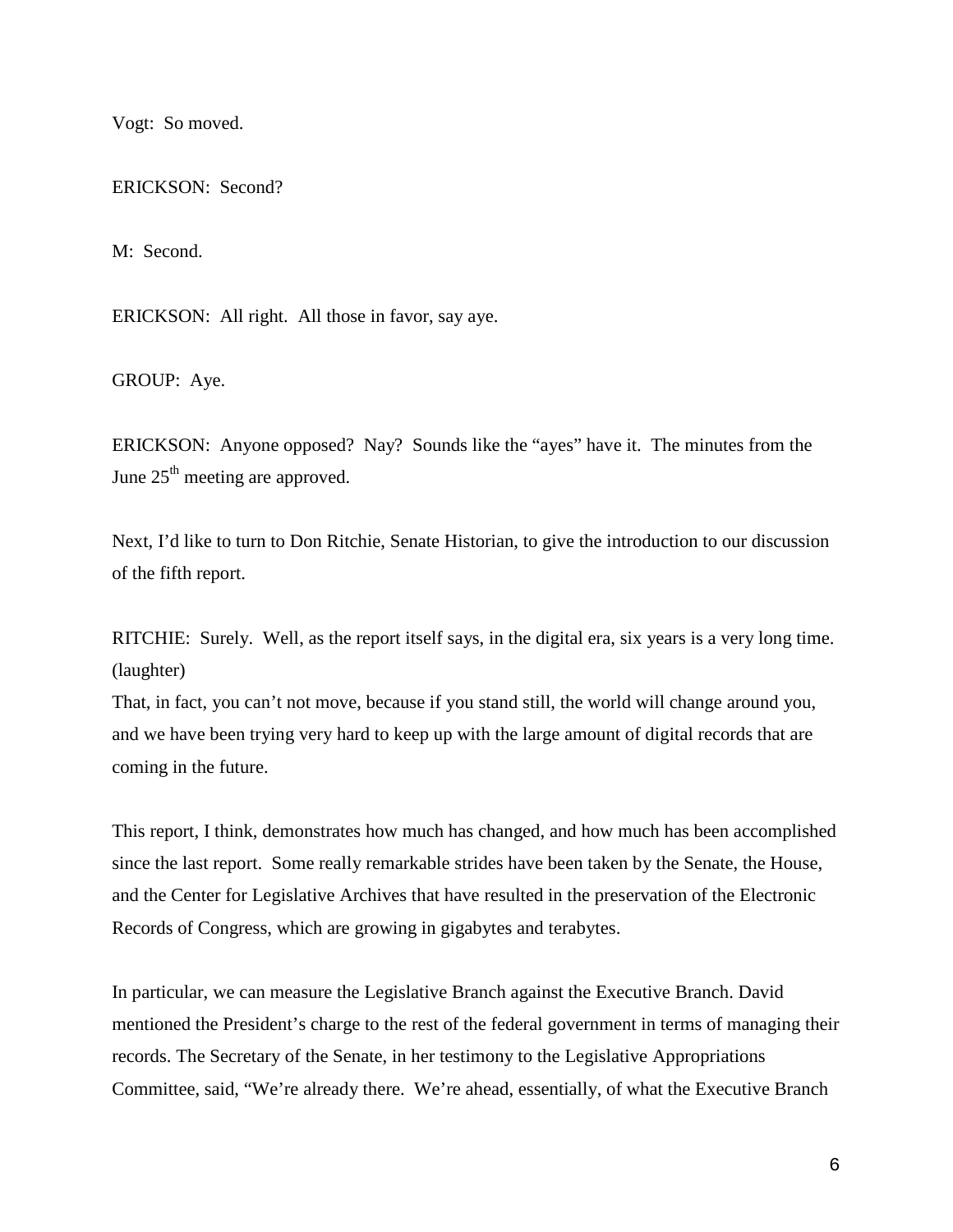is doing at this point." That success has to do with the cooperation we've had with the Center for Legislative Archives and their progressive work in receiving this great amount of electronic records.

We now have Senators who are leaving the Senate and literally carrying their records out of their office under their arm because everything is on a hard drive. We're having committees that are changing and are turning over decades of electronic records, going back in some cases to the early 1990s. This is keeping the archivists in our office very busy processing those materials.

So the Fifth Report, I think, is something that everybody here can be proud of, but especially Richard Hunt, Karen Paul and Robin Reeder, who have done so much work in getting this report ready, and pulling together how much we have done in the last six years. So I thought before we have the general discussion, I would ask Karen to talk a little bit about this report and some of the things that people should be aware of in it.

PAUL: Yes. Well, you have received what is probably the sixth, seventh, or eighth edition of the report. (laughter) I've kind of lost track. I want to thank everyone for the input and comments that you've provided. This is your final opportunity to offer any additional comments or thoughts. We are aiming to have it ready for publication by the end of the month.

I was very happy to find the Archivist's very own words to serve as the theme for the report. As expressed in the preface, I think his words really capture the report's spirit and essence, about what has been a particularly fertile period in the history of congressional archives. We've seen a sea of change in content and format of archives. We've seen a sea of change in communications technology that has impacted not only the record creators, but also the users, and has helped we archivists communicate more effectively with our clients within the Congress.

I think the report shows, for the first time -- at least the first time in my 30 years' experience up to this point-- a real solid expansion of collaboration and teamwork; not only between the House, the Senate, and the Center, but also the expansion includes strong partnerships with the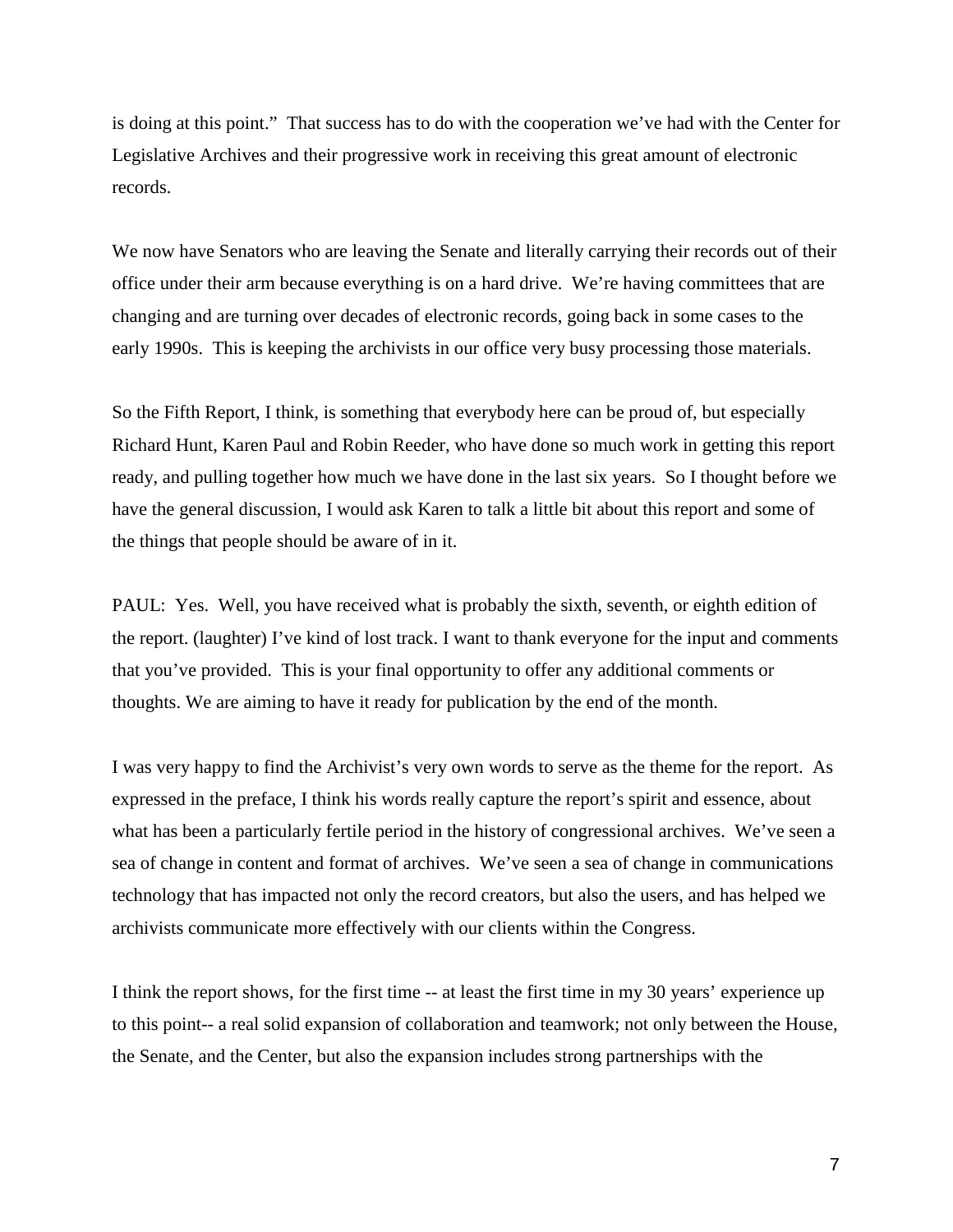Association of Centers for the Study of Congress, and the Congressional Papers Roundtable. I think that's highly demonstrated in this report as well.

We are all dealing with an adverse budget environment at the moment. But I want to assure you that this will not adversely impact the publication of the report, because we have within the Senate an enhanced in-house printing and graphics department who will help us produce a very attractive and readable volume. We're thinking of printing a thousand copies, as was done for the last report, but also, we'll be distributing it via targeted electronic distribution. And of course, it will be available on websites.

RITCHIE: In the spirit of bicameralism, Robin, would you speak for the House? (laughter)

REEDER: Certainly. Thank you. My remarks are extremely brief. I just wanted to comment how wonderful the report is, especially in terms of how it looks visually, and how it documents the increased outreach that both the Senate and the House Archivists have been conducting with committees and Members. I think with the increase of our staffs too, we have been able to do those sorts of outreach. And certainly, the shift experienced in electronic records has been extraordinary. I think it was probably at the beginning of the past six years that we were advising committees that it was fine if they wanted to preserve their electronic records, but they would also have to print to paper. So we've all come a long way.

Thank you.

RITCHIE: Very good. There's sort of a tennis match going on here. Karen and Robin are on one side of the net, and Richard's on the other. (laughter) They keep lobbing things over to him along the way. But we'd like to hear from the Center for Legislative Archives.

HUNT: Yes. There were just a few points that I'd like to share that are important takeaways. The first one is when you look at the report in its totality, it underscores the importance of this committee. This committee's been in existence a little over 20 years. The forum that brings together the House, the Senate, and the National Archives has been so instrumental in letting us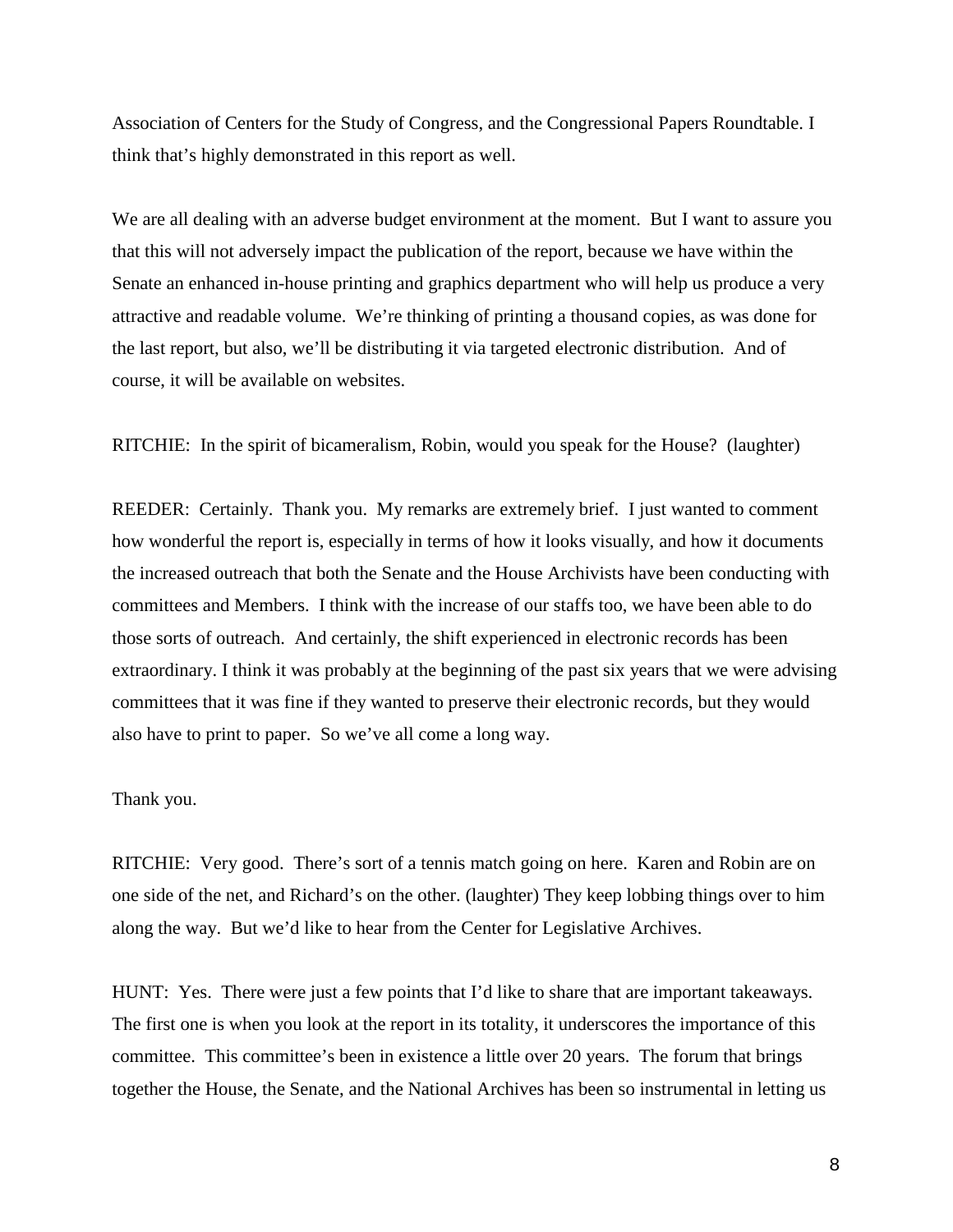safely face the major challenges that we've confronted, and to come up with shared and common solutions. I think in the old days, part of our problem was that we were sort of hidden and isolated within the National Archives, and trying to solve problems on our own. So the committee has been extremely valuable to the Center and the National Archives because of the collaboration that occurs.

I hope this report gets some publicity and promotion because there are a lot of good lessons learned, and good instruction material in it that applies to the congressional world in all of its capacities. I'm particularly proud of this report, and the work of this committee.

If there's a theme, it's obviously the transformation and the transition to electronic recordkeeping in the House and the Senate. That allows me to highlight one of the Archivist's transformational goals for the National Archives. He wants us to be out in front, and not even by design, we have been out in front because there's growing recognition that since we receive House and Senate records sooner than federal agencies typically send records to the National Archives, we're confronted in real time with format changes and new technologies. We have to provide real time solutions to those challenges which becomes advantageous to the agency itself. They see that we've dealt with some of the formats that they'll see down the line.

I think it's important that we've attempted to address, or have addressed, three at-risk challenges that I faced when I first became Director. The first was electronic records. The second was providing better description of House and Senate records so that there's better access to the research community. That's still a work in progress, but I think we've got the direction set thanks to Sharon Leon and others around this table.

And then third is the burden of legislative branch commission records that come over to us, about 95% electronic, and create their own resource challenges and burdens for the Center. And like Karen, I was struck by the high level of collaboration that now occurs between the Center staff and the House and Senate archival staffs.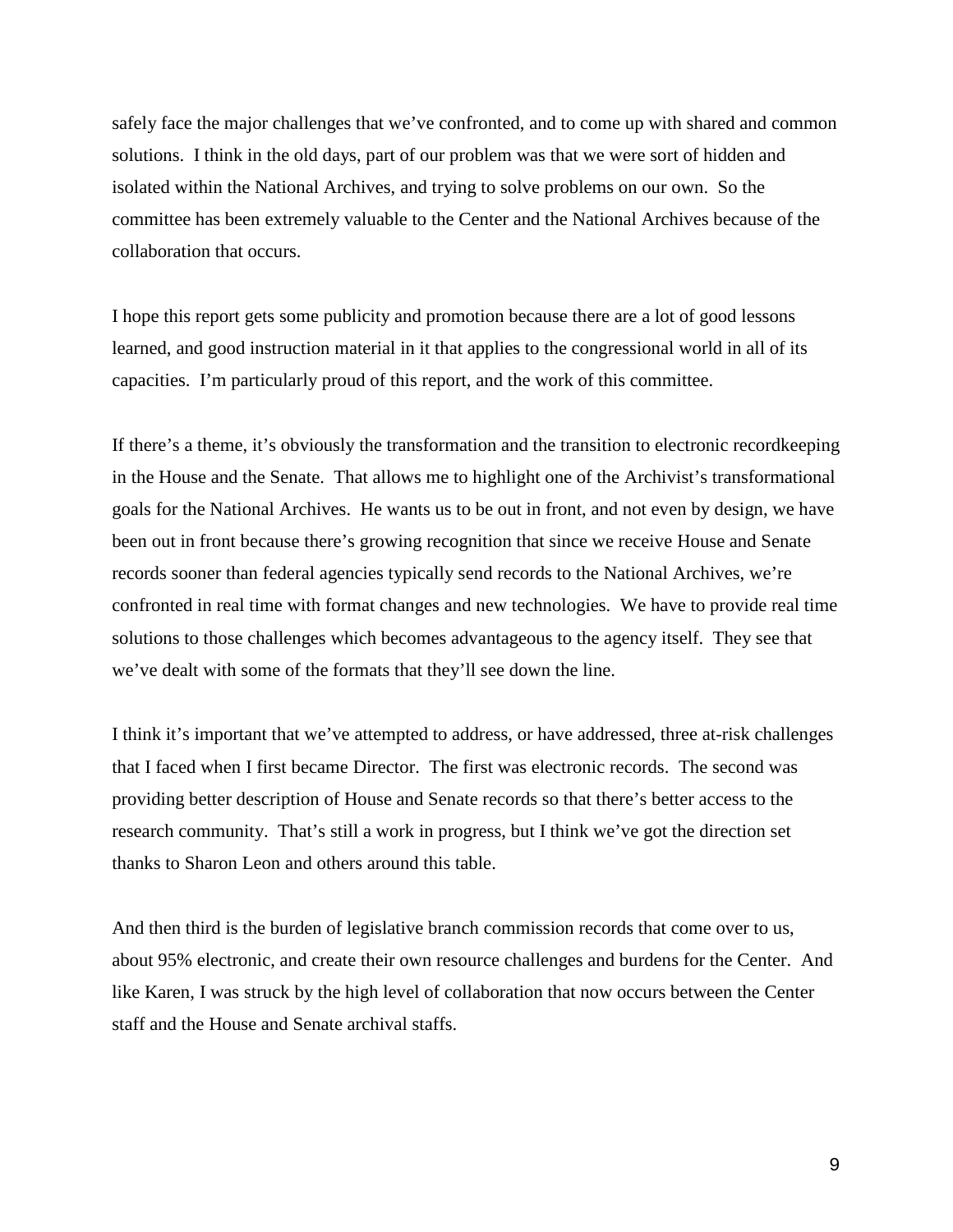And finally, I think it's important for David to hear that we also have a higher level of collaboration within NARA itself since we've now taken some of those concerns back to the Archives staff, and the experts there have helped us address them as well. I think these changes have helped significantly with increased attention, support, and investment in the Center, and has positioned us to face the new challenges ahead. So I thank you.

RITCHIE: Very good. Well, we now open the floor to the delegates, who have had a chance to read this report to comment on what your opinions of it are, and if you think that it adequately expresses the discussions that we've had here, or if there are any additional materials that we should be including in the report.

BIRDWHISTELL: I would just echo a lot of what's been said. I thank Nancy for her leadership, and this whole wing of the table over here for putting together what I think is a report of which we can all be very proud. I would also echo the tremendous work that's been done in the area of electronic records. When I first came on as a member of this committee, it seemed like a daunting task. To see the progress that's been made is really phenomenal. But it also seconds the collaborative nature of what's going on, both within the government agencies here, and also around the country. Secondly, those of us out in the hinterlands really feel that collaborative nature, and it impacts us as does the work of this group here today.

The third thing -- and I think I've mentioned this before, probably -- is that what impresses me about the report as you read through it is the amount of blocking and tackling that's going on. (laughter) You know? This is an effort that is not a showhorse, it's a workhorse. And to me, that shows the seriousness of the people that we have working on it, and it shows the support of the people that they report to, that they understand the value of not only saying that we've done something neat, but that these records are preserved correctly. These records are becoming more accessible, and Richard and his staff are taking on not only the challenges going forward, but are trying to bring those older records up to speed as well. And that's very hard to do, to work in both directions at the same time. I just commend them for that, and I think that is the strength of this wonderful report.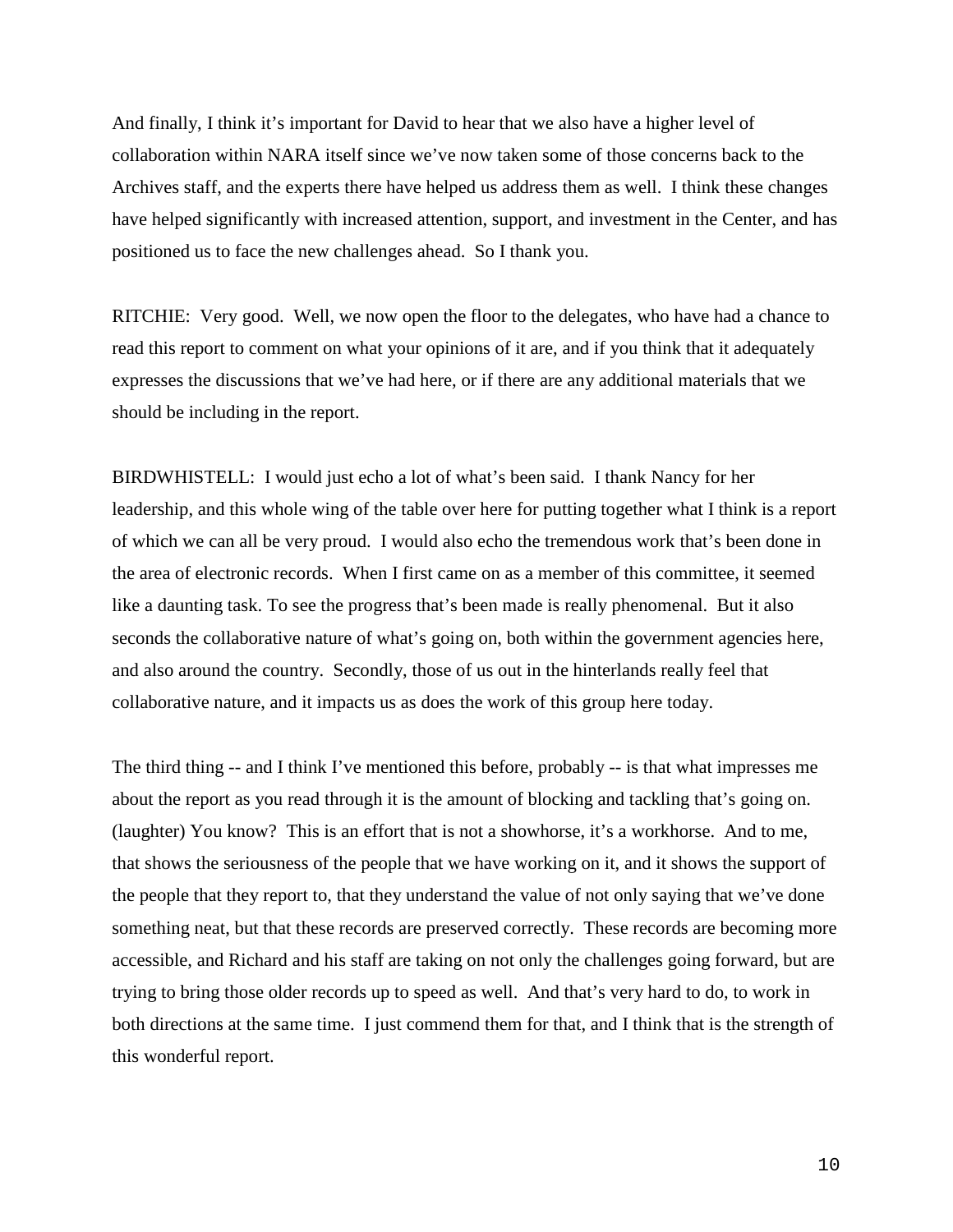ERICKSON: Thank you, Terry.

FERRIERO: Leave it to the gentleman from Kentucky to use the horse analogy. (laughter)

BIRDWHISTELL: I didn't say basketball. (laughter)

FERRIERO: Don't go there. (laughter)

RITCHIE: Other comments?

ZINK: I would like to say that I think it's an extraordinary report. Starting out as a historian, and then ending up as an information systems person, I'm pleased that there is a move and a merger towards defining records manager, first of all, but talking to information systems people in whose hands these almost invisible documents exist is also important. This nexus has to be reached at some point. So I really commend the report for the forward-looking nature. It's not a look backwards, but it captures history by looking forward. I don't want to end on a sort of strange note, but I was glancing through this last night again, and I know as an editor, you can read things millions of times. There's a dropped "l" before "leadership" on one page. I am sure you've read it millions of times, but I'm more than happy to help proof-read before publication.

PAUL: Actually, we caught it.

ZINK: OK. (laughter) Good, that makes me feel better.

RITCHIE: Usually, if there's a typographical error, it's never in the small print. It's always in the headline. (laughter)

ZINK: Yes.

PAUL: We were kind of in a crunch to get it out to you. (laughter)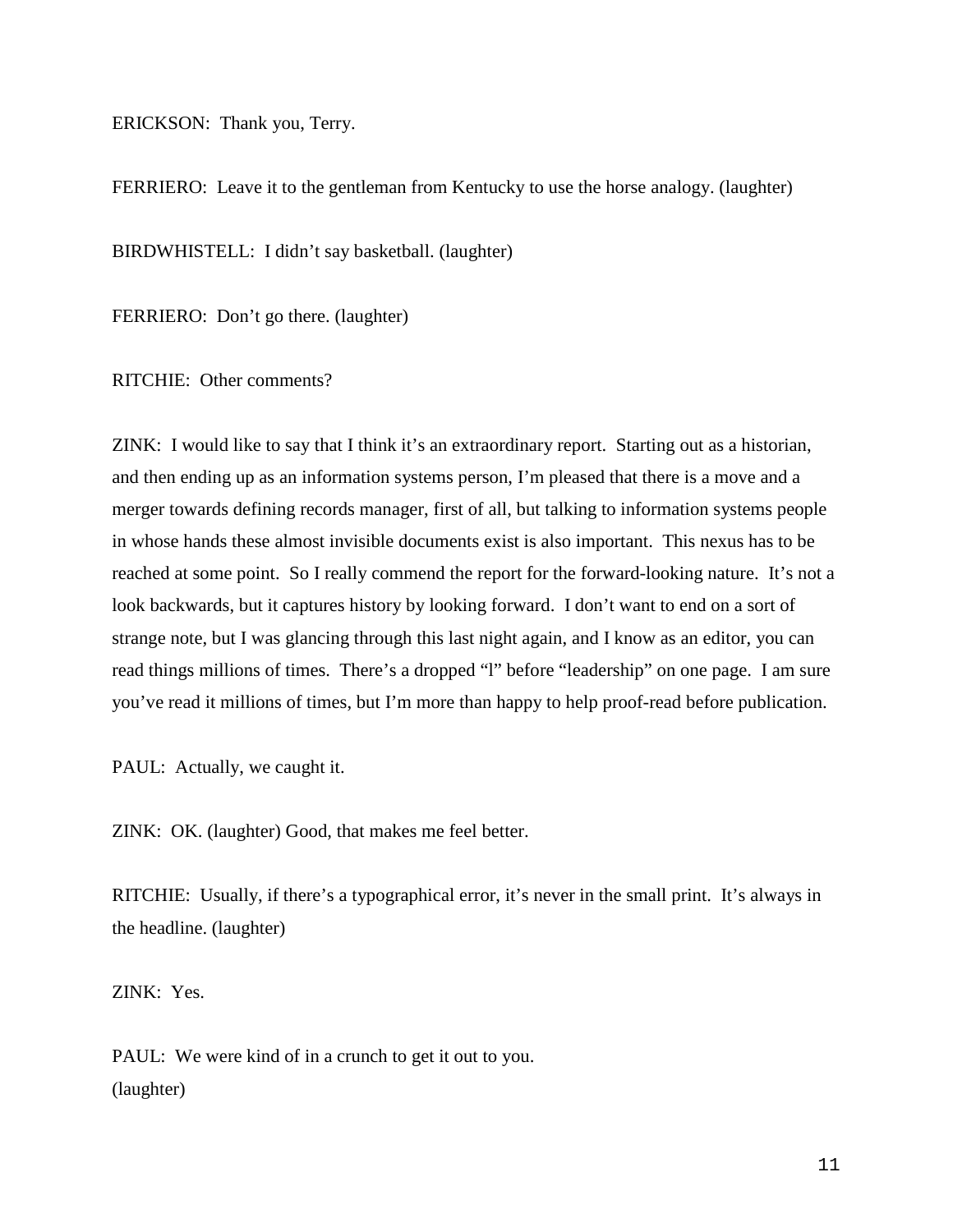## ZINK: OK.

RITCHIE: Sharon, I was just wondering about your opinion since you were involved in so much of this from the beginning of the electronic records issues.

LEON: Well, I was trying to decide whether or not to say anything, since I am the newcomer to this crowd. I have not seen the six-year trajectory that the report represents, but I am impressed by the degree of momentum that you can feel moving through this narrative. And I'm really impressed by what I've seen in the year that I have been here. There is a real commitment to do this work and do it together, and that comes shining through in the text that's here, and is evident from what I know from working with Robin and Karen and Richard and the way that they're moving forward together. So I'm just unbelievably impressed.

VOGT: I'd like to say that the first time I remember conversation about the finding aids being brought up for the Center to handle was back in the mid-90s. When I think about the 20 years it's taken to get to this point, there is a sense of pride that we've had with these accomplishments. We have come a long way. And I think that's reflected in the report. I think you have done a beautiful job in expressing that. When I look back over our minutes from the last meeting and things that we thought should be emphasized in this report, I think you have captured that recommendation and done a wonderful job. Thank you.

RITCHIE: Yeah. What is the relationship now with the Association of Centers for the Study of Congress? How do you think that they're fitting into the way things are developing?

VOGT: I think that we can really see the collaboration, which I think was a wonderful section for our group to include in the report. What I would like to see, if there is enough of these to distribute, that they go to CPR and to the ACSC if that can be done. There's some overlap in membership, so maybe it can be accomplished. I think the more we can educate people out in the hinterlands about what is being done by this group, the more collaboration that there will be in the future.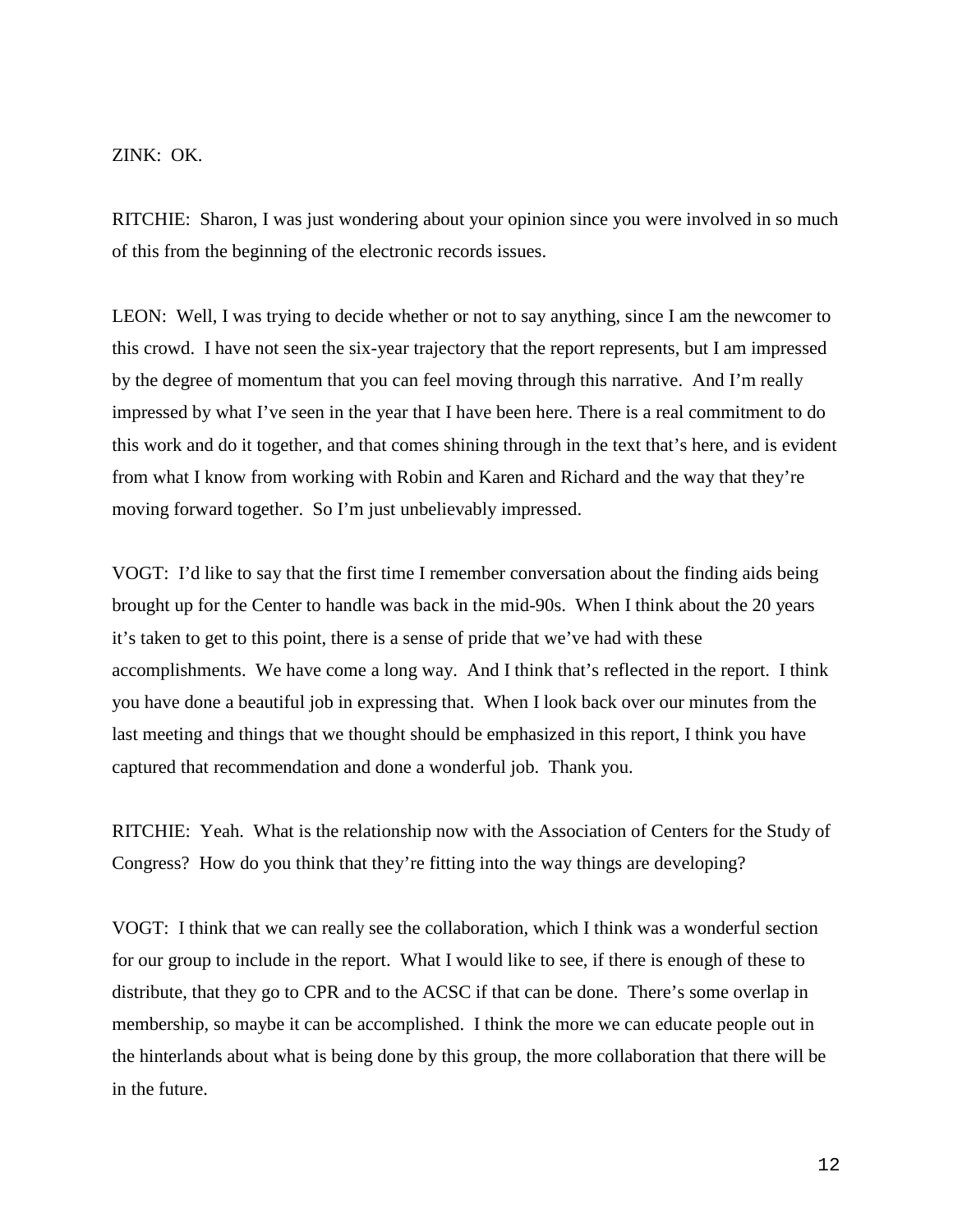RITCHIE: And the good thing is, the report can be online on the Association's website, and the different centers as well. So we actually have an opportunity to get this report out to a much broader audience, but also a more targeted audience than ever before because of electronic distribution. So the electronic records have a rainbow effect as well in terms of being able to get these reports out. Jeff, do you want to add comment?

THOMAS: Yes. I was struck by a number of things. But first off, the report really reflects the teamwork that has been going on, not only between Richard and Karen and Robin, but also between them and the committees in the House and Senate. I'm really encouraged by the fact that a lot of these committees are now hiring archivists, which I think has contributed quite a bit in the transfer of these electronic records. I hope as we go forward, we'll see more of these committees having an archivist on staff, and maybe that will translate into archivists within House and Senate offices also.

I think it's a very impressive report. And it's a reflection on my tenure on this committee as it reflects the same time period. As I was reading and looking back on this time, I was remembering what things were like when I first joined this committee. The amount of work done has just been very impressive. So I'm very pleased.

RITCHIE: Very good. Matt, would you like to add a comment?

WASNIEWSKI: Just to echo the comments that everyone else has made. I see the work that Robin certainly does on a daily basis, and it, I think, reflects the work that all three of you do. But just looking back at what was in the report, and looking back at 2006, the level of awareness and outreach that Archives has to members on both sides of the Hill now, I think, is impressive. Including everything from the H.Con.Res.307, to your work on the Rodino Replevin efforts, and outreach to Members. Robin is in talking to Members, advising them on their records' disposition in addition to talking with committees. It's fantastic work. And to echo what Terry said too, none of it is kind of a showhorse style. It is nuts and bolts work that really needed to be done. I think it's a report, and a level of work and effort, to be proud of.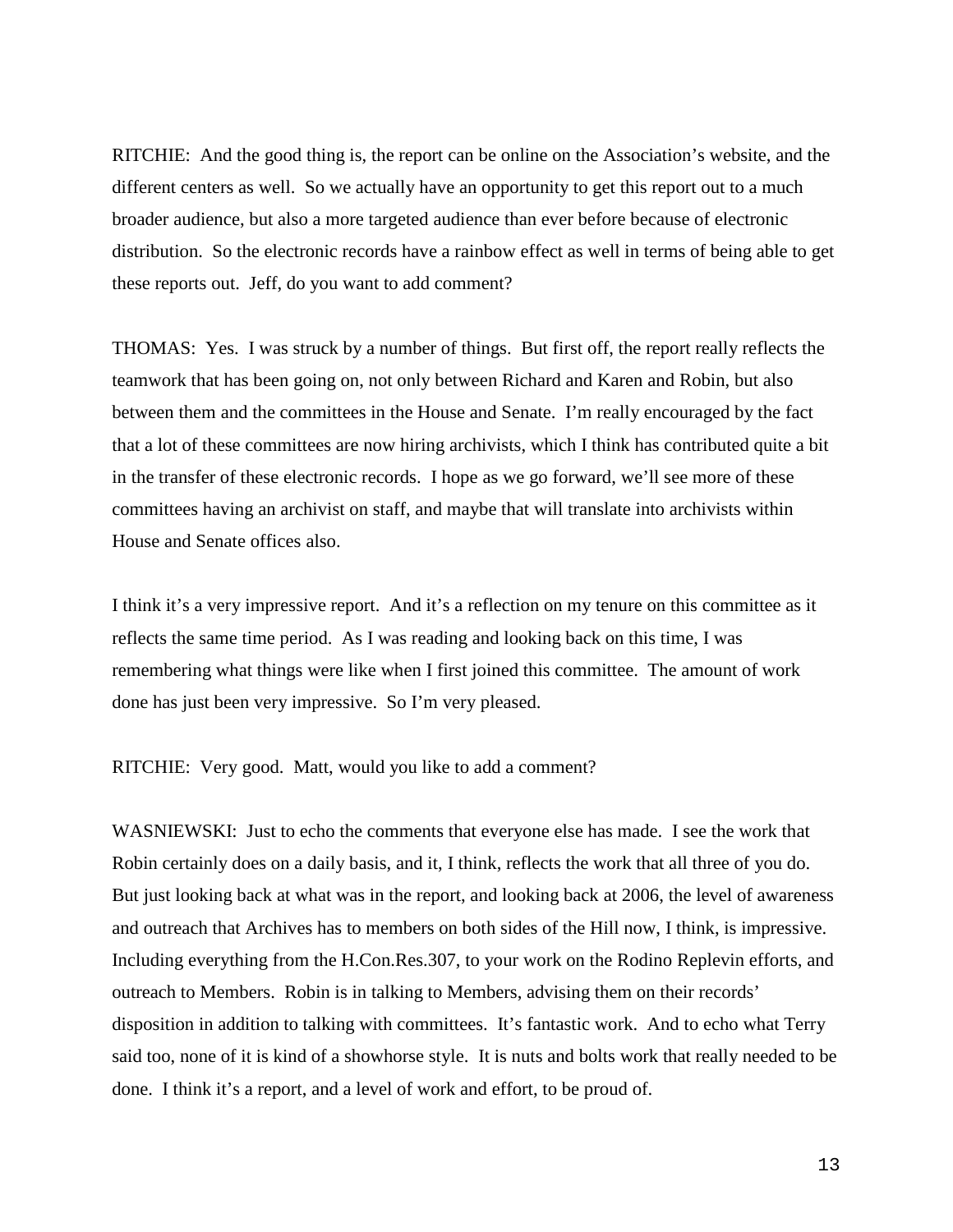RITCHIE: I think it's going to very hard for whoever has to write the sixth report. (laughter) Any further discussion?

FERRIERO: I would just like to suggest that the three of you help us think about how we use this report, because it has all kinds of potential. Who are the audiences that we should be targeting? And how can we use this report to leverage the resources needed to do the job? I would hate for us to just celebrate the report and not, you know, really make use of it.

PAUL: Yes. That's a point well-taken. I hope the design will enhance the attractiveness of it. We'll have to get Sharon to do a cover for it. (laughter)

ERICKSON: I also can't help but think of Dick Baker, especially in the section regarding finding aids. I can vividly recall the meeting when Dick gave an impassioned plea for the importance of tackling the issue of finding aids. I look forward to personally delivering a copy of this report to him. And Don has done a remarkable job of filling Dick's shoes, and helping to lead the Senate Historian's Office.

RITCHIE: Madam chair, I think we are approaching unanimous consent.

ERICKSON: All right. (laughter) Karen, for the Senate Archivist Report?

PAUL: Since our last meeting, I have had four major initiatives. And the first and foremost was outreach to committee systems administrators. As part of our continuing drive to reach 100% participation with electronic records archiving by committees, I held a series of individual meetings with committee systems administrators, chief clerks, and archivists, to reinforce our message about preserving and archiving electronic records. Our purpose was to convey to the systems admins just how much we depend on them to preserve the electronic records, to ascertain the exact status of their electronic archiving, because we find that systems administrators interpret archiving in a variety of ways, and individual ways, and to sharpen our awareness of potential problem areas and also to offer assistance.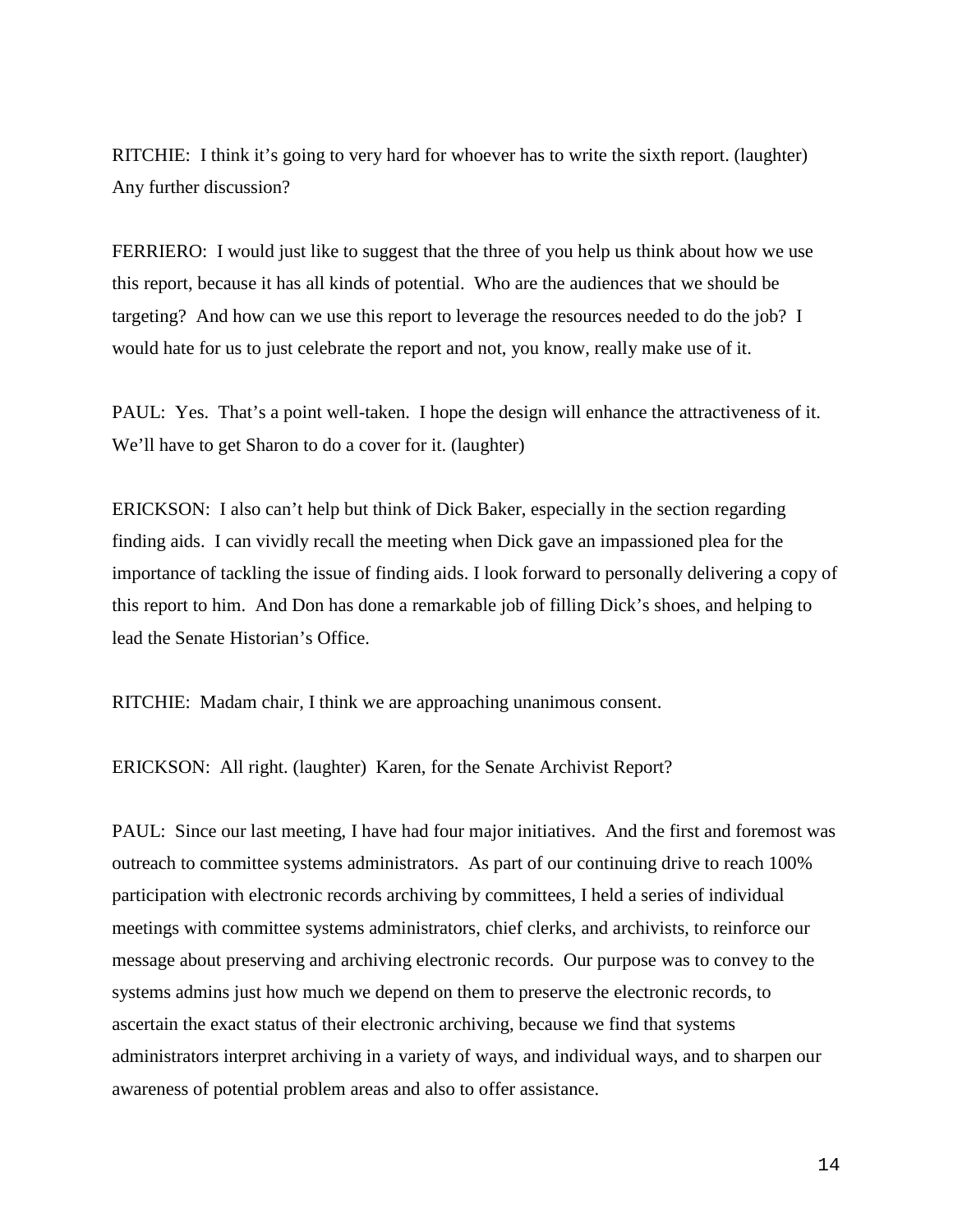We are beginning to make headway with some of our holdout committees. I am preparing an overall status report on electronic archiving for the Secretary, and we are also preparing individual committee archiving accession reports. The committees are asked by the Rules Committee to file them along with their budget submissions, which will happen in the winter.

This concentrated outreach was successful in engaging the Senate Intelligence Committee, which has begun to work with us and the Center to set up a classified digital vault. We really are anxious to keep up the momentum with that committee, because we have two goals with that committee: to begin to accession their digital records, which they have been creating now for 10 years; and to help us with the task of prioritizing declassification, because these records are going to be moved to the Archives with a full accessioning record with them. You'll have good description with the records you are getting. This is something that we had not achieved until this point. And of course, we haven't achieved it yet, but we seem to be moving in that direction.

Another developing story as a result of these meetings involves the Office of the Legislative Counsel. This office drafts legislation at the request of members and committees. While we have no issues involving the archiving of the digital legislation drafts for communications with members, the office wishes to ensure that it is on solid legal ground in both archiving and disclosing records. And so a planned -- or a revision to the offices enabling legislation, which dates from 1918 -- is under consideration.

Friday I had an early Christmas present. Don always knows when something good happens in the archives. We do a little dance. (laughter) This one involved one of our B-list committees that got moved to the A-list. So we've inched up the 75% of committees archiving electronic records to a higher percent.

ERICKSON: I think we'll all break out in dance. (laughter)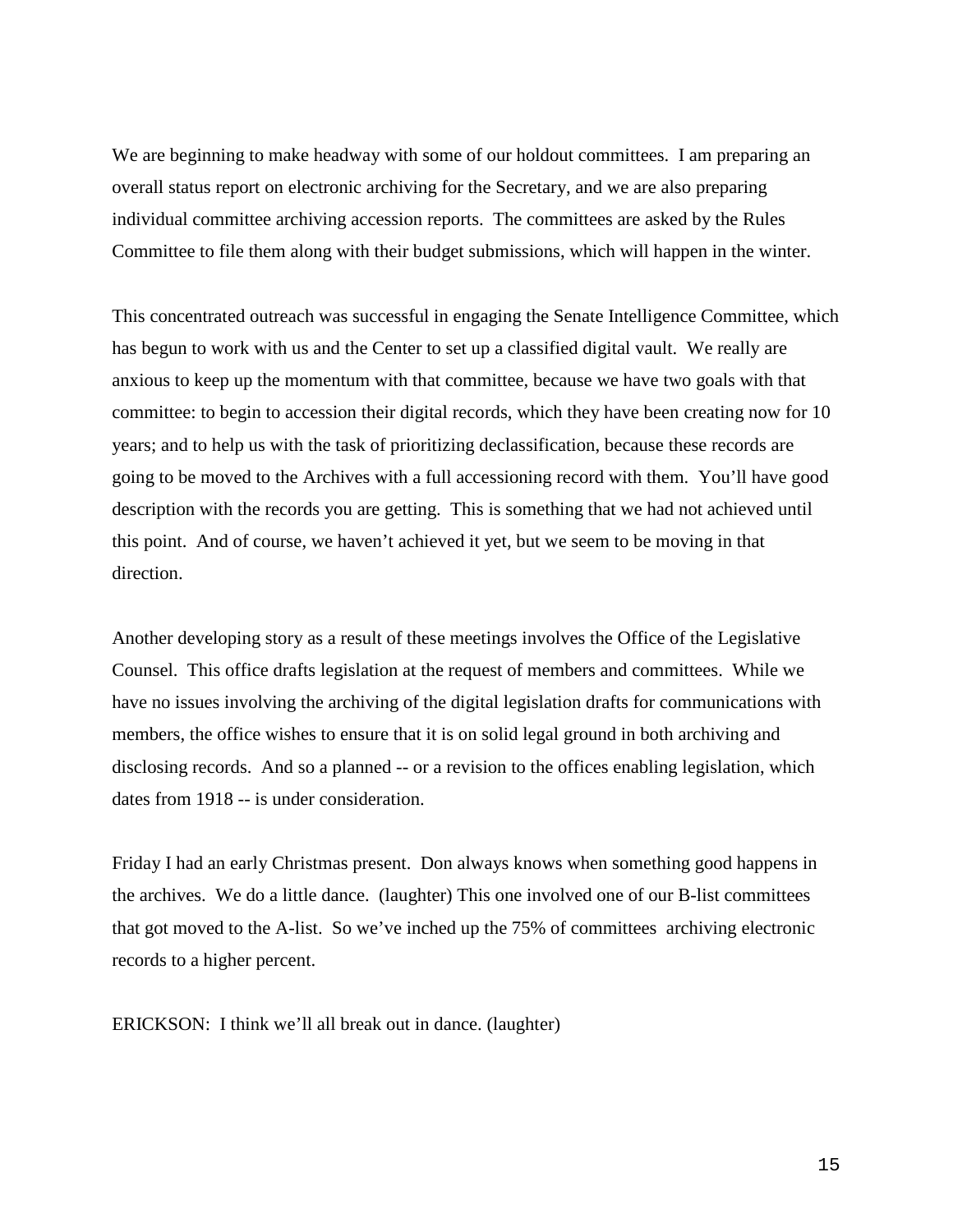PAUL: Our second major initiative I call "joining the loop." I think as a result of these meetings, we grew more self-assured and became a little bit more aggressive at staying abreast of the technological changes. And what we did is we discovered the Senate TAG group, which stands for "Technology Assessment Group," which meets once a month to discuss emerging technology issues and solutions. We archivists have actually joined this group, as voting members, no less, and are currently serving on a Share Point conference system working group, and contributing to the requirements discussion. So I'm very pleased to announce that. I think we've turned a corner, and learned our lesson with email.

Our third area is in member services. We have been meeting with the offices that knew they were going to be closing. We have 11 retiring and one incumbent defeated, and all but two of the members have selected a repository. The two members who have not are archiving though, but will be retaining the records personally for the time being. And of course, these two members' collections are almost entirely digital. So we've put together a care package for them on preserving your digital legacy. We've borrowed heavily from some of the Library of Congress output in that area. We are making sure they have that information, and hopefully they will at least read it and preserve their collections until they're ready to donate.

This effort has really focused on members' email. This came about at a bipartisan staff directors' breakfast during the summer when I spoke on the topic of five things every staff director should know about your Senator's collection. It was during the discussion that it suddenly hit me that email was a real problem. Retaining members' email was a huge problem in staff directors' minds. So we tried to figure out how we are going to address this? We decided to do it head on, and sent guidance out, urging members and staff directors to think twice before they made the decision not to save this information. We frankly stated that not saving it would result in a huge gap in the collection, and we made the point that their email can be closed for a very long period of time, but for historical documentation, it's critical. We referenced the fact that presidential email has been saved since Reagan, and by not having congressional email, history will be told from the executive point of view.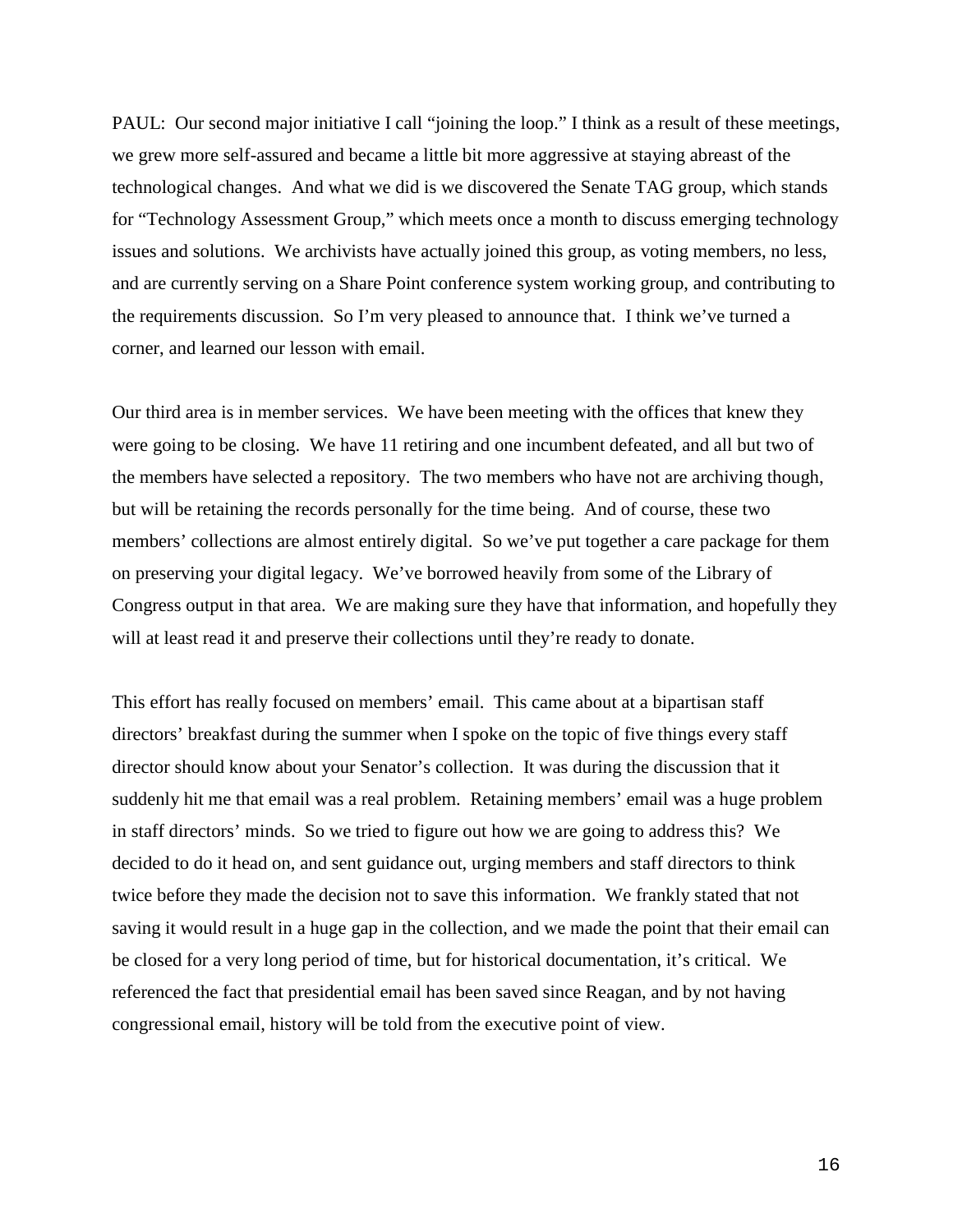Following this, Senator Lieberman announced on the floor that he was going to save his email. So we were very grateful that at least one of the members read the guidance. And I do know that others are discussing it, because I get emails and phone calls and questions about email. So at least it's being considered. And we're hopeful that a few more Members will follow the guidance.

As part of our Member services, of course, we were looking at encouraging the Members who are leaving to do a good job with with preserving their legacy. We held a Secretary's brown bag called "Preserving the Senate's Legacy." We had a panel composed of Sheryl Vogt and Jeff Thomas, members of the Advisory Committee. Deirdre Scaggs represented Terry Birdwhistell from Kentucky, and Richard Hunt and Don Ritchie participated in that discussion. We talked about what the universities preserve, what researchers want, and why and how staff can help them in achieving their goals, in achieving their missions.

Discussion was robust, enough so that for a few days after that meeting, we continued to get follow-up questions. Jeff and Sheryl were responding to questions for a number of days after that meeting. They were very engaging. And we filmed this session. This was another first. This film is available on the Senate intranet now.

In August, Matt Fulgham, Jeff Thomas and I did a presentation at SAA on the topic of practical approaches to electronic records. As part of the presentation, we included information on the Senate correspondence systems to help demystify these systems for the universities that get electronic records. I think that very few of them have actually done anything with the records, but as a result of this meeting we now have one collection, the Robert Byrd Center, experimenting with this data. And we will be looking forward to getting reports from them as to how it can be best used.

For new members, I think Don, you've done the most to date. You welcomed the new Members at orientation, and put in a plug for archiving.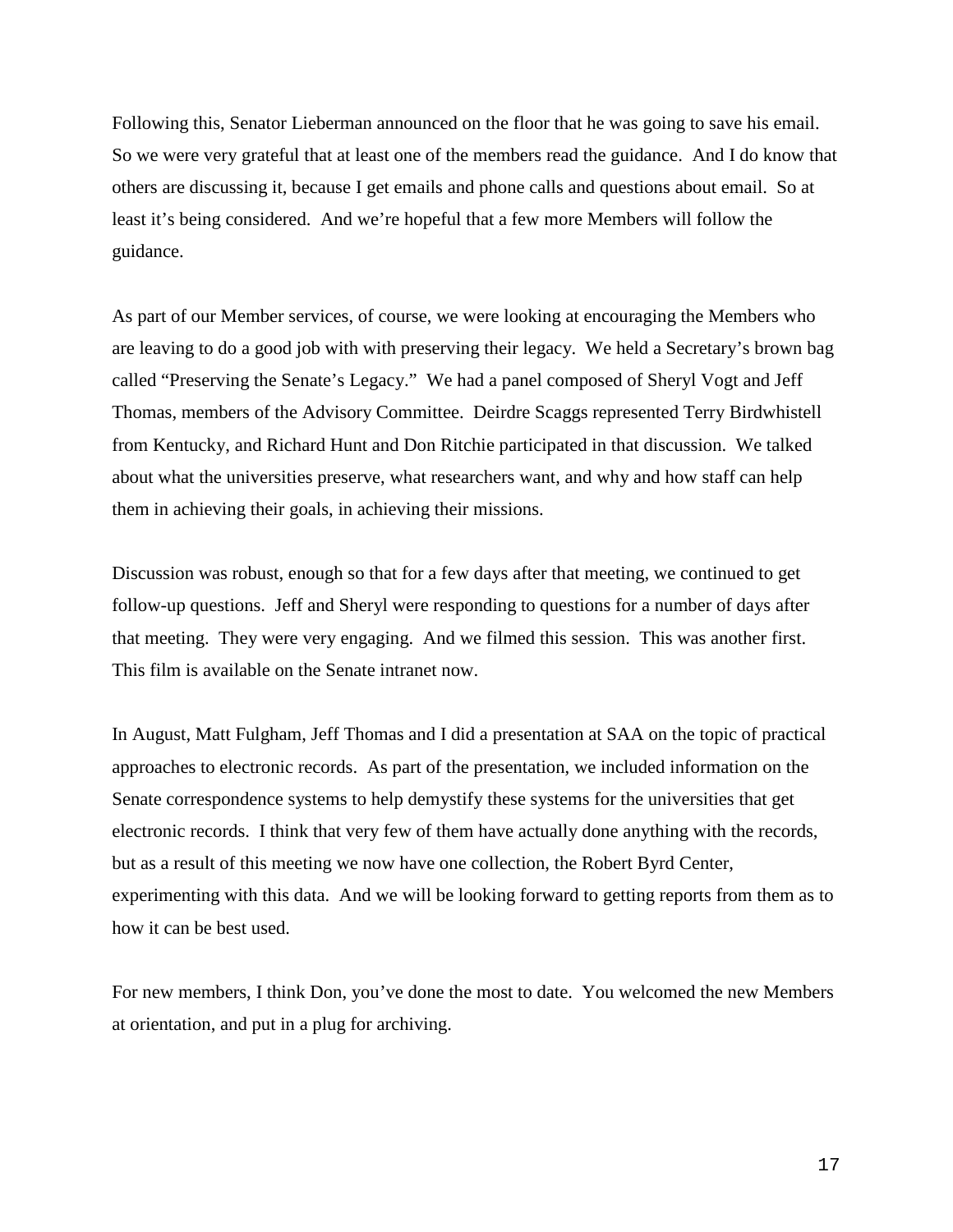RITCHIE: That's right. And we reminded them that they need to start right from the very beginning with their papers. So hopefully they got that message. And Karen's been very good about meeting with staff of new Members as well.

PAUL: Right. And we're planning a brown bag for the new offices, probably in February or March. And for the closing offices I wanted to show you an example of the "Closing an Office" book that we put together. This booklet has all of the forms and instructions for archiving the electronic records of the office system. It's also an example of what our in-house designers can do in terms of looks for a brochure.

I wanted to mention the Finding Aid project has been progressing with Alison and Elizabeth comprising the Senate half of the team, along with Jacqie, Brandon and Shannon from the Center. They have been working diligently and systematically to map our current accessioning system into the Center's and the Archives' systems. We've mapped all the fields for textual records, and are finalizing our mapping for the electronic fields. Working with Jacqie, we hope in January to create an XML backend to our existing forms, and to be ready by February to test our mapping. So Sharon, you should be happy that your suggestions have been implemented.

LEON: I am, I am. By the time you get going, it'll be Archive Space. (laughter) We'll have to upgrade.

PAUL: Once the testing is done and any refinements made, we expect to move to Archivists' Toolkit fully. This has been a necessarily deliberative process for us due to the complexity and granularity of the metadata collected at the point of accession, and the consequent need to fine tune the Toolkit to meet our needs.

And this brings me to the last major initiative, and that was social media. I've given you three handouts, and we're going to take a look at those. It was our discussion at the June meeting that brought social media to our attention. We had first produced guidance in 2010, and while all of the Senators are now using social media and mostly the press staff, few have given any thought to preserving these communications. This was uniformly true with all of the offices that are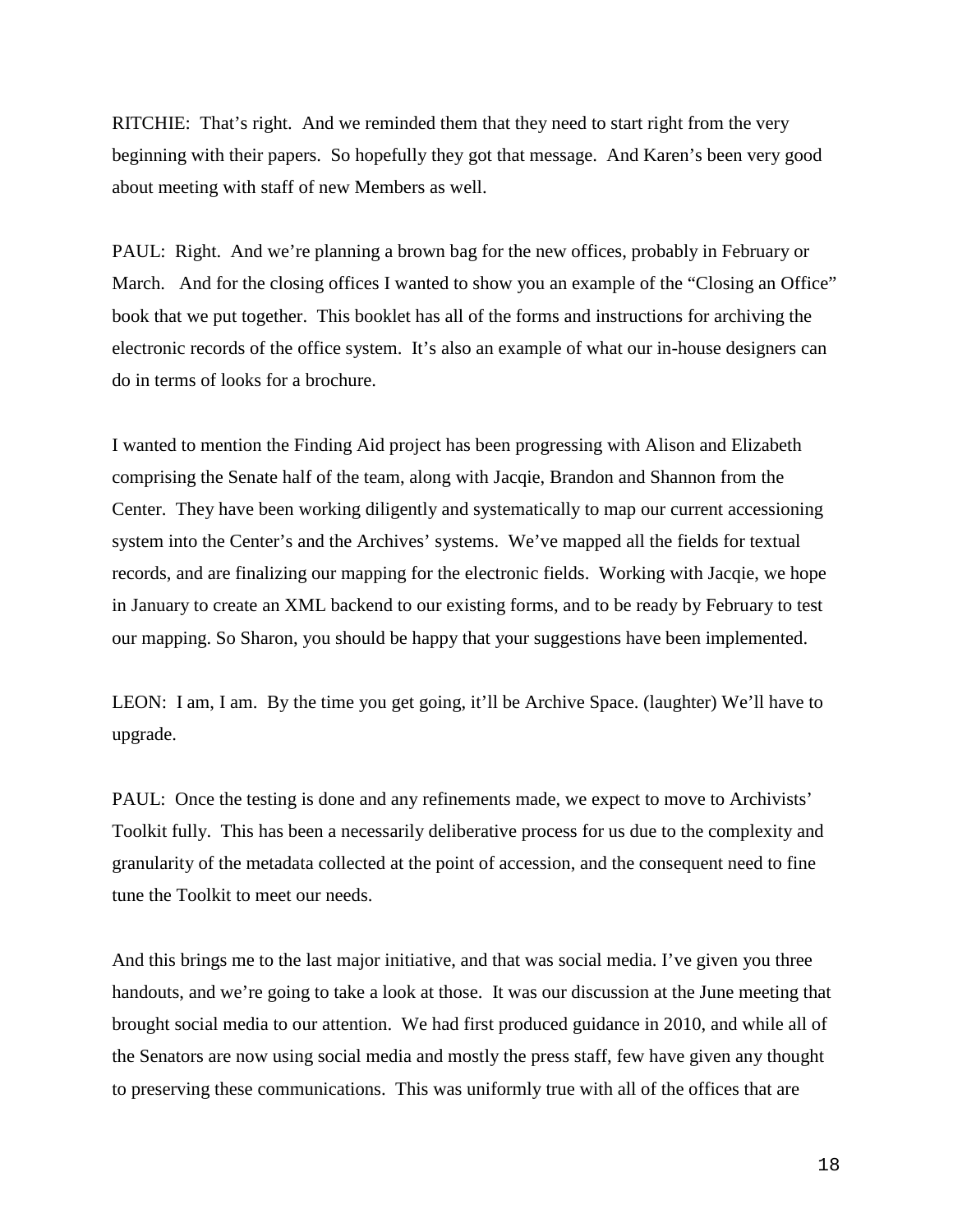closing. In addition, during the  $112<sup>th</sup>$  Congress, eight committees began to use social media. So what you have is a copy of the handout of our guidance that we put together. This occurred in August and September. It's rather elaborate. And I'm going to ask Alison White to come forward and give an introduction to that guidance.

WHITE: OK. Hi, everybody. Let's see. Let me just pull up a PowerPoint that we're going to use here. So in handout one, you're going to see some guidance created by our office in response to the increasing use of social media in committee and Members' offices. And as Karen mentioned, Members' offices have been using it more and more in the last Congress, and in this Congress we've noticed that committees are doing so as well. Or some committees are. But I should mention that we've been offering guidance in some form or another since late 2009 on social media, and we've updated that guidance several times. And frankly, we could probably update it every week and still be behind the curve on what's going on. So we do our best with that.

The social media landscape changes dramatically, and it continues to do so. In fact, this guidance already needs some updating. But that's par for the course. Twitter changed its APIs when this came out. That affected some of the things we were suggesting. Last week, their CEO announced that he expects that Twitter users can archive their own tweets historically going all the way back, and he announced that that might occur by the end of this calendar year. His programmers and engineers are not happy with him. (laughter) But that's what he said. So currently, I think you can go back 3,200 tweets so I think this will happen. And that will make life a lot easier for people who want to archive their material.

When we put out this guidance -- this particular form -- and we have one for committee offices as well that is very similar -- we included this table with various tools. The idea behind it was to say that there's a lot of neat ways to approach this. A lot of these tools have emerged in response to discovery and financial regulation requirements, and there's been a more recent trend to using one tool to try and pull in all versions of social media. That makes, obviously, life a lot easier.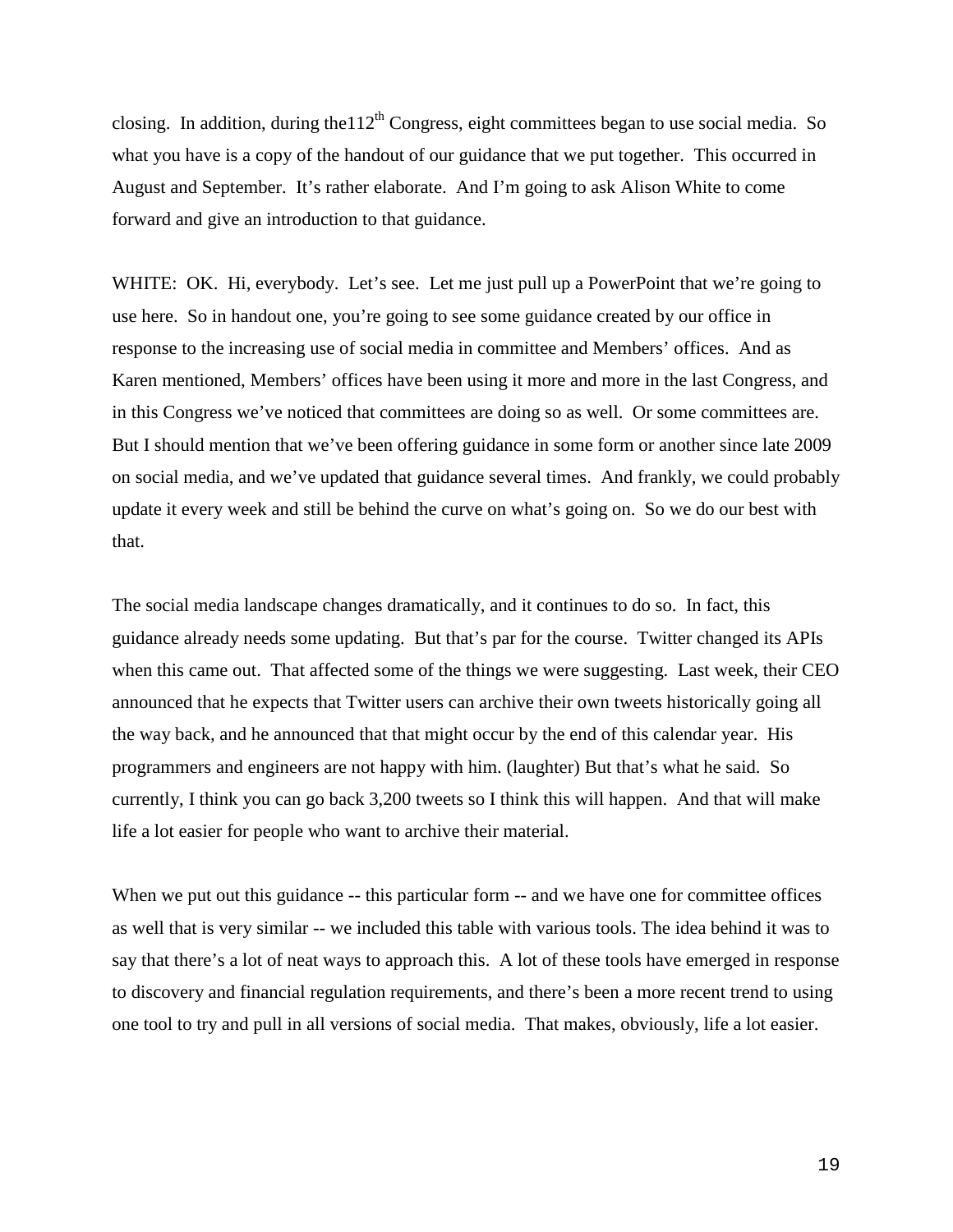But as you can imagine, when we're talking to people about this, we want to take it from daunting, as we discussed earlier, to doable. So that's one of the reasons we put tools together, not to advocate one tool over another, but to say "here's some nuts and bolts answers that you could try and see what works for you, your committee, your office, depending on budgetary concerns, and so on." We want to get feedback from people about that as well, and see what does work for folks because we can't possibly anticipate every individual need and use. We want to be able to say "here are some tools that might be helpful."

As a result, it's more and more the case that we find ourselves working with the information professionals, whether it's system administrators, webmasters for social media, or working with press and other staff. The other thing we want to do is get committees and Members' offices to think about social media as records, and to appraise them accordingly. And as we all know -- or as those of us in the Senate know -- people don't always read our guidance carefully. (laughter)

## RITCHIE: No! No!

WHITE: So even though we'd like to think they're hanging on our words, we came up with this very brief PowerPoint to use in-house, just to emphasize the main points or takeaways, and get them to think about these issues.

So here's our first slide. From the start, we wanted to grab folks and equate these two seemingly disparate topics, that congressional records are social media, and social media postings from Congress are records. It's hugely important to get people to stop thinking of records - particularly congressional records -- as just textual, paper documents. And changing the way people think about that with reference to social media helps us also in our efforts to archive committee electronic records. As we all know, the types of social media have proliferated recently. So the big point is, if congressional offices are using any of these, they should be appraising them for archival purposes.

Many of you at this point, those of you who are on Facebook or use Facebook, have likely encountered a situation where you had to go to an organization's Facebook page to get needed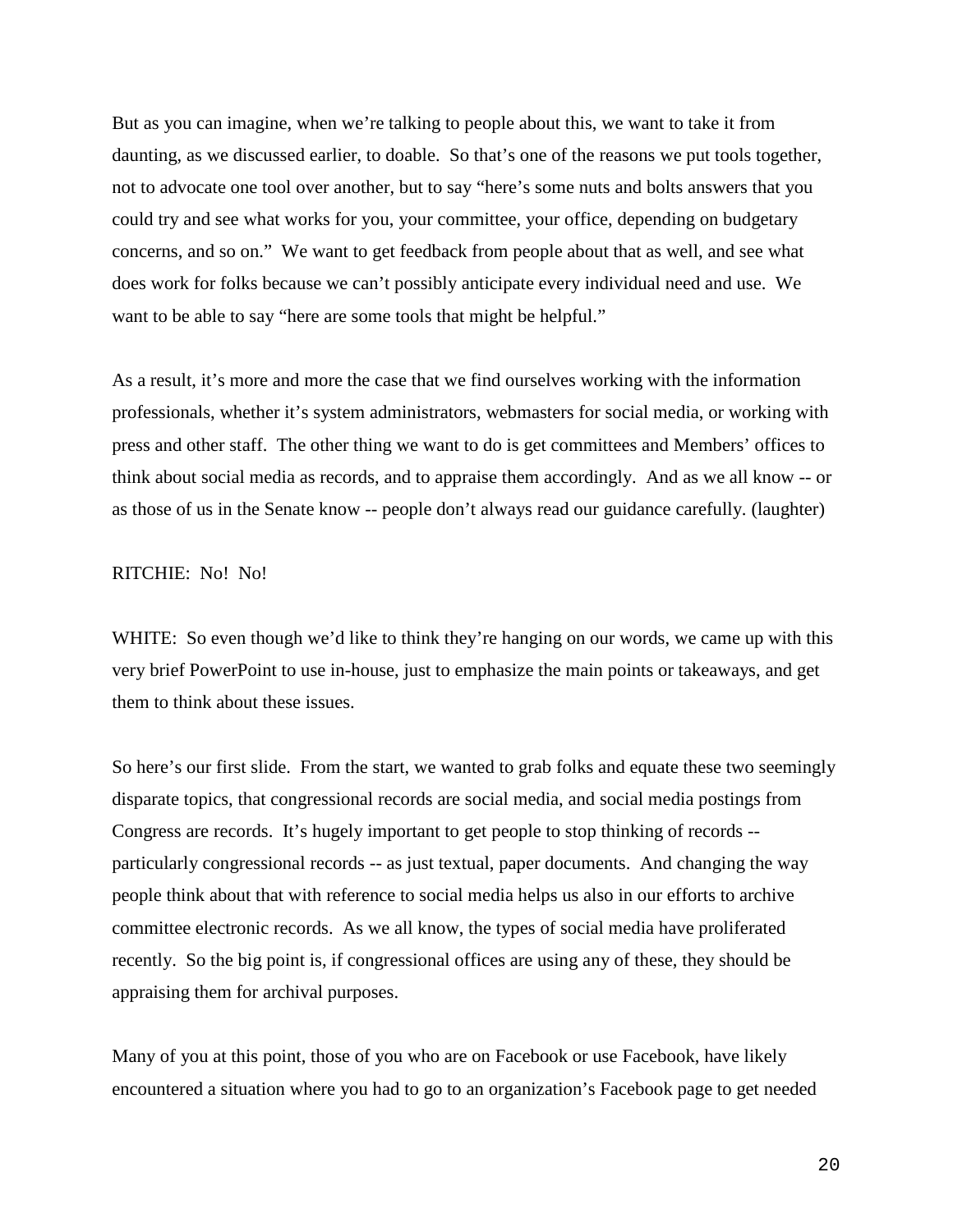information, whether it's for the location or time of an event. There's no getting around the fact that social media is being used as an information source. We've got to be aware of that when we think about these records. At this point, Senate offices are most likely to use Facebook, Twitter, YouTube, and Flickr.

Social media is different than traditional press releases for several reasons. It's dynamic, it's changing, and the content is picked up by others and often repurposed and reused. Twitter is a perfect example of that, from retweets, to deleted tweets. You may have heard of Politwoops, which is a Sunlight Foundation site, that consists solely of deleted tweets from politicians. So we need to be aware that the world out there is gathering this information and drawing attention to it.

Knowing that underscores two big points. One is the importance of managing and preserving authentic, original information before you send it out into the world. This is particularly important with photos and videos, where we've encountered situations where original media was posted to YouTube, for example, and not kept, or not kept in an organized fashion. The prospect of getting YouTube videos out of YouTube is not pretty. Although we did try and suggest some possible tools for people who need to do that. But it's extra work and there's issues with resolution, and most importantly, it's just bad practice to rely on a third party hosting site for access to your own records. So we really want to get people to think about an organized preservation before they put things up there.

People are starting to switch from Flickr to Facebook for photo posting. Again, Twitter had just announced that they want to get in on photo hosting. So it's possible that Flickr won't be what it is now in five years, and maybe it won't even be around in 10 years. Who knows? And so, we've got to be on top of that before we start on those issues.

Another thing that differentiates social media is the ability of the public and the outside world to respond immediately. Even though we sometimes make the comparison between social media responses to constituent correspondence, there is an added dimension to social media. Because the responses are public, they can lead into that cycle of reposting and drawing rapid attention to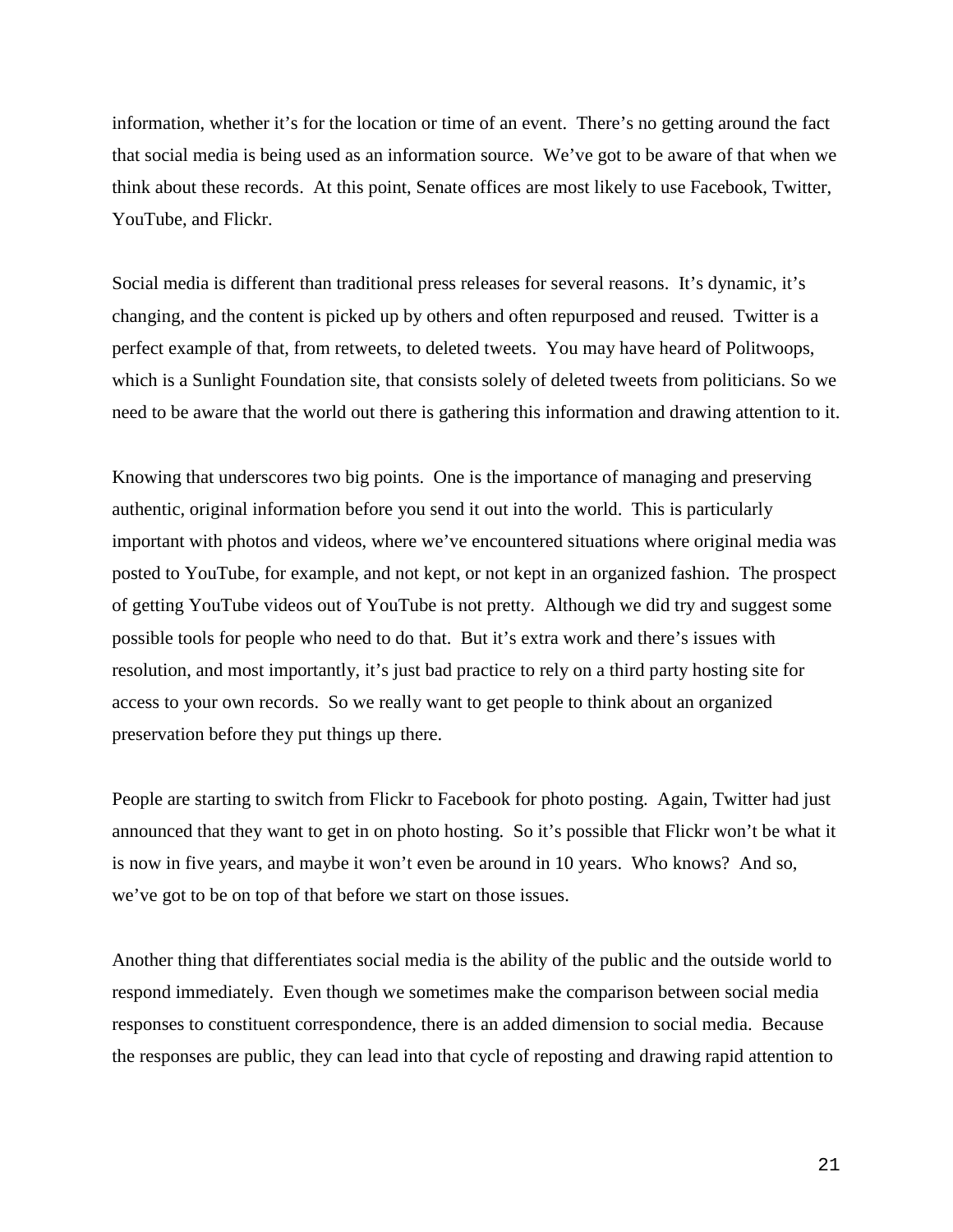a particular action or statement. The added dimension of immediacy is new, and these comments and responses definitely merit archival assessment.

Another aspect of social media is the ability to link out, tweet about a report that links to that report. If that's an informational report that's used, again, that should probably be archivally appraised.

We want people working in offices to think about all of these points and to realize that these records can be a valuable part of a collection. For Members' offices in particular, when you think about the embargo on some Members' materials when they go to a repository before they become public, we talk about press releases becoming public right away, and some of the social media material could also be a part of that, and could be very attractive in terms of being able to do something with those records rather than just holding them for a number of years without being able to use them. And as I mentioned earlier, in our guidance, we included a table with a list of many different types of applications and products; freeware, open source applications, add-ons, fee based, backup in the cloud, and others that are installed on local servers. We did this not to advocate any one solution, but to suggest that there are a myriad of possible options, and encourage offices to try those that appear to best meet their needs, and get back to us and let us know what does and doesn't work for them.

You're going to hear shortly from two of our committee archivists who have tried some of these tools and had some success. I think you're going to be fascinated with what they have to say, and we feel so fortunate to be working with these talented, professional archivists in the Senate who when we put this guidance out, they said, "We want to give it a try." And they did, and it's just great. So this slide really speaks for itself. In the  $111<sup>th</sup>$  Congress, barely any committees were using social media. Now quite a few are. As we've noted, almost all the Senate offices are. In fact, notice that Senate offices now have a position titled "New Media Director," or "Director of New Media," instead of just "Press" or "Communication." That's a trend I think that's going to continue to grow.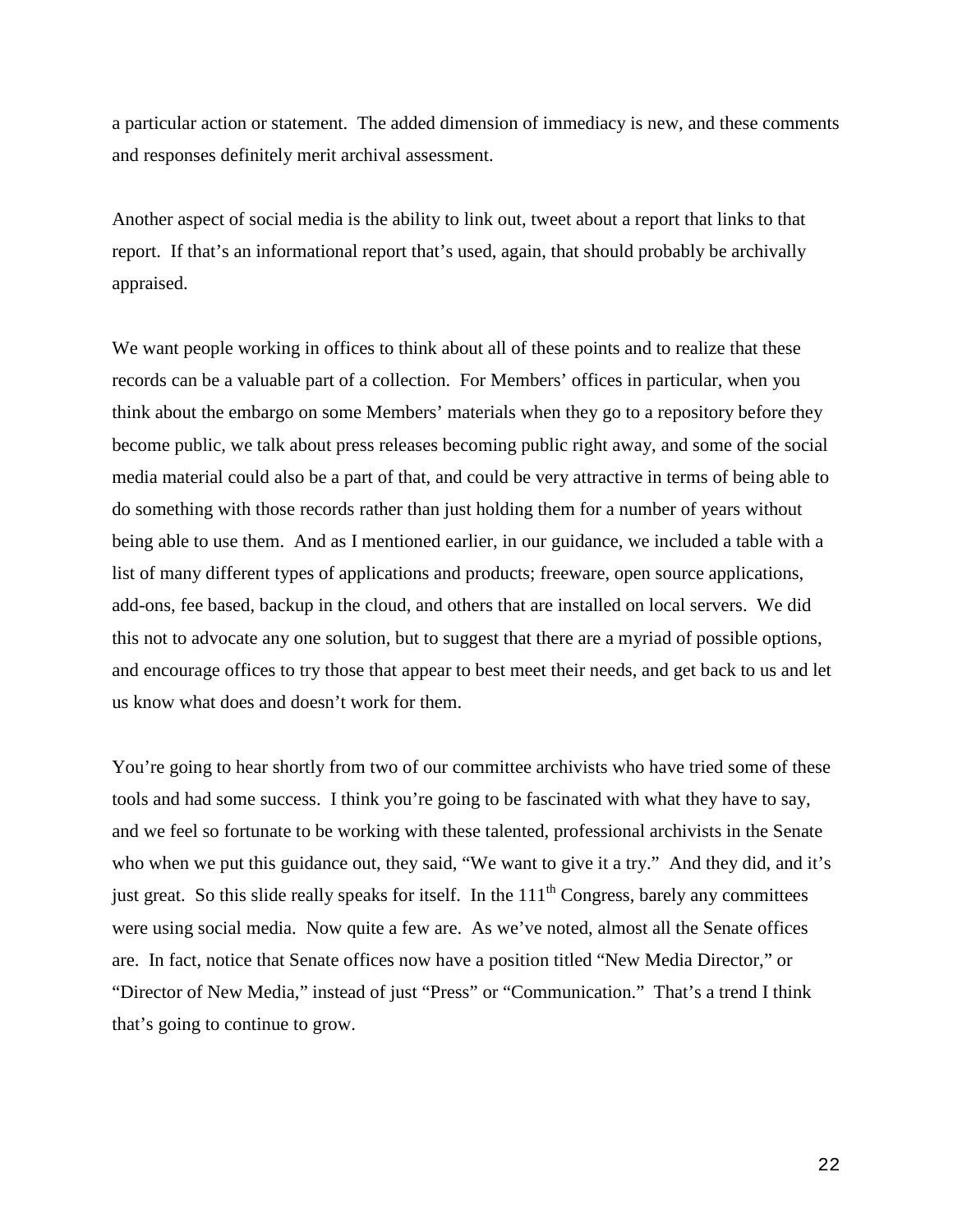When you think about the fact that a few years ago, social media was just considered fluff and unimportant, it's now become an integral part of our modern world. And whether one feels that these records are of great importance or not, it is truly a wise and prescient thing to do to evaluate them as one would any other material generated in a congressional office.

PAUL: Thank you, Alison. I'd like to bring your attention now to your second handout, because I think our idea was to give you a chance to do your own appraisal, and to take a really quick look at a very brief condensation of the tweets from the Banking Committee for this past Congress. This download of tweets was performed by Anu Kasarabada. You're going to hear from her in a just a minute. The full set of tweets is 58 pages from the Congress. Then you have seven here of a real condensation. And I thought it would be fun to just kind of take a brief look at this handout because it covers the period of the financial reform legislation. So keep that in mind as we look at this.

The Senate Banking tweets are in bold. And then Stephen Tull in our office provided the annotations, the translations as to what this was. Look at the first one. "Dodd is negotiating away with Corker and hopes to unveil a revised financial reform bill next week with markup the following." Now note the date. This is 2/18, 2010.

Now turn to the second page. In the middle of that page, I'm looking at the -- "We're now at 3:15, the Senate Banking Committee, the staff were only here until 2:30 am today. And at 2 pm, we're going to have a press conference about the bill."

Fast forward to page three, in the middle of that page, "Senate Banking, I'm happy to report for the first time since the blizzard that the banking staff will not be working through the weekend. See you at the kite festival." OK, and then fast forward to page four at the very bottom, we read that "Dodd and Reid are headed to the floor." And this is on the  $28<sup>th</sup>$  of April, and then the next entry is "Yee-haw." So what does the "Yee-haw" mean? Now this was the tweet from the committee: "Yee-haw because even though the cloture motion votes fell, the Republicans acceded to a unanimous consent agreement to let the debate begin." So that's what sparked the "Yee-haw." And the next entry down, the Banking Committee says, "Here's something you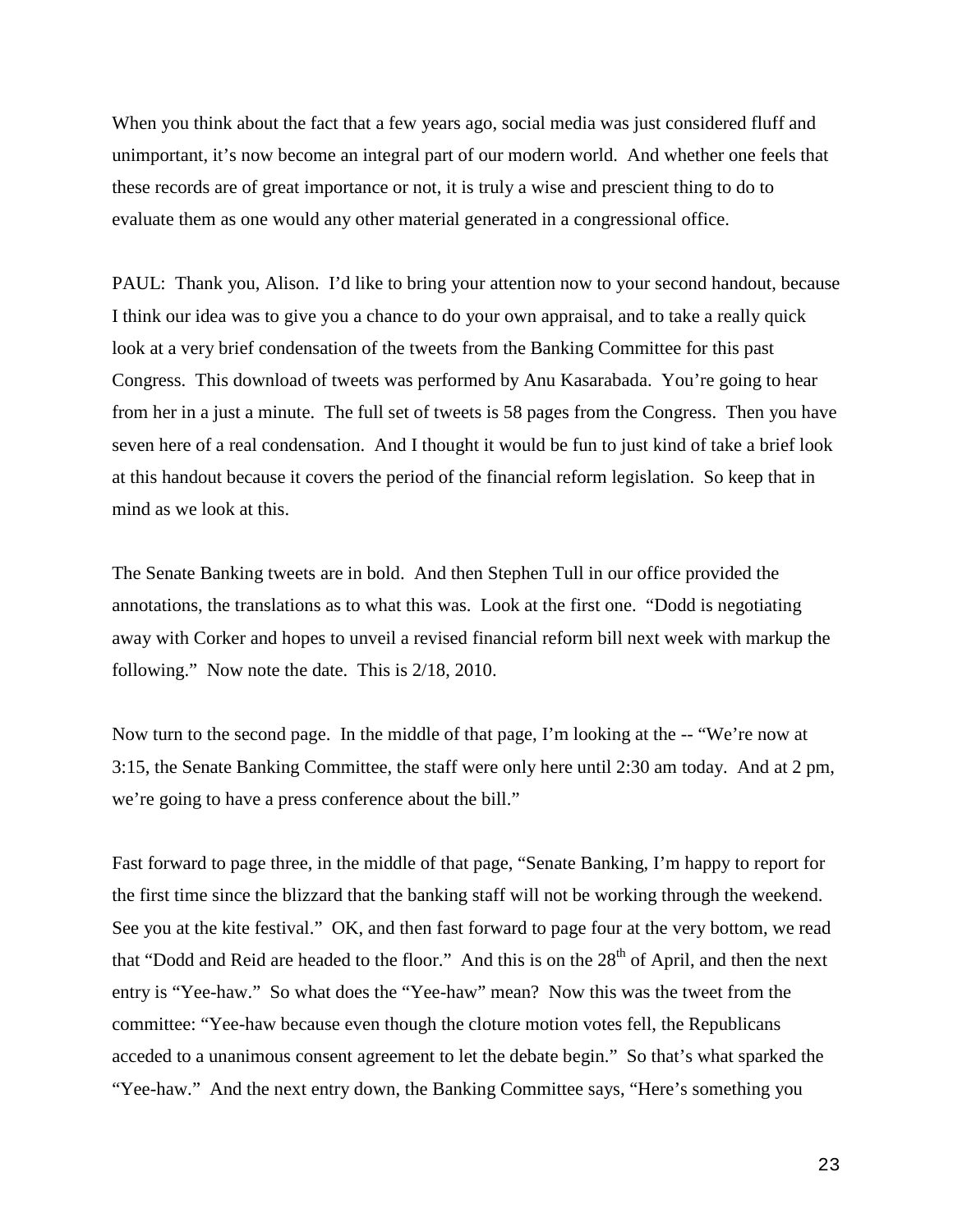don't see every day. Dodd and Corker on the Senate floor having an unscripted debate over Wall Street reform." Interesting tweet.

And so on to the end. You can read these, and the last page on the  $15<sup>th</sup>$  of July, Banking Committee says, "I've got a feeling that tonight's going to be a good night, that tonight's going to be a good, good night." And they were quoting "I Gotta Feeling" by the Black Eyed Peas at that point. (laughter)

Then it concludes. But I thought you'd enjoy this because I'm very excited about it. To me, it represents a whole new kind of archival source, a whole new point of view. It's perhaps a little self-serving, obviously. It's promoting a point of view, and so on. But this kind of documentation when paired with records of the passage of the legislation, I think is really going to give historians a picture that they never had before of congressional actions, and behind-thescenes in a way.

We're going to move to hand out three, and I'll ask Anu to come up and say a few words. Anu is the archivist for the Senate Banking Committee. I'd like for her to tell us how she generated that archive of tweets.

KASARABADA: Thank you, Karen. And thank you to members of the Advisory Committee for having us here. My colleague, Katie Delacenserie and I have been exploring online backup programs to archive our respective committees' social media presence. For the Banking Committee, that's meant downloading our Twitter feed into a PDF file via an online backup program, Backupify. This is a pretty simple solution, and it's incomplete in important ways. But it's something that we'll build on in the coming months.

The handout that Karen mentioned details our individual processes, but I think we'll just highlight some of the elements of that. Karen highlighted an important strength of Twitter feeds. Another strength lies in the feed's ability to live up to the "social" part of "social media." The Banking Committee's feeds document our interactions with a variety of political and media actors, including investment advisors, think tankers, economic bloggers who are a new element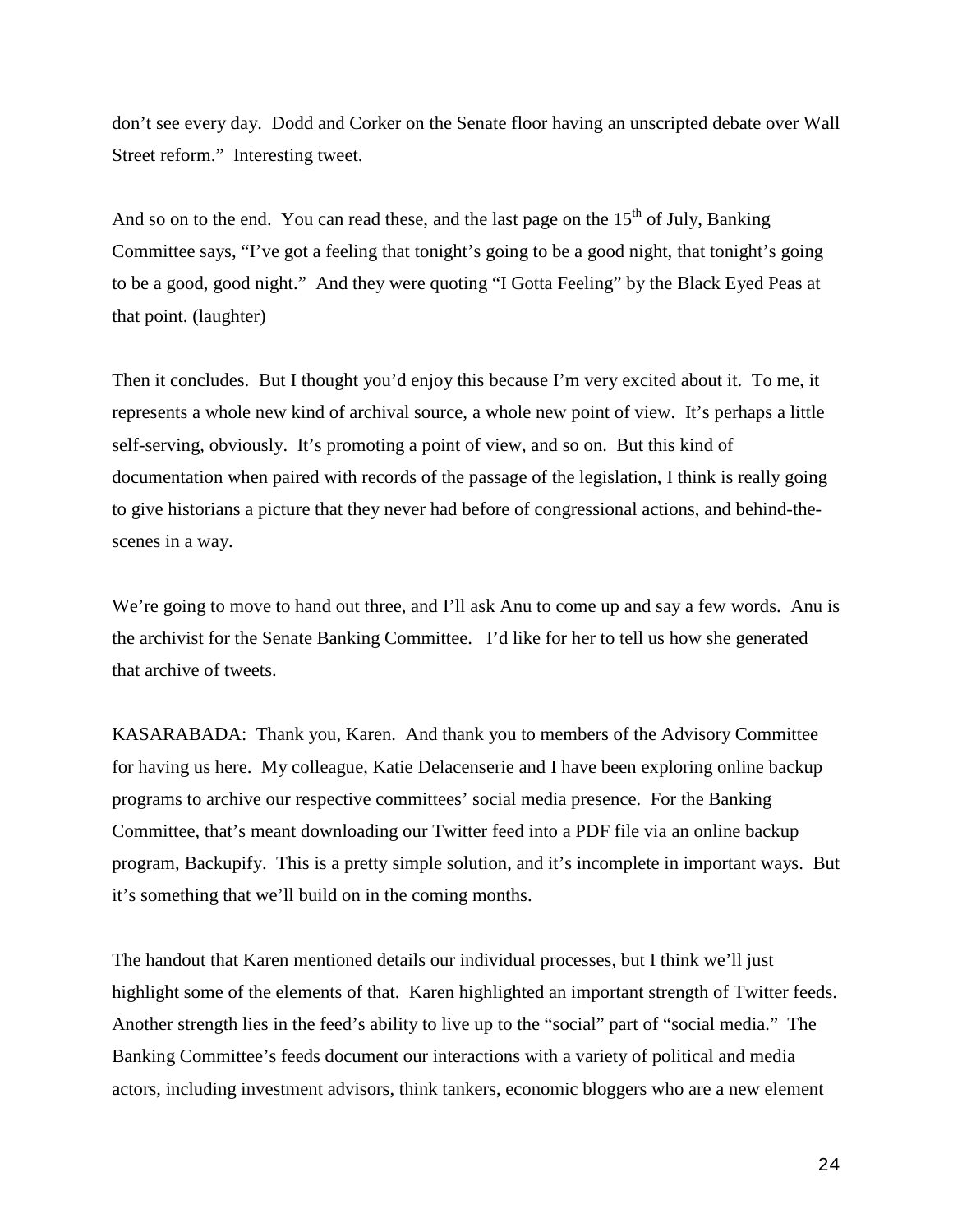of the media landscape, and finance journalists. This form of interaction allows us to gain a lot of insight into the array of relationships that make things happen on the Hill. So that's an important part of evaluating the informational content, or informational value of any individual social media platform.

The other point I'd note is that online backup programs are ephemeral, as Alison alluded to. Some don't last more than a year before they disappear. It's entirely possible that archiving options that we encountered this year will not be there next year, or at the end of the next Congress when we attempt to do this again. And that's perfectly OK, it's just the nature of the web, and we can deal with that.

For me, we accommodate this reality by making sure that we choose archiving programs, or backup programs, or tools that'll allow us to export our data. Online backup is not sufficient as far as I'm concerned. We don't know whether Archive-It is going to be there in five years, what the nature of that tool may be, or any other tool. So I would rather export it into a format that we already know how to deal with, and take our chances with that. I think that's a fundamental part of any tool that I use in the future.

PAUL: Thank you, Anu. And Katie Delacenserie is archivist for the Homeland Security Committee.

DELACENSERIE: Hi. Thank you for letting me speak this morning. I'm going to run through a little bit about what we did on the Homeland Security and Government Affairs Committee. We have a Facebook and a YouTube channel, while our Twitter feeds are run out of the personal offices of our chairman and ranking member. So we sat down with our press office, and they determined that the best way to get me access to these materials was to make me an administrator on our Facebook site, and then they gave us the password and username for our YouTube site.

Before we started archiving everything, we sat down and appraised what we wanted to preserve out using these tools. All of our photographs and press releases and everything like that are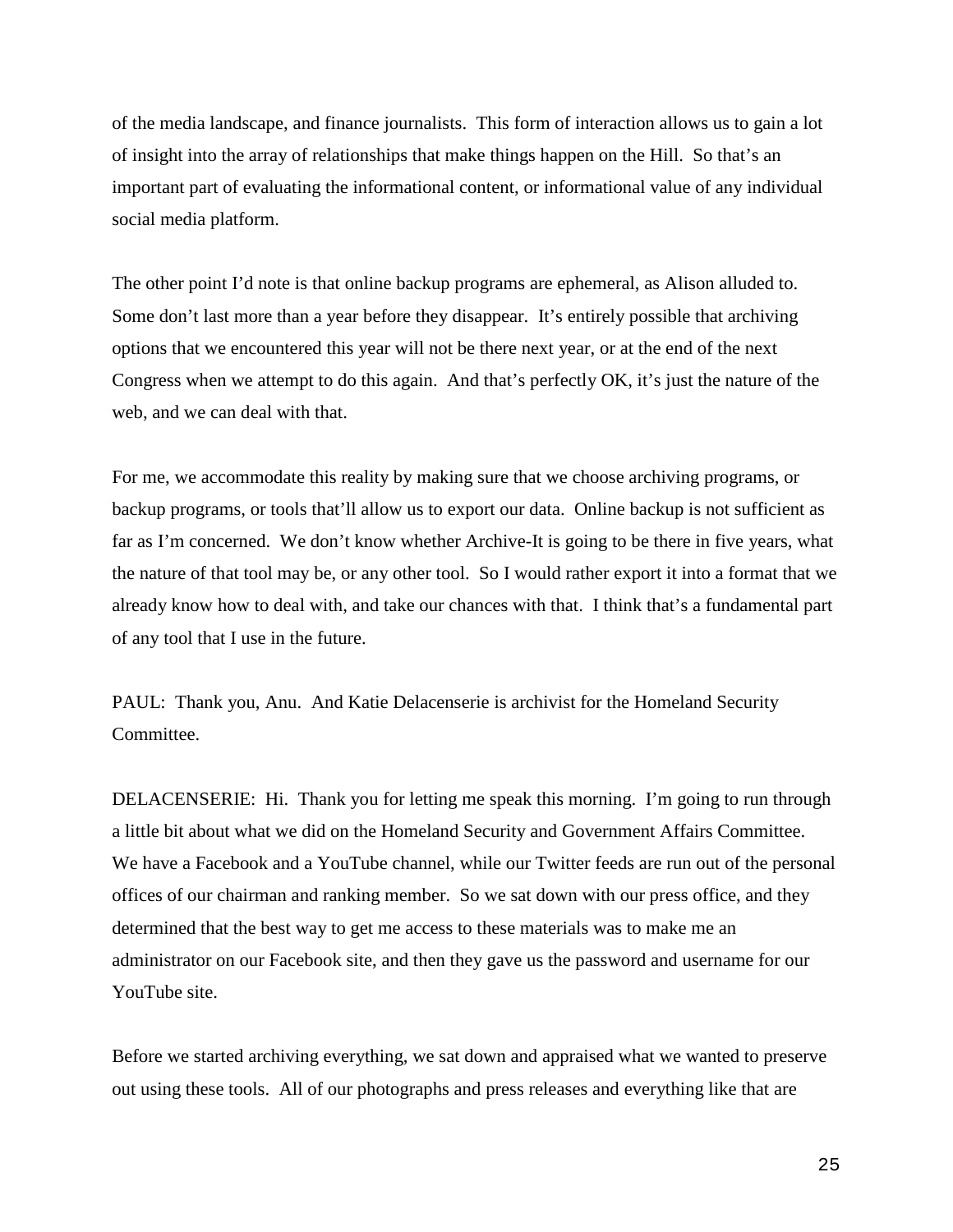already contained in other committee files. So we were really after the comments and public reaction elicited from these materials that we posted up there. Using a series of internal and external tools, we are able to preserve an accurate picture of our social media website. This is an example of an internal tool, and this is our Facebook site with administrator privileges. It gives you some data sets showing who you're reaching, the number of people who are liking you. We have 500 likes. And it shows you some data sets of who you're reaching. This is able to be exported then into an Excel sheet. So it gives you the post message, the type, the number of likes, shares, and comments. Facebook at this time is not able to export the data that you put into it. It's only able to give you this analytical data. So this was kind of what we were looking for, but we needed a few more things to preserve those actual comments.

Here is another example of an internal tool. This is our YouTube site, and you can see, it allows you to download the videos in different formats. However, again, we found that you're not able to export the comments and the view count, some of those things that we were looking for again.

So we tried probably half-a-dozen of those tools that Alison had put together. And we found that the one that worked best for our purposes was a site called Cloud Preservation. It is a fee-based site, but with the free trial, we were able to crawl all of our social media successfully.

This is an example of a press release that was exported in PDF format, announcing our postal legislation last year. The second half of this PDF shows comments from constituents regarding the bill. This particular one is regarding small post offices in rural areas. And then the committee responds to those concerns in the bill. So it preserves that. It preserves that dialogue going forward.

This is another example of our ranking member's Twitter feed with the tool that we use, Cloud Preservation. We didn't need the password or anything like that, we just needed the URL. So we were able to pull those tweets as well from her. This is regarding postal legislation. It also captures the number of re-tweets, and all the metadata associated with that.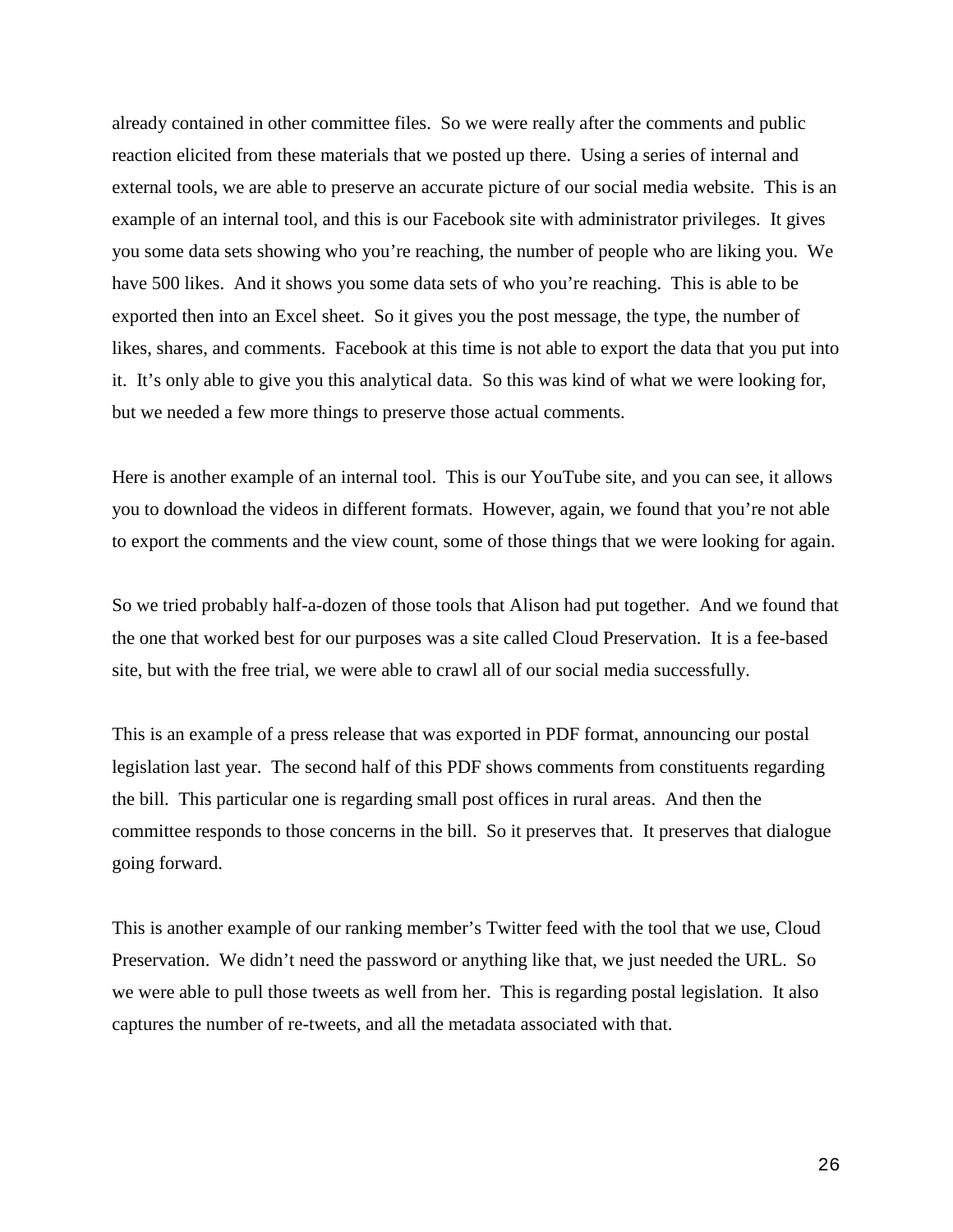And then the last one is how Cloud Preservation crawled our YouTube site. This is a PDF, so it gives all of the metadata as well, the likes, the dislikes, and the comments, which is what we were looking for to begin with.

Just to wrap up, social media presents a new avenue for the public to interact with the work of the committee and what we do. So it's worthwhile to preserve that. And then also, with these sites, they have such rich media involved with them, it's important not only to preserve the content, but the context as well.

PAUL: Katie, I have a question for you. With Cloud Preservation, is this something that a university could use to crawl?

DELACENSERIE: Yes.

PAUL: And all they need is the URL? You don't need a password.

DELACENSERIE: All you need is the URL. You don't need a password. And it is a fee-based site, but we were able to pull everything with the free trial that they have.

LEON: I have a quick question for Anu. Are you also grabbing the full array of metadata that comes with the tweets?

KASARABADA: We're working on that right now. Backupify allows us to export a static image of the feed in PDF. You can also download JSON files, and that might be the best way to preserve the metadata at this point. There are not very robust Twitter tools to extract that metadata in a way that's accessible or useful. Cloud Preservation, gave metadata for each individual tweet practically as its own page. Our feed is relatively small. In the two to three years that the committee has had an active feed, we've only had about 500 tweets, which is not many at all. But you can imagine that if you have metadata package for each individual tweet for a more active site, it would become a really onerous file to manage over the long-term.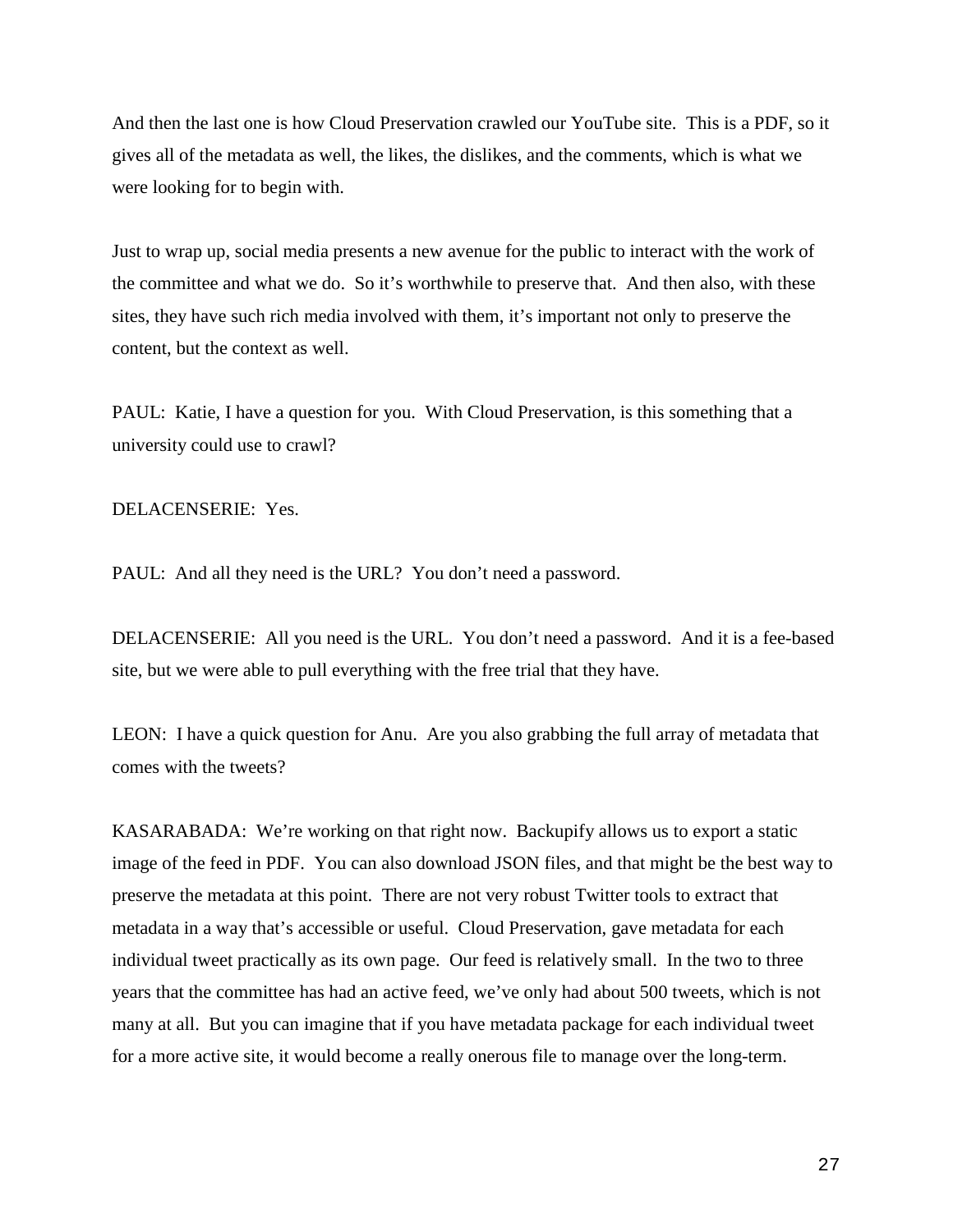FERRIERO: It's huge. Have you talked with the folks at the Library of Congress? Because they're dealing with this now.

KASARABADA: Yes. We are talking to them right now. So the answer is, we don't have a good way to preserve the metadata right now.

ZINK: I have one question. In all of this documentation, there's no mention of ThinkUp, which is an open source and I think the White House is using it.

KASARABADA: ThinkUp is on the list.

WHITE: Actually, ThinkUp is on our horizon.

ZINK: Oh, OK, I just missed it, sorry.

WHITE: But there's some reasons that that might not work in our setting, because of a server issue. We talked briefly about this. I don't know, Brandon, if you have any thoughts on that, but it's a good tool.

ZINK: I mean, it would be local based, so you would have control over it.

HIRSCH: One of the challenges we think of is that it's built on PHP, and it's not currently supported in the Senate's architecture. There have been ongoing discussions to support the LAMP stack for quite a while for SQL PHP. But it's currently not a supported architecture. So there would have to be a heavy reliance on in-house systems administrators to set up their own PHP servers to install and run ThinkUp.

ZINK: OK. Because it does handle several of the different social media, but not YouTube, and it does address many of the issues. That's why I mentioned it. And I've run across it in doing some work with some state legislatures as well.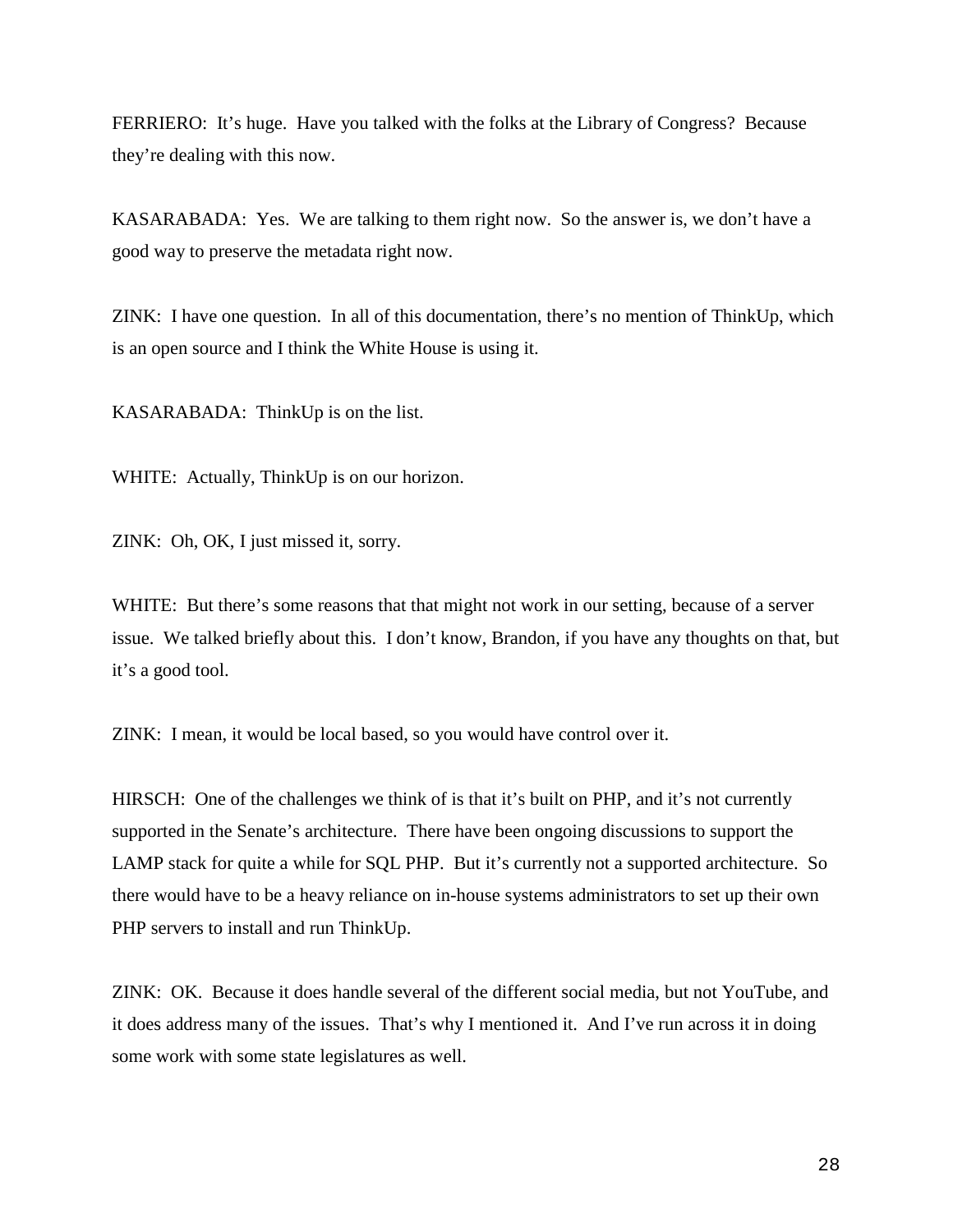HIRSCH: OK.

BIRDWHISTELL: I have a question that might be naïve. Looking at it from a historian's perspective, these interesting tweets about how they evolved. The historian goes back and looks at that. And I know just a couple of months ago; I was looking at the tweets from the UK libraries. So I asked a group of people in the library, "Who are those people? (laughter) Who has access, you know, to tweet using UK libraries?" And I'm just curious, is that captured in this when you see the observations beings made and those reactions, you know, when Dr. Ritchie goes to use that, what do you make of that?

RITCHIE: That's a good point. we need to know who the person is who's sending those messages out for the Banking Committee, for instance. But that would be, presumably, your new media director.

KASARABADA: As part of the description that we would give for the Twitter feed or for any of our press stuff files, we would give the name of the press staff involved. For us, it happens to be the press secretary who mans it, but for another committee, as others have said, it may be new media director John Doe.

The bigger problem would be identifying the people that they're tweeting with. We don't know who they are. And that's, again, another drawback of using a static format like PDF. You can't click on it to get any more information. So as happy as I am to have something to archive, there is a lot of incomplete information, because we know that Twitter offers -- or any sort of social media -- provides a vast array of information, and to not capture even some of that is to mean that what we are preserving is a little bit less meaningful.

BIRDWHISTELL: Well, I think it's very exciting. And it's going to be fun to see how it works out. And we keep using the term "five years." I think it's one year. (laughter) I mean, it's going to change so quickly. And it's very exciting. And since I just have gone through about "Who's doing our tweets?" then "who am I going to blame when they say something that's not appropriate?" (laughter)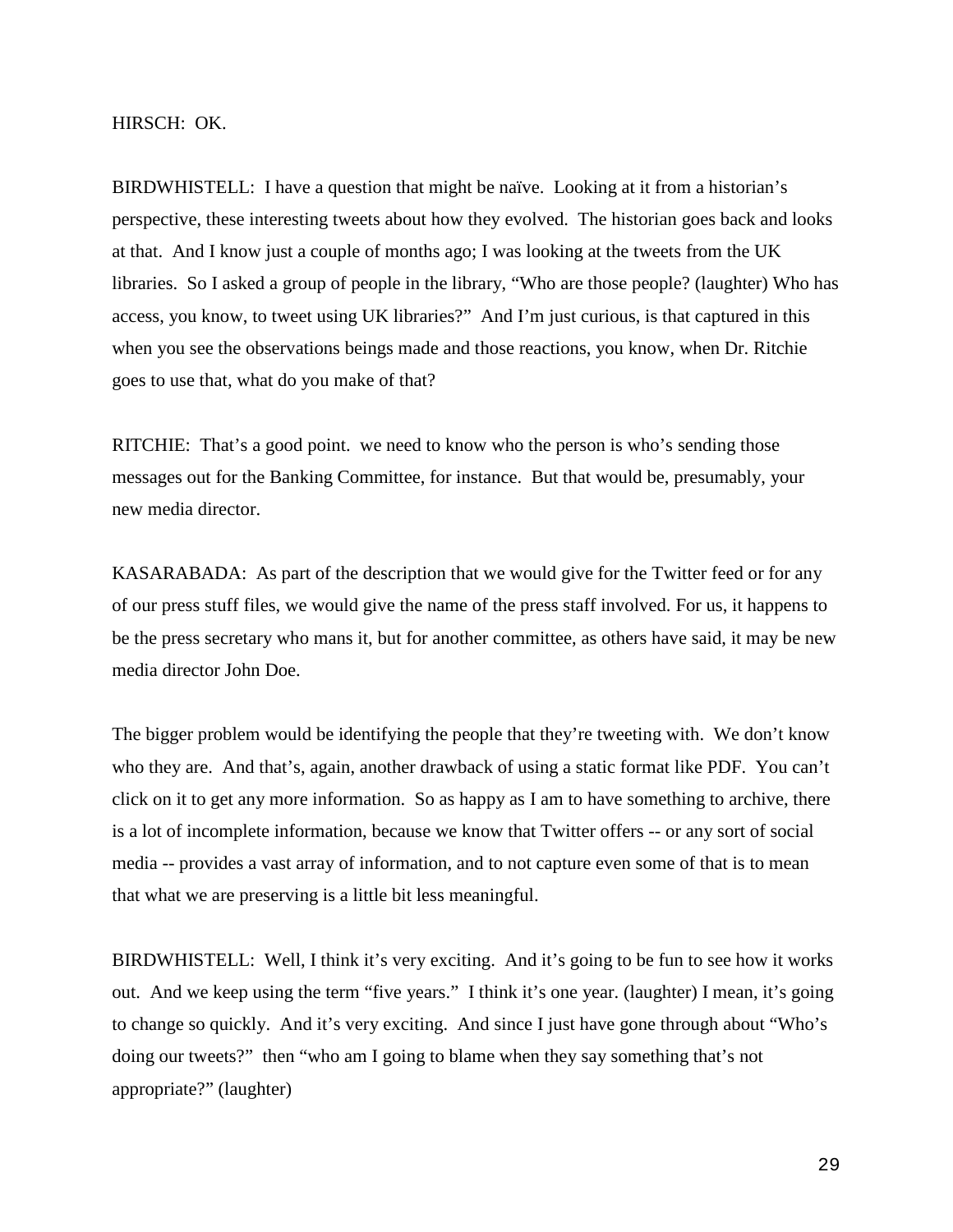FERRIERO: And Twitter won't release the names, or give any personal information about who's corresponding. This is an issue that the Library of Congress dealt with. They're getting the metadata and the tweets, but no personal information.

KASARABADA: Right. We could capture some of the information just by clicking on the link, and maybe pulling whatever information they choose to provide. But a lot of people don't even choose to provide any Twitter information. They won't even list what their position is, what is the reason why our committee tweeter is tweeting with this person? It could be a friend. We don't know. I thought about, because our feed is so small right now, and since there aren't a whole lot of people that our press secretary is tweeting with-- maybe less than 50--it's possible to take the time to manually go through and list out everybody, but that's not a time-efficient way to do it.

BIRDWHISTELL: For 500 tweets, you can.

KASARABADA: Yes. (laughter) But yeah, you have to think about what's going to scale.

DELACENSERIE: Facebook is sort of similar in that they're a little bit hesitant to have this personal information. That's why I wasn't able to export the number of people or the names of the individuals. So that's why we had to go to another site to that information crawled.

LEON: I'm going to go back to a second to Steve's point, because we really like ThinkUp too, and think that it's kind of the most flexible thing working right now, with the exception of the fact that you can't seem to track individual hashtags. You can track accounts, but not individual hashtags. But because all of this material is public--public-facing tweets and materials--there shouldn't be, necessarily, any need to run ThinkUp on an in-house server, because none of the information is sensitive. So it would be possible if individual committees and/or the archivists are willing to put some investment in an Amazon S3 instance to toss it up in a cloud and run it from a non-local site. That's just a possibility, if you're interested in pursuing that further without having to support a LAMP stack in-house with your system administrators.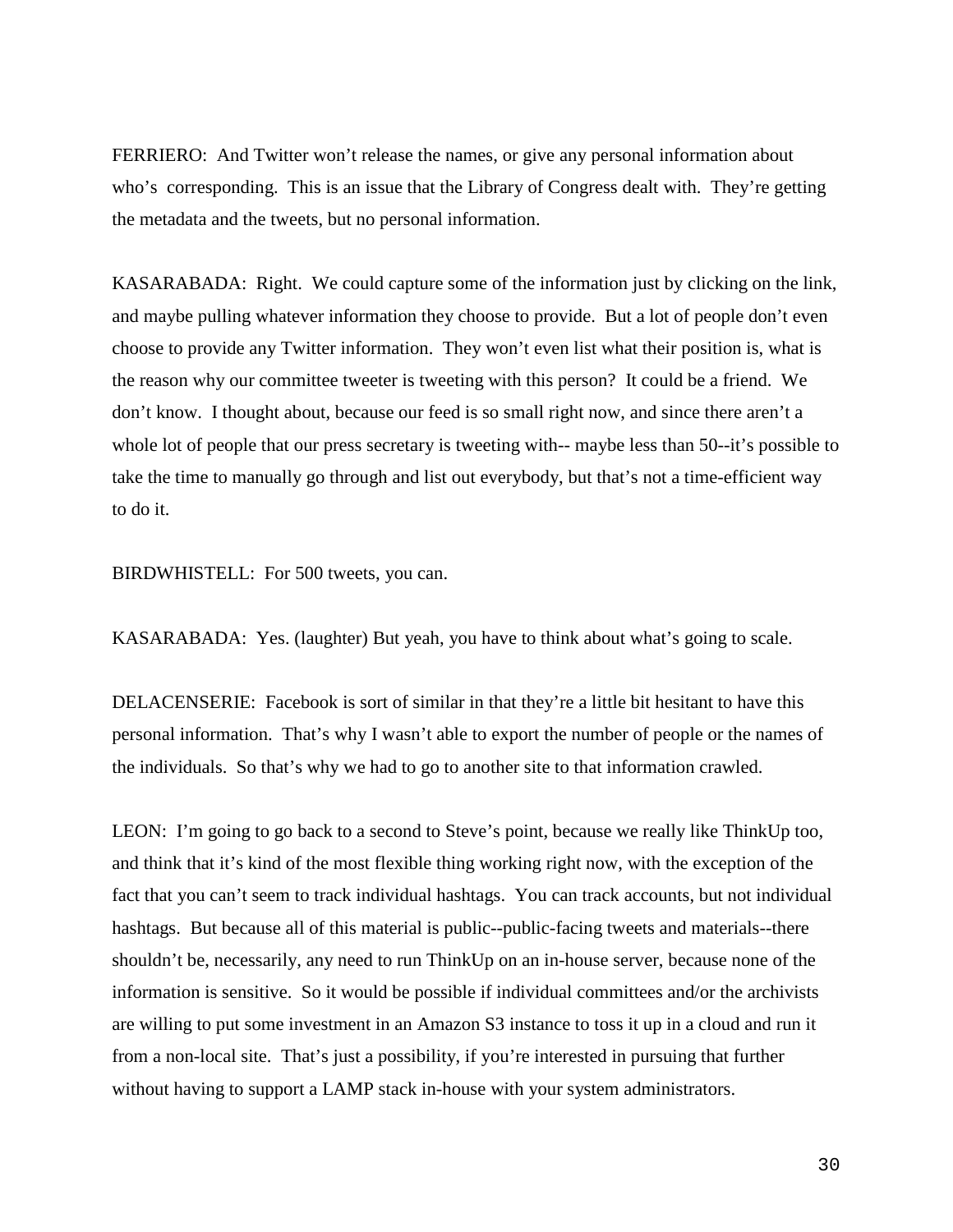ZINK: Or Congress supporting multiple platforms, which would be scary.

LEON: Yeah, yes. Although I do believe that they should be supporting LAMP, but I'm not going to win that battle today. (laughter)

WHITE: Well, just to follow up with that, that's one of the reasons we tried to put many different options on the list because part of our job is to persuade people to capture the information.

LEON: Absolutely.

WHITE: And to think that they need to do this, and then be able to say there are some simple ways. Or if you're only going to want to try this hard, use this. There's never going to be one thing that works well for everyone.

LEON: Absolutely. But once you get them sold, off to Amazon they go. (laughter)

FERRIERO: So Alison, over the weekend I just reviewed NARA's latest revision to our guidance, which I will forward to you so you can see what we're proposing, also. Because it's a similar list, but longer, unfortunately. (laughter)

PAUL: Well, thank you very, very much, Alison, Anu, and Katie. I don't think we've ever turned anything around so quickly. I think in two or three months, you were producing something for us. So thank you very, very much. And that concludes my report.

ERICKSON: Robin.

REEDER: Thank you, Nancy. As the Clerk mentioned earlier, we've been quite busy with the nearing of the end of the  $112<sup>th</sup>$  Congress. We have also been receiving a lot of committee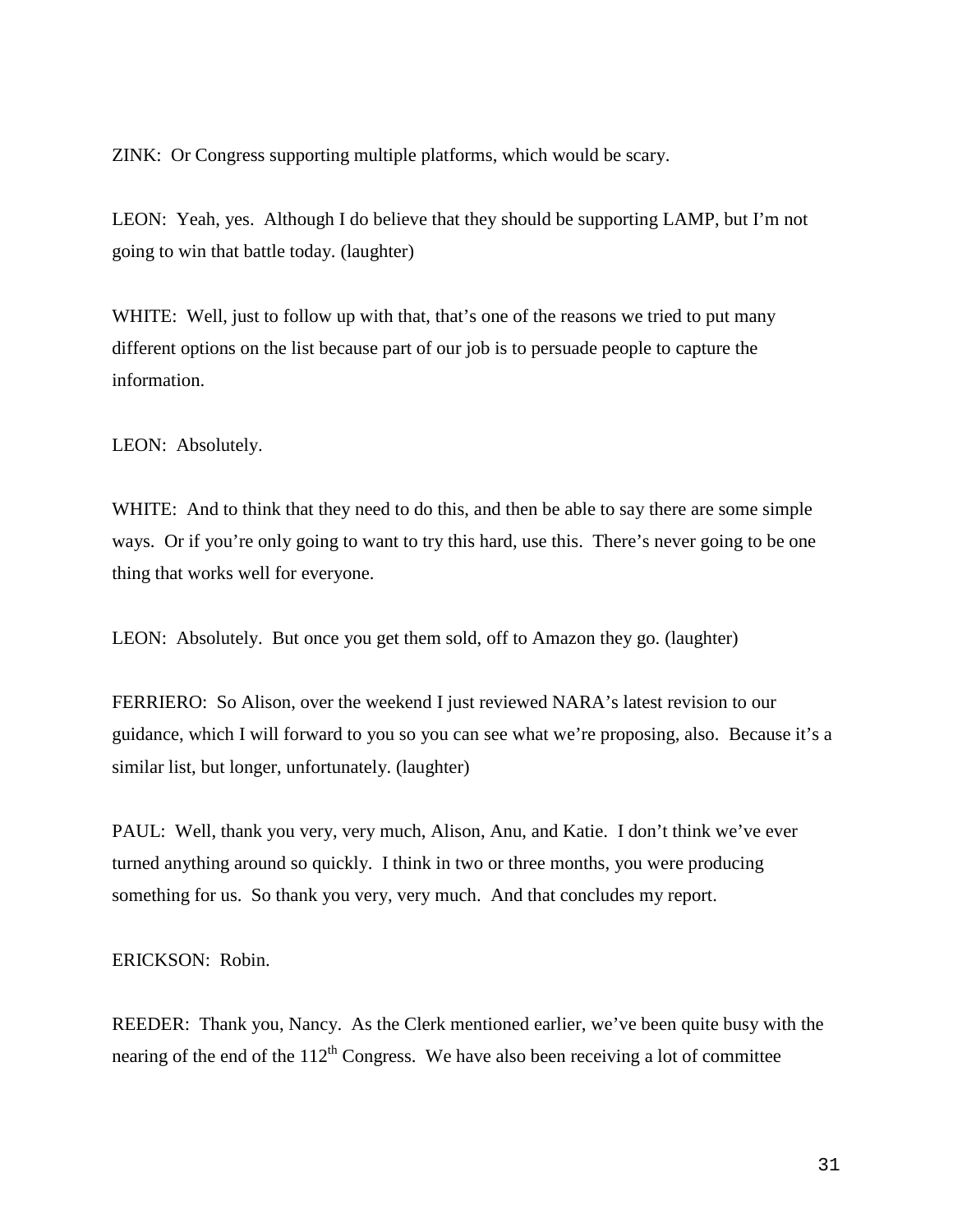records. With the 90 departing House members, we've met with 51 of them, which is 56%. This is up from the last Congress, which was 44%. So I think we're going in the right direction.

We've also been very busy having electronic records consultations with individual house committees. The wonderful IT specialists at the Center for Legislative Archives, Shannon Niou and Brandon Hirsch, have been coming up and participating in these meetings with us and my colleagues, Heather Bourk and Alison Trulock. The meetings have been going very well. We're anticipating many electronic records transfers. Also, the Library of Congress has been hosting a website with publicly accessible committee hearings, but we are working with the House Committees along with Brandon and Shannon to get preservation copies of these hearings to be part of the House's electronic records as well.

Alison Trulock is our project manager, leading the House's efforts of the Next-Generation Finding Aid and is using Archivists' Toolkit to track accessions of records from the committees. Since this is the portion that the Next-Generation Finding Aid taskforce has been focusing on, we've been working closely with the Center for Legislative Archives to refine and improve our accessioning process in order to better provide the information needed to fulfill the recommendations in the Next-Generation Finding Aid report.

We'll be showing you later in the meeting the new website, and what we've been doing with regards to finding aids. Heather Bourk on our staff continues to deal with vast amounts of photographs within the Office of Art and Archives, the House Collection, and the Historian's Office. And you'll be able to see many of these photos on the new website also. She's assisting the Historian's Office with the photo research for *Hispanic Americans in Congress*.

I'll give you some statistics of what our office has been doing since June. We've had 31 consultations with Members, 24 consultations with committees. Thus far, since June, we've had 339 cubic feet transferred. Of course, we will see this going up dramatically, I think, in the next month to couple of months. Only 26 cubic feet in loans. We've sent out 1,660 empty boxes, which will be 664 cubic feet of House records coming back, although there are still 325 cubic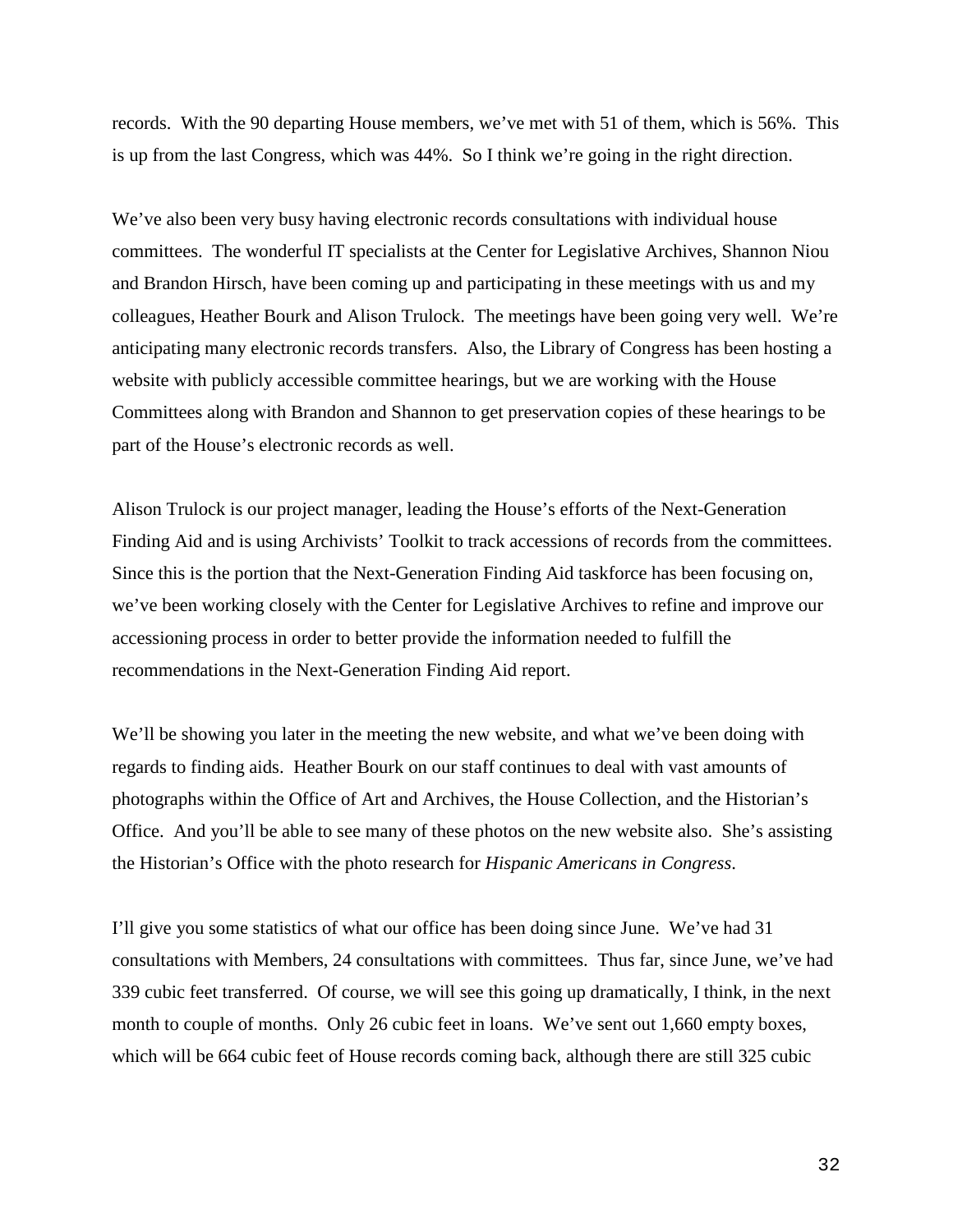feet outstanding. So, like I said before, when we do the demonstration of the website, we'll show you more of what we've been doing with the finding aid. Thank you.

#### ERICKSON: Thanks, Robin. All right, Richard?

HUNT: Well, I've asked Brandon to proceed and make some remarks on electronic records and the web harvest, which will follow up nicely on the social media presentation, because we're running into some new challenges. I thought the committee would like to hear about that.

HIRSCH: Well, thank you. I thought I would move over here, even though I don't have a PowerPoint presentation, because I always feel a little bit more comfortable with a computer nearby just in case I need it. (laughter)

Thank you Richard, and thank you to the members of the Advisory Committee for allowing me to talk a little bit about some of the issues we're working on with electronic records, and with the web harvest. I thought I'd just touch very quickly on the statistics that are included in the report. As the charts in the report show, we have 28 terabytes of electronic records in the Congressional Records Instance of ERA. And because I think sometimes textual references are a little easier to grasp, I did some searching on the internet to find analogies, and this is equivalent to roughly 28,000 copies of the Encyclopedia Britannica. So a lot of knowledge in our holdings.

The charts also show that this is a nearly 400% growth over the first days of the CRI, and we'd been talking a lot about a six-year timeframe, and that was five years ago. We've also been very involved in a stakeholders group of other instances of the ERA business holders. And as a part of that stakeholders group, we were asked to do projections out to the future. And as Shannon Niou and I were performing those calculations, it didn't take long for our eyes to begin bulging out of our head, because as we took these statistics and look out another five years, it's very conceivable that CRI could be approaching a half a petabyte. And once, to again, to use the more textual reference, this is equivalent to about 500,000 Encyclopedias Britannica. Another great analogy I love is that if this were all textual records, it would be 10 million four-drawer file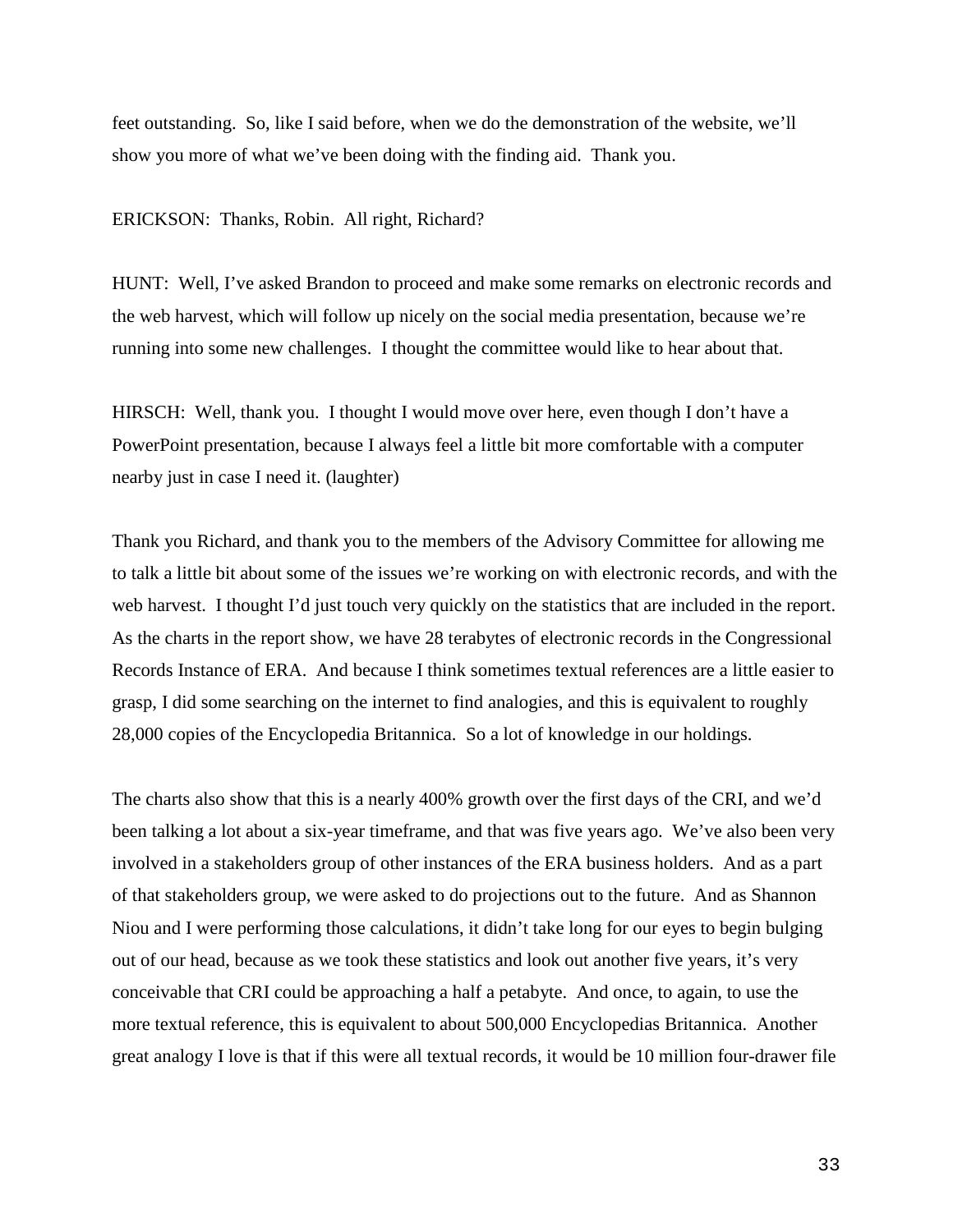cabinets, which we're very happy and I'm sure the Archivist is very happy, we don't have to find space for those file cabinets.

And for the early days of electronic records, this would be 250 million floppy disks. So Shannon and I are equally happy that we don't have to find places to store all those floppy disks. One method that we'd use to start managing this increasing volume is--we mentioned this in the June meeting--is deploying our next-generation of the Congressional Records Instance. It's a more robust system, and allows us to rapidly expand our storage capabilities. We're very happy to have this system in place, and it will allow us to manage electronic records much more easily than our first iteration of the system. But we know that we can't just sit where we are, we have to keep looking to the future. One issue that we've been grappling with this year, that we expect will be something we need to continue to keep an eye on, is records that are transferred to the Center that are encrypted. This issue came to light as we were working with records that came over comprised of a large number of individual disks, and each disk has its own encryption methodologies. Some have different strengths passwords, different software was used to encrypt the data, and it poses some really significant hurdles, both technically, but also administratively in order to be able to make sure that when you receive the data, this disk is matched with this password, and the list is accurate.

Of course, as you can imagine, when, or if, this data is transferred from a commission, these problems are exacerbated even further, because your ability to go back to the document creators to straighten out issues becomes nearly impossible. So that's an issue that we are very aware of now, even more so than we had been in the past, and something that we think we'll have to keep a very close eye on as we move to the future of record transfers.

And to go back to our previous discussions about the web harvest, we're currently underway with the web harvest for  $112<sup>th</sup>$  Congress. We completed some test harvests earlier in the fall, and we expect this current harvest to wrap up in the coming weeks, concluding with the harvest of the Inaugural Committee's website in late January. We expect the publicly viewable version of the harvest-- you can view the past harvest now at webharvest.gov--we expect this  $112<sup>th</sup>$ Congress to be available probably in late February or early March. This harvest is significant for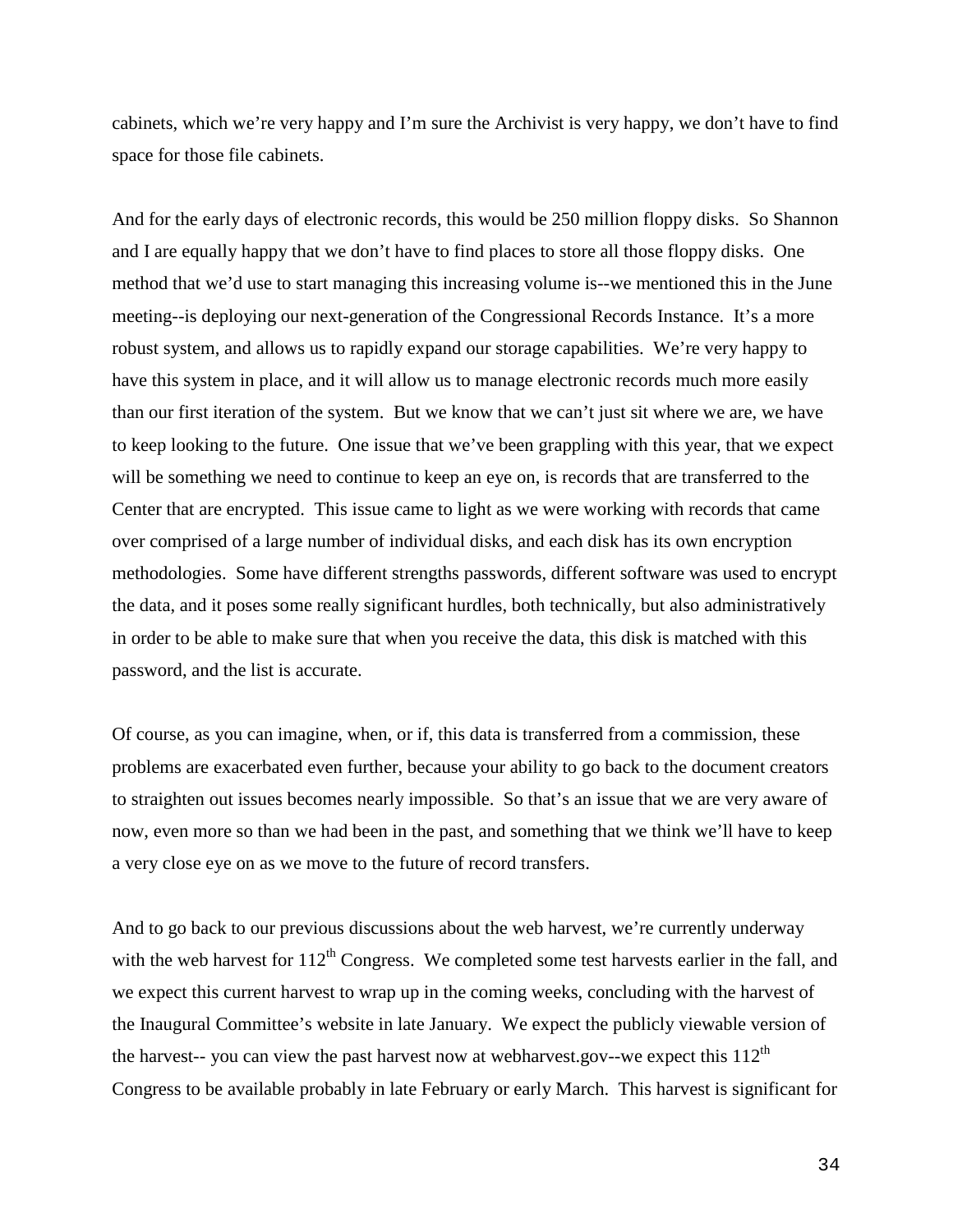us, because in working to keep it all out front, we have expanded the scope of the harvest to attempt to capture the snapshot of social media that's been such a theme of today's meeting, and the challenges of capturing social media.

Because our harvest is a snapshot, it is not the holistic archive of tweets, and Facebook posts, and YouTube videos that Anu and Katie and her colleagues are working on. But it is important, we feel, to capture the snapshot, because it's becoming an essential way that Members communicate with their constituents. We've found that companies are changing the way that they push out the information that's being embedded in one page sometimes daily, and the crawler engine has to be tweaked frequently throughout the part of the crawl to make sure that this information is captured. And as we've been devoting more and more resources with this expanded scope, we've been asking ourselves, "Well, what's the value of this? Is this something that researchers in the future are going to come back and want to look at?" And it became very clear to us in visiting with Senate committees and some personal offices, and in our meetings with Robin with House committees, that Members were asking specifically, and committee staff were asking specifically how we were handling websites. They were very interested in making sure that we have a thorough capture of their website. So it's clear that Members are placing a huge importance on their websites, and that they think of it as the forefront of their communications.

And we found, to further reinforce that point, as we were doing test crawls and patch crawls around the time of the election, depending on certain results, we saw very, very rapid changes in just the day after the election, or a few days, or even the following week. So it's very clear that it's the forefront of communications, and we believe because of that, it's going to be valuable in the long term. It's been an interesting practice, and we're learning a lot of lessons that will be able to keep forwarding us in future crawls. So we've been facing a lot of issues this year, but we're emboldened by the successes that we've had and the ability to keep up with the pace of record transfers that we're having, and look forward to hitting that half a petabyte mark. (laughter) Thank you very much.

ERICKSON: Great. Thank you, Brandon.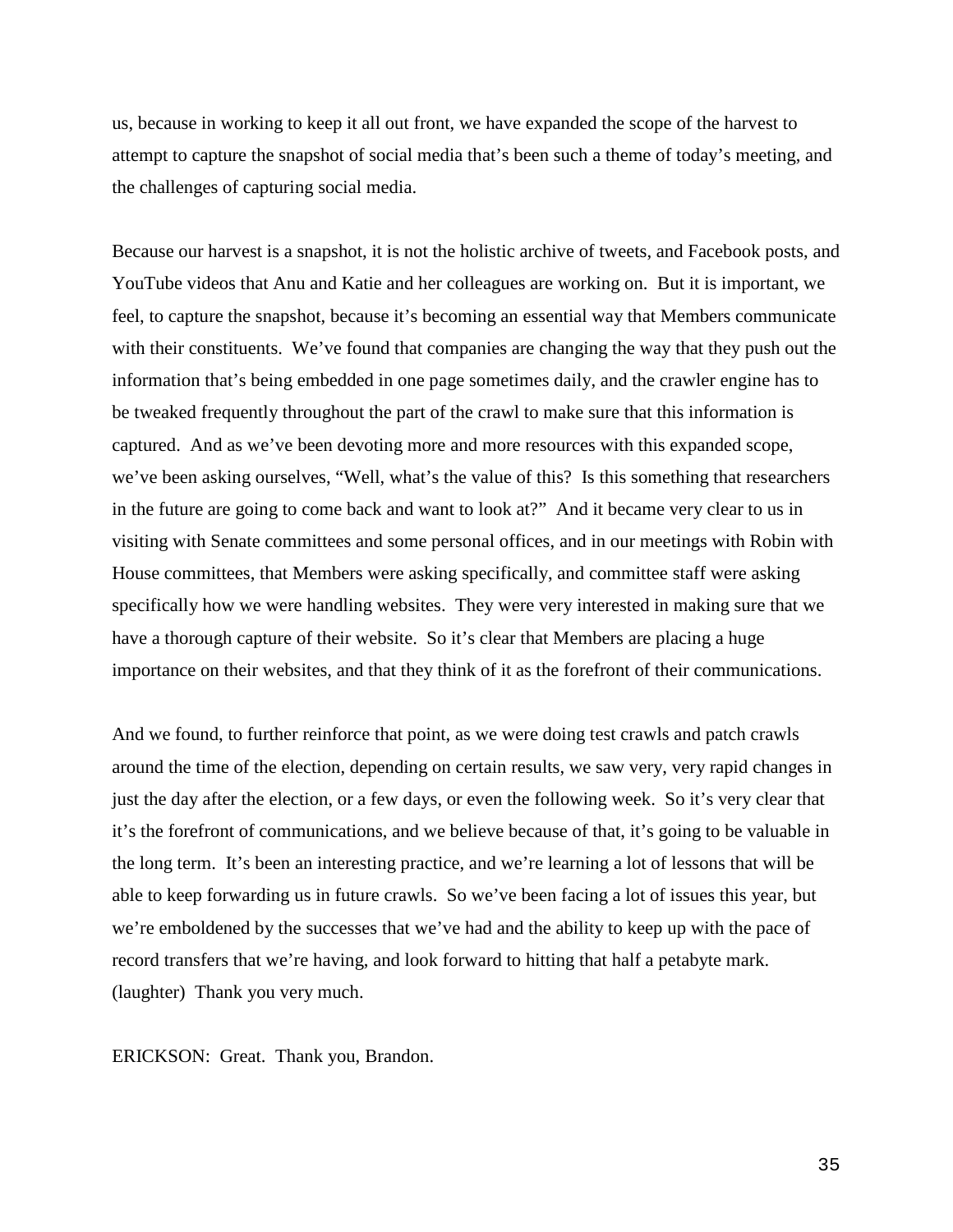FERRIERO: Thanks. We're very lucky to have Brandon with us. You know, I was panicked when Ashley Smoot left, but Brandon has taken us to a new level. Thank you, Brandon.

### M: Hear, hear.

HUNT: Well, I would just like to conclude my session, by acknowledging the extraordinary talent at the Center for Legislative Archives. As a full-service Archives, we have to make contributions, and have to face challenges, in a whole number of diverse fields. So it's important that we have talent in so many areas, from educational outreach, to IT specialist, to really superior traditional archival services that are the core of our strength, and now social media skills. I'm proud that in the last six years, we've been able to add, and beg, borrow, and steal talent from within the National Archives and the outside so that we can succeed on so many fronts.

I'm just going to mention a few of the highlights, most of it you've read in the report. But on the educational front, we're launching a DocsTeach landing page. DocsTeach is the agency's highvolume way of interacting with teachers and students across the country. By creating our own page, all congressional content created by us and more importantly by teachers across the nation, will be centrally located and accessible. It brings all of that disparate content together, and the page will be launched soon.

Our first toe in the water in social media, at David's suggestion, was our microblog, *Congress in the Archives*. Since September, when we were featured in the *Spotlight on History* page, we now have over 17,000 followers, which is impressive for our corner of the world. I just saw a report today that that was the third or fourth most popular Tumblr blog offered by the National Archives. So I was pretty proud of that.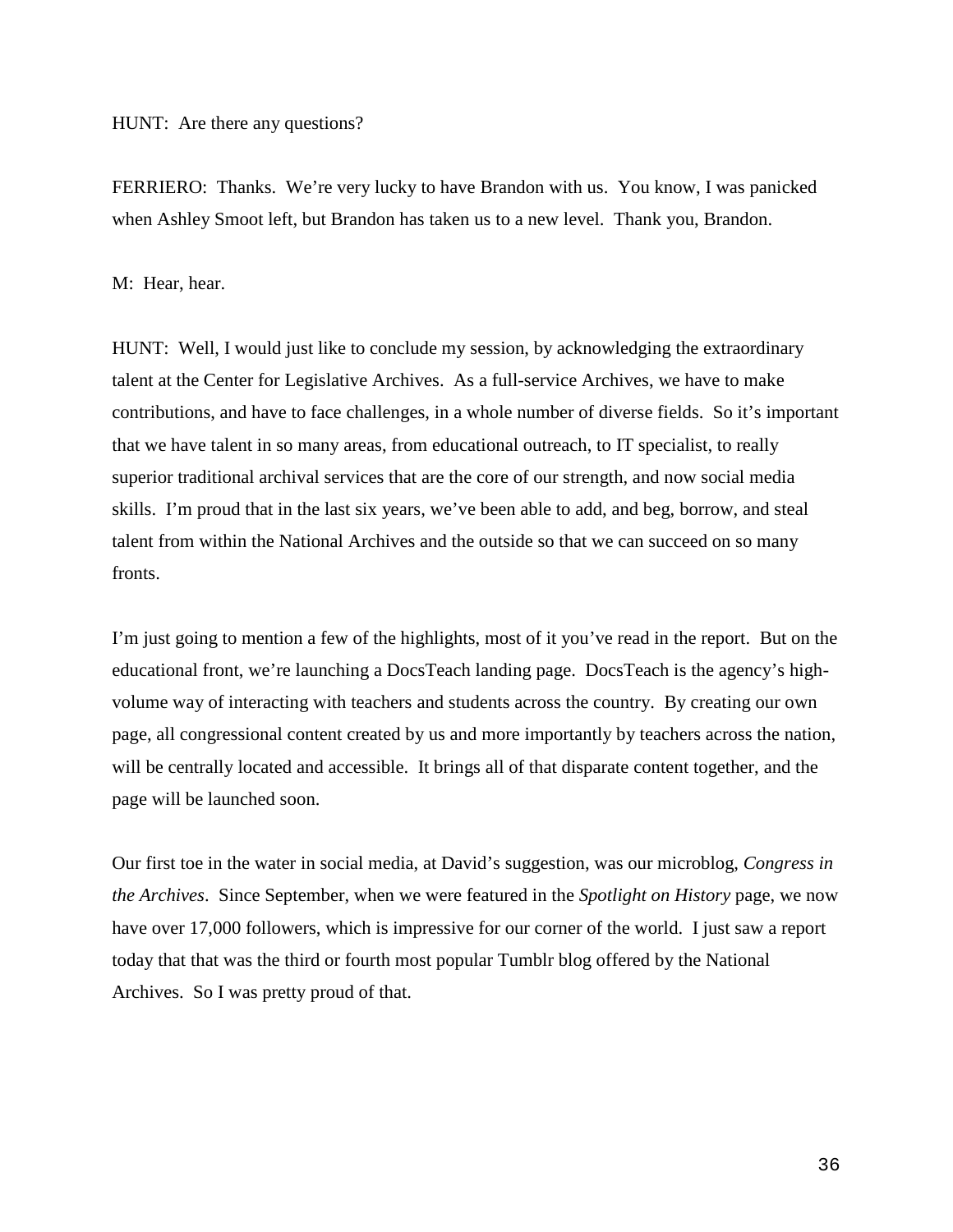You will be pleased to hear that either later this month, or certainly by the end of January, we will have Archivists' Toolkit installed and ready for our use. That has been a long haul. I see David smiling over there. But we finally are getting it done.

FERRIERO: Smiling in pain. (laughter)

HUNT: I feel your pain. We will be ready as your testing period comes, and when the  $111<sup>th</sup>$ Congress is going to be winging its way towards us, we'll have Archivists' Toolkit up and ready. We're very excited about that.

You've seen that we've made some progress on description. About 20% of the records that we've identified as needing new description have now been described in less than two years, and we're continuing to make progress on that front. One thing you will see soon before the end of the month is a new search page that is a portal to legislative records. Right now, it's a less-thanintuitive search portal. Our first step is to make it easy to limit all your searches to legislative records. Then when the Online Public Access system is completed in 2013-- that's an agencywide initiative--we're going to work with the web program staff to have a customized search portal where you'll have drop-down boxes that will have committee names, congressional procedures, and everything that is reflected in the unique attributes of legislative records. So you're not going to be quite at sea as you are right now with an empty box. You'll see the attributes that mirror what your records contain, and I think that will really advance the search capabilities and provide greater access to our records. So those have been the major accomplishments.

PAUL: Is that a process that other people can participate in, designing that?

HUNT: There can certainly be input. Jacqie is our main point of contact.

FERRY: One thing I would say is that our development site for the National Archives website, you can only access at the National Archives. But we could certainly come up with some creative solutions for that.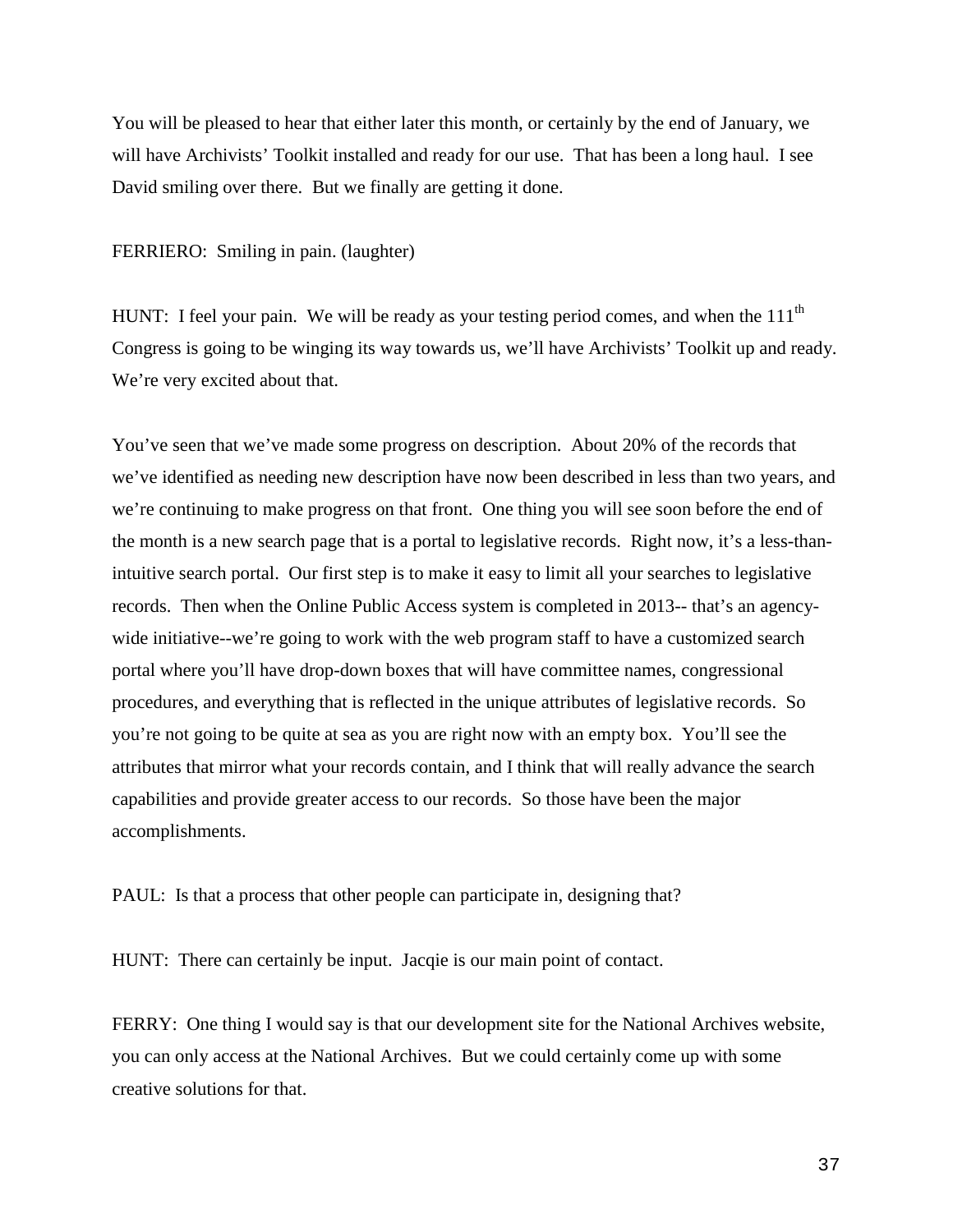RITCHIE: Yes. I was going to add, Richard, that you need to consider people like me who trained in the paper age. I'm not easy to train in terms of using the materials. I was very excited when I got the announcement that material was available online, but I couldn't find it. (laughter) You know, I did find the note for presidential libraries, I couldn't find anything for Congress. So I know I'm going to need a little bit more assistance. And I do think we have to think about researchers. They're not going to be as advanced in knowledge of this. We have to make everything overly understandable to the uninitiated.

HUNT: I'm with you on that, Don. It's a multi-step process, and the next steps are going to come more quickly than the first step. The first step was getting the bank of better description. But my reaction was the same as yours when I went into the search. It was like, "Help." (laughter)

ERICKSON: All right. Next to Farar? Do you want to come up to the table? And Robin and Matt?

ELLIOTT: I actually don't want to keep you guys forever. Robin and Matt can easily do the presentation of the website.

ERICKSON: OK. Take it away, Matt.

WASNIEWSKI: Thanks, Nancy.

ERICKSON: You bet.

WASNIEWSKI: I really appreciate the opportunity to show off our new website. It's been a year in the making, and it's been a collaborative project. This is Laura O'Hara from our office, who is instrumental in putting the site together. She's going to drive the bus, so to speak, because while I can speak and while I can drive, I can't do both simultaneously very well. (laughter)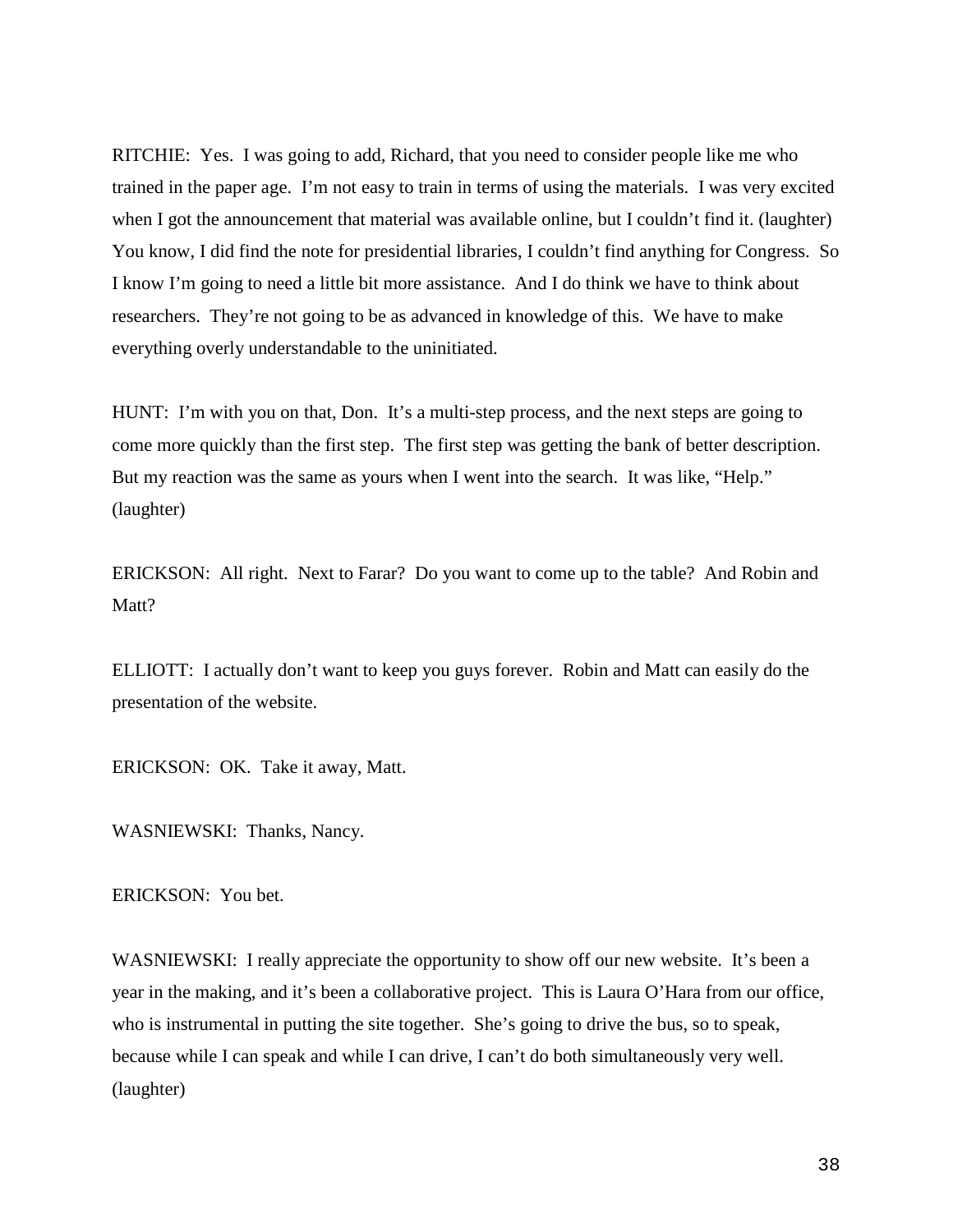First of all, I want to thank Karen Haas, the Clerk of the House, who has been absolutely instrumental in putting this together. Thank you for your support and guidance. And Karen's Office of Legislative Computer Service, and Office of Communications too, has been fantastic. So thank you.

It's been a collaborative project too, because I've worked of course, very closely with Farar and Robin, who I've worked with for a decade now. We were all kind of hatched in the same incubator, which was the old Office of History and Preservation. I know them and their work habits very well. But if you really want to get to know someone, and how they work, and what they prioritize, try doing a new website from scratch, because it's a good bit of fun, but a lot of work.

Erin Hromada who's not here from our office, was also really instrumental in putting this together. Erin and Laura, are very responsible for the content-side of the site, and for dragging this  $20<sup>th</sup>$  century historian into the  $21<sup>st</sup>$  century with a  $21<sup>st</sup>$  century website.

This site is going to go live sometime late next week. You're looking at the development site. So the address will simply be history.house.gov. But that doesn't really tell the whole story. The title is "History, Art, and Archives." And this is a webpage that is going to bring together the three major pieces of House heritage onto one website. It will contain biographical histories, data, oral histories will be the history component, art, and artifacts. The House collection will represent the curatorial side. And the archival side, which Robin's going to talk about here more at length in just a minute, is going to be represented under the "Records and Research" tab.

We believe that by bringing all three of these things onto one site, it's going to be intuitive for users, both on the Hill and off. You know, we certainly hope both Members and staff, committees, the Hill community generally, and the folks around this table find the site useful. But we also have a large general public audience, and so we hope that this is intuitive to everybody. It's designed to be much more accessible. And internally, we'll be able to maintain the site on a new content management system where we can make one update, and it'll go up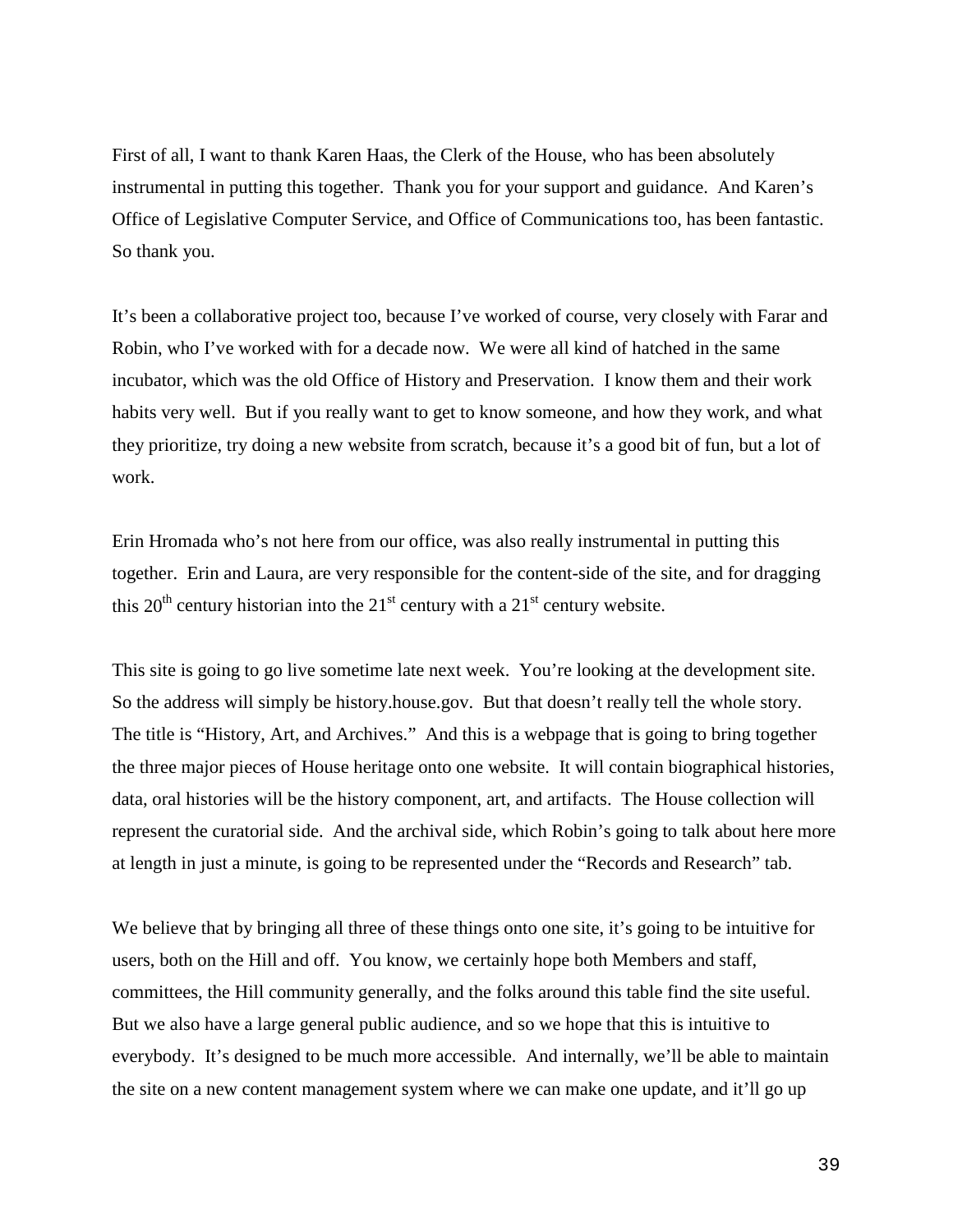site-wide. Currently, if we update something in "Women in Congress," it's a separate update from other portions of the History page. So we're really excited about that in terms of it promoting efficiency and greater ease of maintenance.

I'm going to steer through a couple of the tabs. You're looking at the main page right now. I want to move through these quickly. Robin and I would like to focus on a couple of the items that the people around the table here may find particularly useful in terms of archival research. The landing page will be updated with a lot of dynamic content. You can see on the far righthand side, folks who come onto the page will be able to recommend a profile, an object, a document history that they may find useful. So that will be updated. The weekly highlights section, which will come off the old site, also will provide fresh content.

In addition, we're going to have a blog, which we'll be updating weekly. And we'll be throwing out research nuggets that we've come across through our own reference work to researchers. And there'll also be a dynamic map page.

O'HARA: Oh no.

WASNIEWSKI: And it's not coming up? OK. Yep. Again, this is the development page. (laughter)

O'HARA: Sorry, it's the development page, and they were syncing last week.

WASNIEWSKI: Portions of the site might be unavailable right now. At the top of the page, there are a number of tabs about the institution, people, the House. Under the "Institution" tab, you'll be able to access high-level essays about the development of the House, as well as historical data, lists of leaders, officers of the House over time.

On the "People" page, which we'll come back to in a minute after Robin's spoken, you'll be able to access a database where you can do keyword searches from data that's being pulled from the biographical directory of Congress. And we'll demonstrate that in a minute.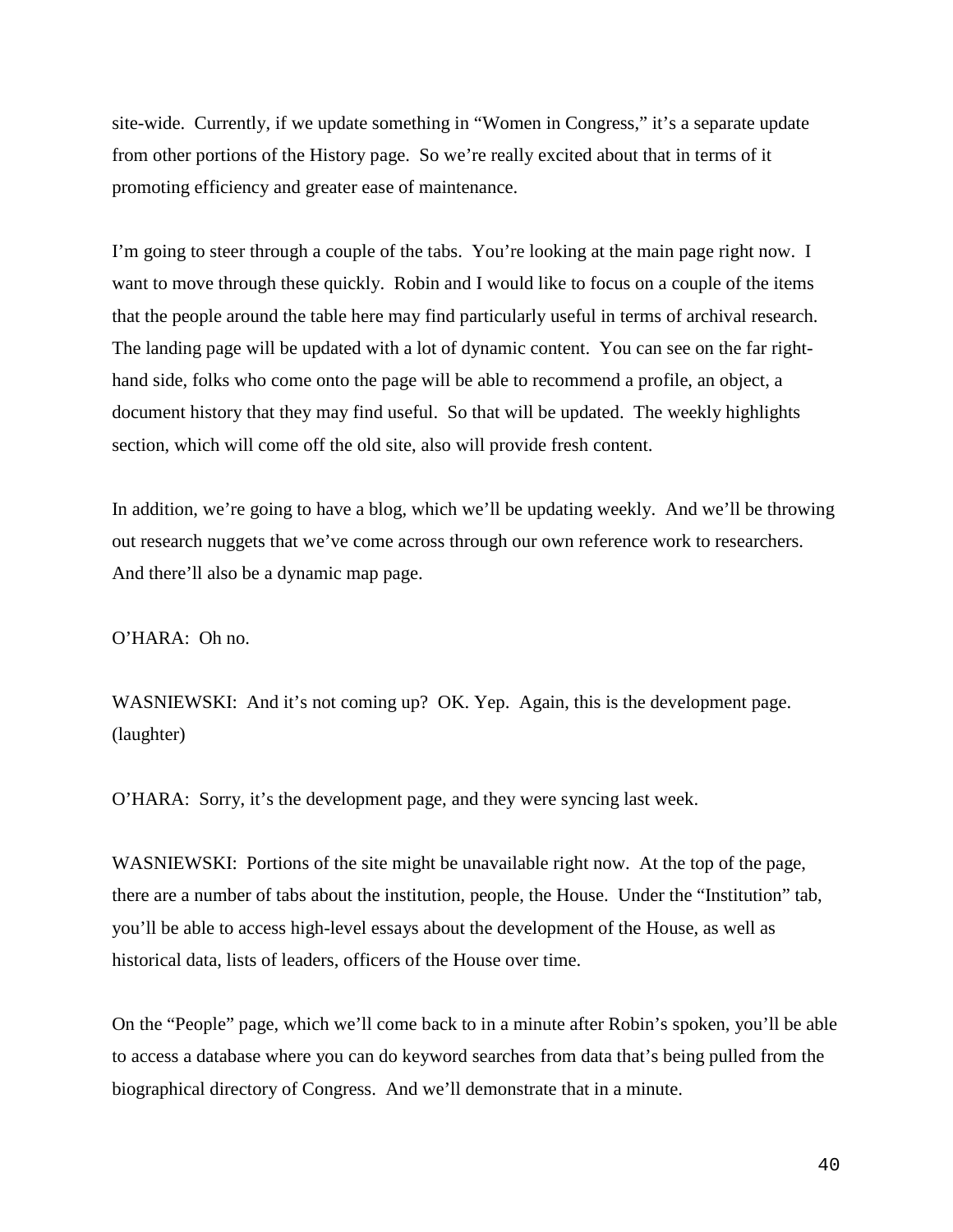Under the "Exhibitions and Publications" tab, this is where you will be able to find books that we've published, *Women in Congress*, soon *Hispanic Americans in Congress*, as well as exhibitions on historic spaces, or items that we're featuring either from the archive side or from the curatorial side.

The "Collections" tab, this is a unique feature of the site. You'll be able to access the House Collection of Art and Artifacts. So this is everything from speaker portraits, to leadership portraits, some of which are publicly displayed, but a lot of items that the public can't see because we don't have display space for them. So everything from campaign buttons, to historic prints, to the genuine copy of Adam Clayton Powell's *Keep the Faith, Baby* record album from the 1960s. It's a diverse collection.

And under the "Oral History" tab--this is another item that'll be coming off of the current website but will be greatly expanded--will be a number of clips, audio and video, as well as PDF files of transcripts, with everyone from House pages in the 1930s to Speaker Hastert talking about the day of 9/11.

Another unique feature is the "Education" tab, which will pull together lesson plans that we have kind of scattered through various portions of the current website, but this will be a tab that teachers and students, we hope, will make great use of in the future.

And with that, I'll turn it over to Robin, who can spend a little more time talking about the records portion of the tab.

REEDER: Thanks, Matt. Let's see, if we could go to the Records and Research page. No.

O'HARA: Uh oh. Oh no!

LEON: I don't think you actually have a network connection.

REEDER: You know what? I think that is the problem. Give me a second.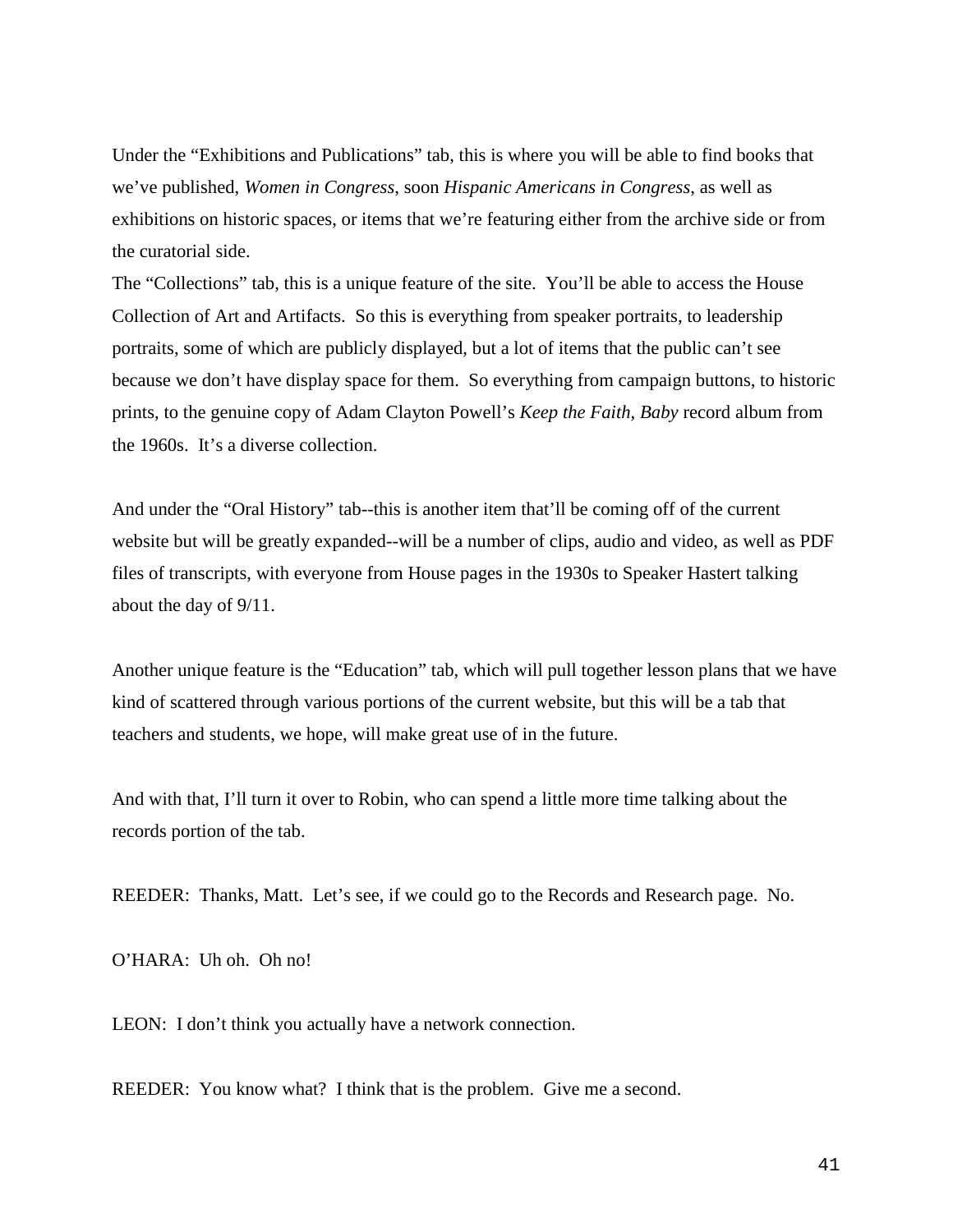REEDER: Is that on?

LEON: I don't know how to get a network connection in here. There's an X down there. Oh. There's an X right there in the right-hand corner.

REEDER: Thank you, Sharon. Let's see. Mm, do you have a password OK. Sorry about this. We had it working earlier.

FERRIERO: So Matt, it would be interesting on that education piece, if we could figure out a way to link to the DocsTeach Congressional Instance. Because the facsimiles or the primary documents—thousands--and the lesson plans that the teachers are creating is a nice dovetail.

WASNIEWSKI: That would be great, because we certainly hope to be able to be able to feature more documents and teaching aids for using primary source material.

REEDER: I think we have juice.

CHARLIE FLANAGAN: I think we should discuss that, Richard. I'm sure there are things you will have to investigate in terms of how particular documents migrate into the site. But starting the conversations is viable.

HUNT: We'll look at it when you have it live.

BIRDWHISTELL: Talking about linking to the oral histories. Are you thinking about linking to the oral histories around the country that deal with the House? Or is that too much to ask? Or at least pointing to them?

WASNIEWSKI: It's a possibility. Well, we do point to them in the research collection information for individual members.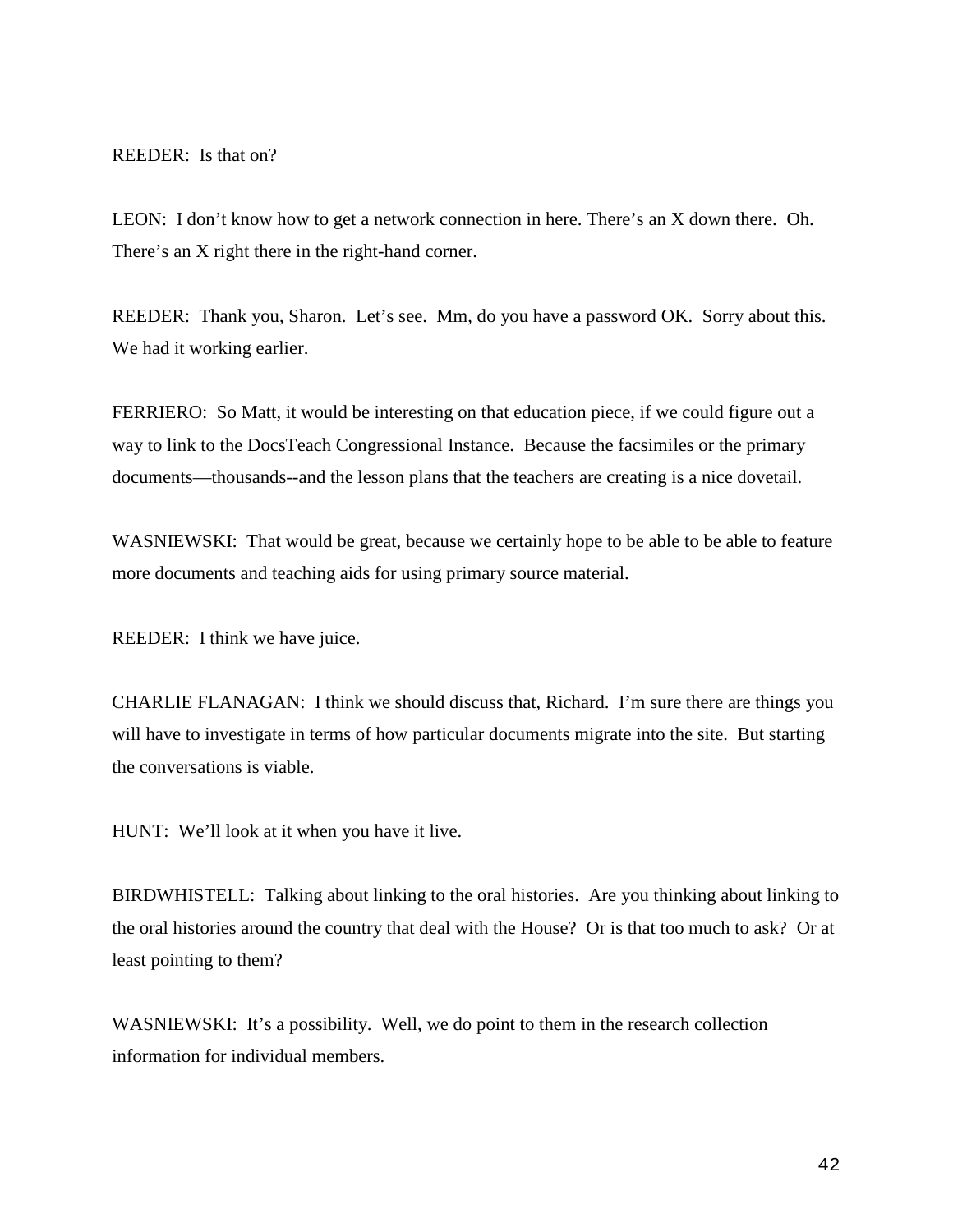BIRDWHISTELL: OK, so you can show where that is.

WASNIEWSKI: Right. Yes.

BIRDWHISTELL: Great.

REEDER: We are back. The Records and Research page will focus on the official records of the House committees. Also, Matt will talk later about the People page, linking the Members to their personal papers. And there's also a section on bibliographies. But what I'm going to talk about is the Finding Aid section right now.

What we've done is we have taken the preliminary inventories that the National Archives did for the first 87 Congresses of Records. We started making Finding Aids out of those preliminary inventories. We've done this so far for the first 60 Congresses. For the Congresses from the  $61<sup>st</sup>$ Congress to the  $87<sup>th</sup>$  Congress, we've actually put up PDFs of those preliminary inventories until we've had the chance to do Finding Aids for them.

And for the Finding Aids, what we've done is used Archivists' Toolkit, which was of course what Sharon Leon recommended in her report. We've added additional information to the preliminary inventories. This is an example of one from the  $38<sup>th</sup>$  Congress. What we've done is tried to make it more of a stand-alone product for the Finding Aid. We've added the Center's contact information, summary information of the group of records, citation information, House Rule 7, which of course deals with access issues; and under each committee's records, we've put a little description of the committee as well to make it, again, like I said, more of a stand-alone product.

What was easier, I think, with the preliminary inventories, is that they all came in a book. So if you had some kind of a reference, you could flip back and forth. But with the Finding Aids, we've tried to make it so that you don't have to do that. You just have the Finding Aid, and that's all you'll need.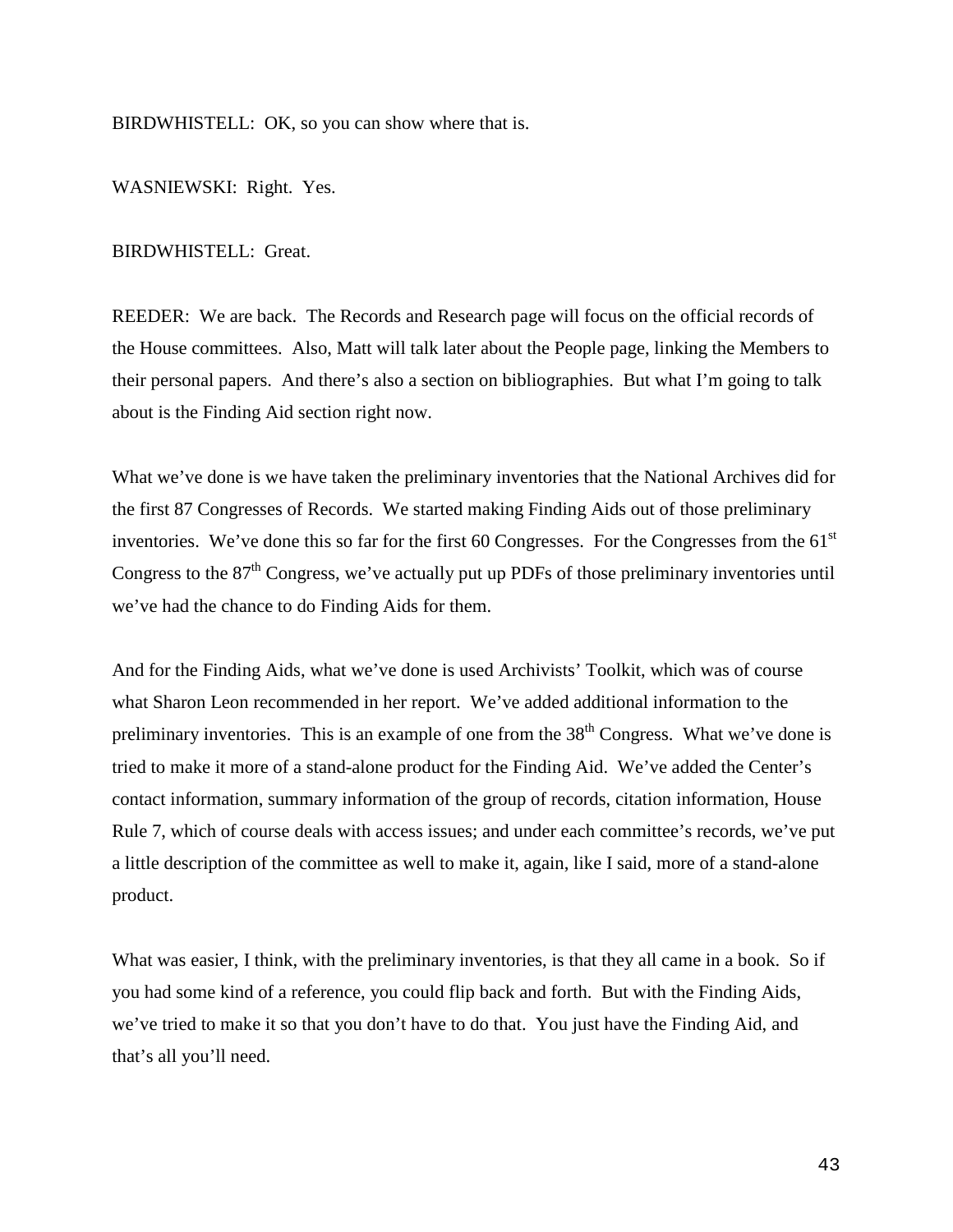With some of the preliminary inventories too, they've been descriptions across Congresses. So, for example, you'll have minutes that begin maybe in the  $34<sup>th</sup>$  Congress, but they continue through the  $38<sup>th</sup>$  Congress. Prior, you'd have to flip back and forth to get the full description. So we're making sure that the full description, say, of those minutes will be across all those Congresses, so that you don't have to go back and forth to get the full description of those.

And also, Alison Trulock on our staff has been using Archivists' Toolkit to accession the more current records, but also for the Finding Aids for the  $95<sup>th</sup>$  and  $96<sup>th</sup>$  Congresses. We're going to pull up an example, Government Operations from the 95<sup>th</sup> Congress, Alison put more robust information in there using the inventory sheets that we get directly from the committees for their records including summary information, a little background on the committee, scope and arrangement, and and also some subject headings and name headings as well.

We are only putting up Finding Aids for the records that are open under House Rule 7 in the House, that's a minimum of 30 years from the date of their creation as to when they're open. So the only Finding Aids that we'll have up are for those records.

And we're going to be, like I said, continuing to make Finding Aids out of the preliminary inventories, as well as making Finding Aids out of the inventory sheets we have for more modern records. So hopefully the website will be expanding and we'll continue to grow. Thanks Matt.

WASNIEWSKI: Great. Thank you.

REEDER: Thank you, Laura.

WASNIEWSKI: We thought we might walk you through one more item here, which might also get at the question that Terry had about referencing other archival resources. This is on the People page. This is a search engine that the database is pulling from the biographical directory of Congress. What this allows you to do, though, is it allows you to search under keyword terms that you can't do on the public site, on the biographical directory.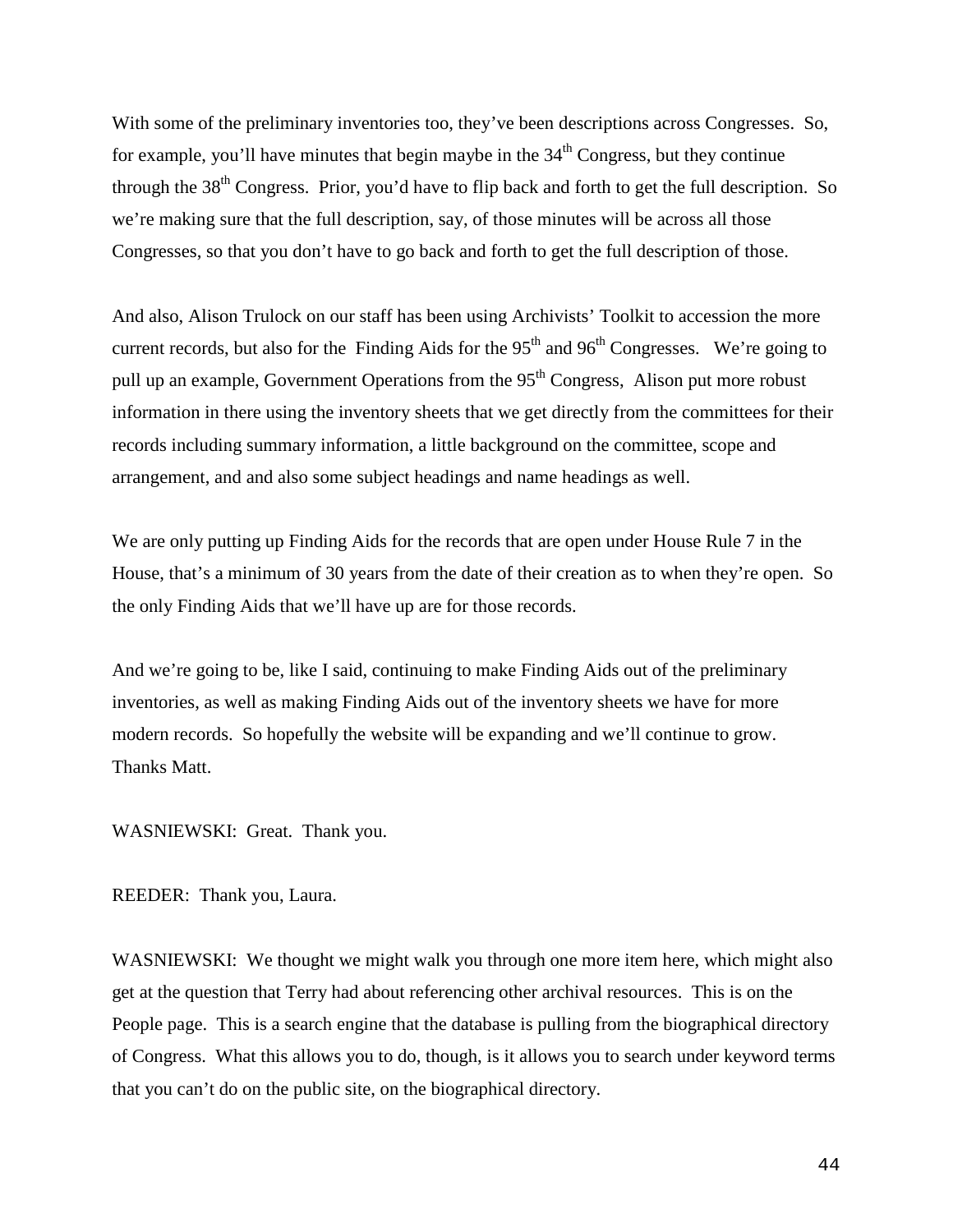So, for instance, I'll continue with the theme of the Civil War. Robin talked about the  $38<sup>th</sup>$ Congress, and one of the questions that we got recently in terms of a reference call was someone wanted to know how many members of Congress fought and were killed in action during the Civil War. So under the old biographical directory, you'd literally go to the PDF files and do every kind of word search you could. Here, although the biographical directory has gone through 16 editions and as many editors, the word searches have changed over time, and are different. You got to be a little inventive about what you key in. "Killed in battle" immediately pulls up five individuals who have that term in their listing. The full list ended up being about a dozen individuals who either were serving in the House and left, or who had prior service. So this is a powerful research tool down the road.

If you look at the biography section there--actually, you know what--if we pull out and go to Thaddeus Stevens. Let's use that example. Stevens is, of course, one of the folks in the new *Lincoln* movie, which I haven't seen yet, but have heard much about.

O'HARA: There he is.

WASNIEWSKI: So this is what typical profile would look like. It's pulling from biographical directory. One of the things that we'll be able to do over time--and that's one of the neat features of the site--is build out. It'll allow us to, at some point down the road, put a narrative biography on the page, like we do for the Minorities in Congress series, now we can do that across the entire membership. We can also add committee assignments in over time, committee rosters, that kind of historical information.

But to get to Terry's question, if you click on "External Research Collections," this is again pulling from biographical directory. And it's everything here. And of course, he didn't do an oral history, but if you were (laughter) Carl Albert, you should have. It would have been a good one. Carl Albert, for instance, Speaker of the House, did an oral history, and that shows up in this portion of the page. There are quite a few manuscript collections. And of course, also bibliographic information, which is something that Robin and her staff maintain. Any kind of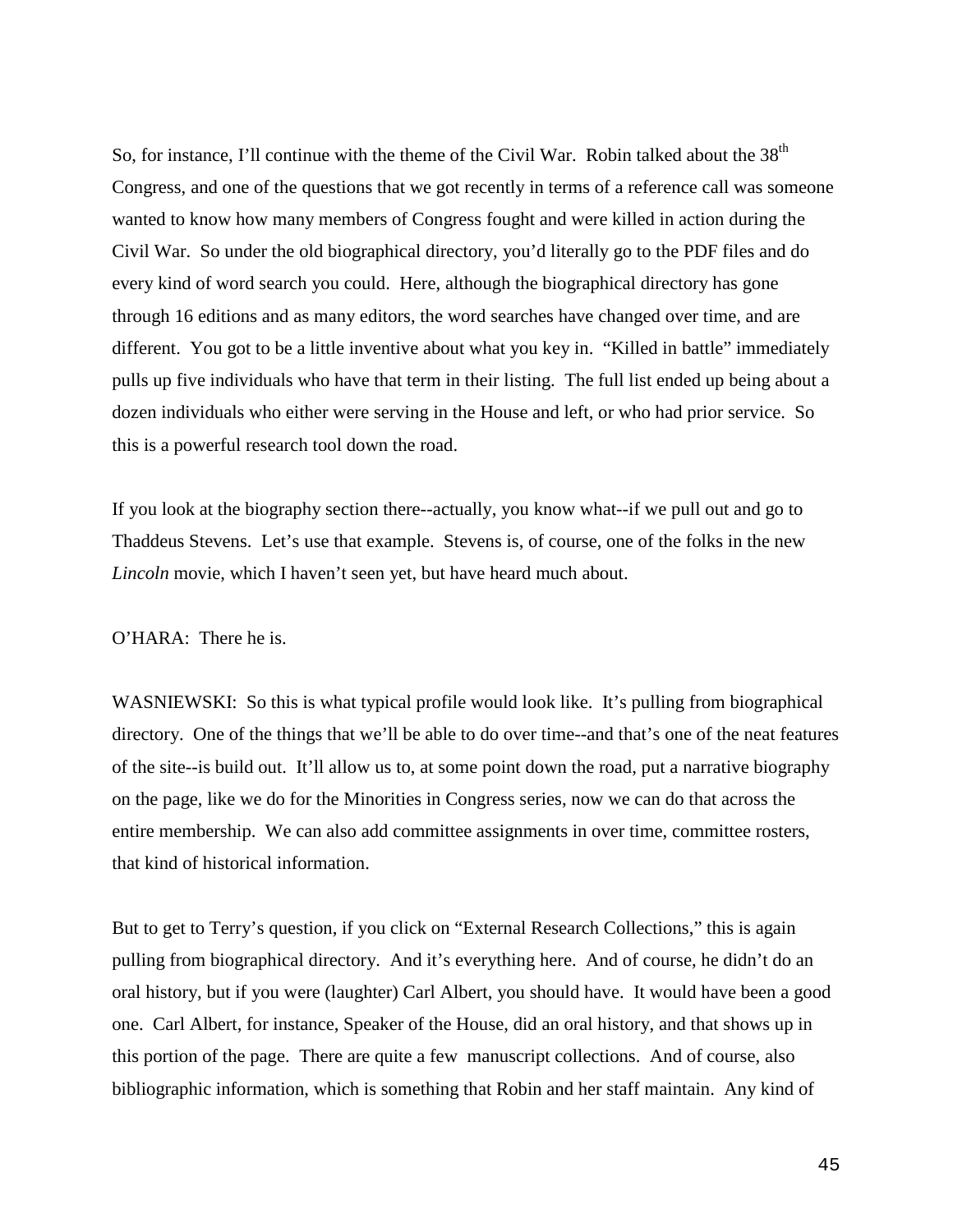published works by or about the Member will appear here. Oh. I could spend 20 minutes talking about each of these tabs, but I won't.

ERICKSON: Where was that tab when my son was doing his paper on Thaddeus Stevens? (laughter)

WASNIEWSKI: That's why I pulled it up for you, Nancy. (laughter)

M: Timing is everything.

WASNIEWSKI: Thank you for your time. We're happy to show this off if you have questions afterwards. And I'll show you a little bit more of the site. But we're really excited again. History.house.gov, and it will launch sometime late next week.

M: That's great.

ERICKSON: That's great. Congratulations.

WASNIEWSKI: Thank you.

ERICKSON: All right. Any other new issues to discuss before we adjourn? Issues anyone would like to raise?

F: Would you like to --

ERICKSON: Sure. Sheryl Vogt has been a leader in promoting "Congress Week" through her work with the Association of Centers for the Study of Congress. And on September  $19<sup>th</sup>$ , Senator Reid made a floor statement promoting the celebration of Congress Week. We had it framed, and I wanted to present it to you, Sheryl, in recognition for all your hard work in promoting the idea of such a week among the Association of Centers. And we appreciate your hard work. Thank you. (applause)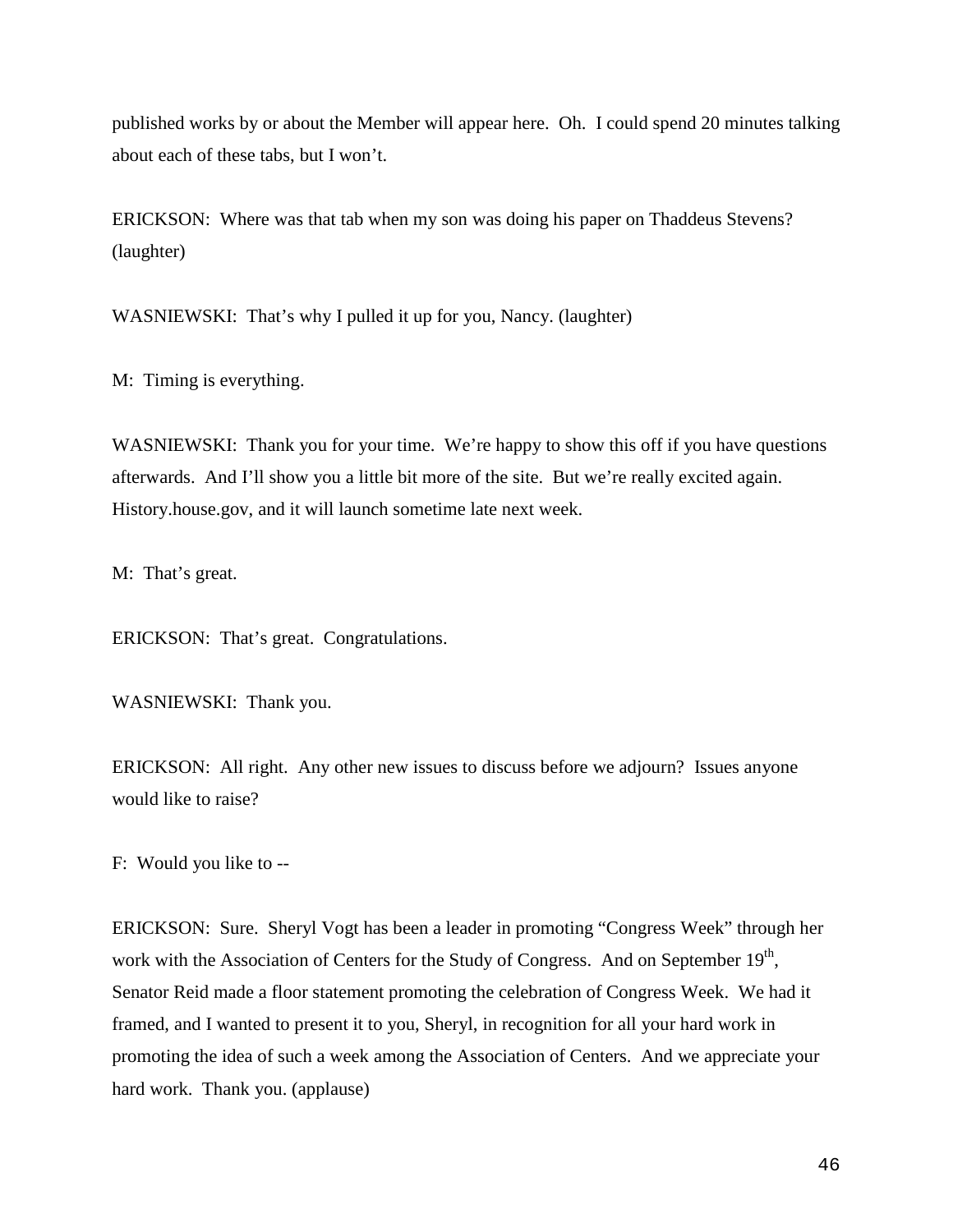VOGT: That's truly a wonderful and thoughtful thing to do. I do want to say with respect to this, that what appeared in the congressional record, that this was not my idea. This idea actually came from CPR at their annual meeting this year. They wanted to see if they could do more in collaboration with ACSC. And Lee McWhite, who is an archivist at University of Mississippi, contacted me and said, "Why don't we do a joint letter using Congress Week as the impetus for that, to remind Members about placing their papers in repositories?" And so that is what generated this. I'm very thankful to CPR for that idea, and really thank you, Nancy, for carrying it forward for us, for introducing it to Senator Reid to get it into the record. Thank you very much. This is something, really, that all of our repositories can use in approaching people about their papers, and we're really proud of that too. Thank you.

ERICKSON: We also in September had a great--there have been so many items to report--but I was thinking that we had a wonderful "Constitution Day" celebration in the Senate, and had three school groups attend which were Luke C. Moore High School in NE Washington, Bishop Ireton High School in Alexandria, and Woodrow Wilson High School in NW Washington, and we had a great discussion about the United States Senate on Constitution day.

VOGT: I want to say also that we're talking now of moving Congress Week to spring, mainly because we had originally associated it with "Constitution Day," but we're finding now that many institutions who have made that commitment to "Constitution Day" are having trouble dividing the two, or getting a higher profile for the two. Also, people who are on college campuses have a lot of competition for people's attention when you're starting a fall semester. So we're going to try for spring, and we'll probably start that around 2014. That's just a head's up.

ERICKSON: Right.

RITCHIE: Might go March  $4<sup>th</sup>$ . That was the beginning of Congress historically.